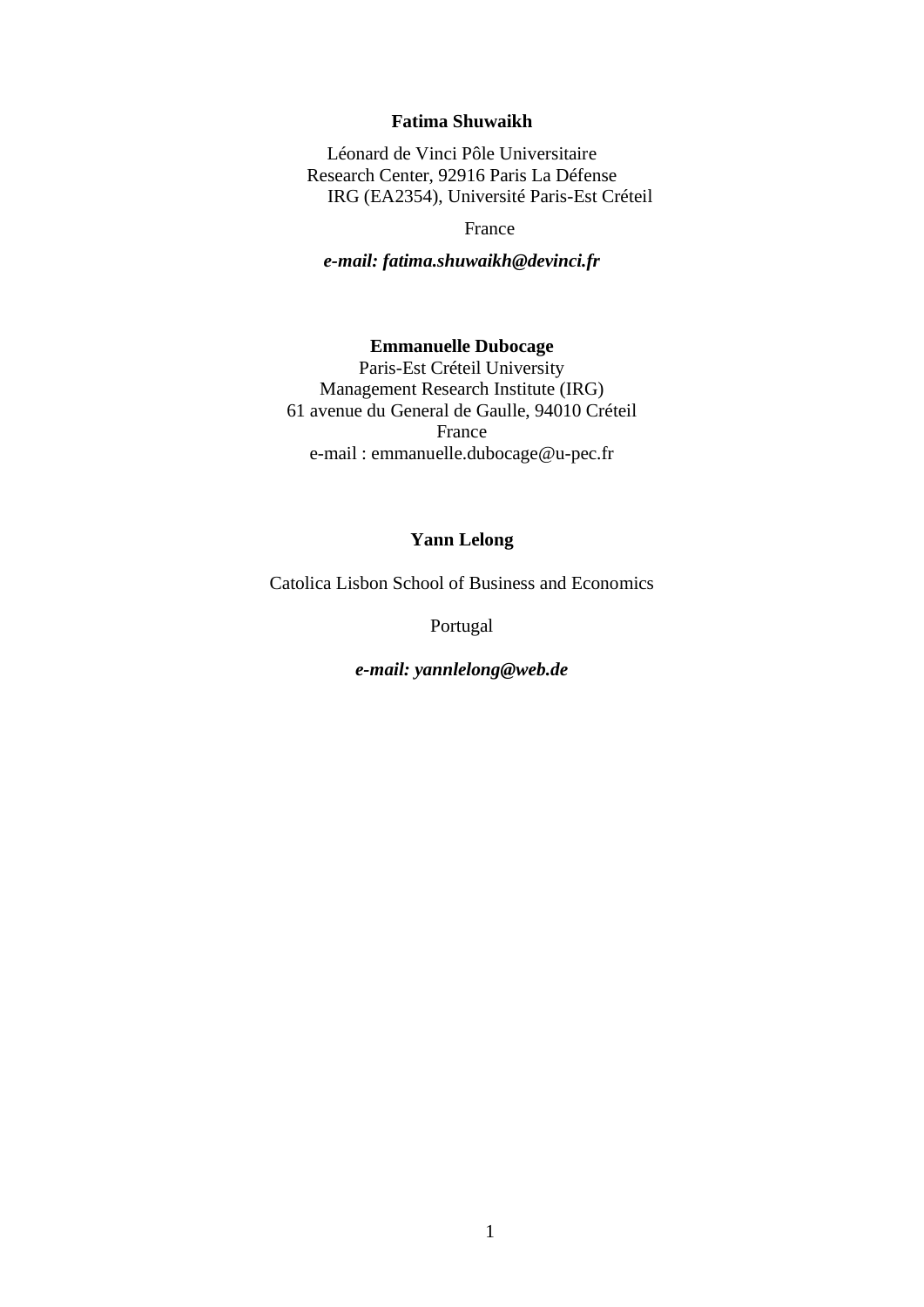# On the path to net-zero: The effect of greenhouse gas emissions and green innovation on corporate investors' financial performance

### **ABSTRACT**

Against the backdrop of the decarbonization of the world, this paper aims to analyze the impacts of greenhouse gas (GHG) emissions, as a proxy for environmental performance, as well as green innovation on corporate investors' financial performance. The sample consists of 133 U.S. firms with corporate venture capital (CVC) activity between 2002-2019. The findings reveal that both environmental performance and green innovation positively affect corporate investors' financial performance. Moreover, the combined effect of environmental performance and green innovation on financial performance is examined, suggesting a positive relationship. These findings contribute to the ongoing debate on the role of corporations in reaching net zero emissions. The results of this study indicate that corporate investors should have a financial interest to reduce their emissions and drive green innovations.

**Keywords:** Corporate venture capital; environmental performance; financial performance; green innovation; greenhouse gas emissions

### **1. INTRODUCTION**

The aggravation of the ongoing climate crisis has dominated political discussions in recent years. Researchers are increasingly warning governments and policymakers to take action in order to limit the devastating effects of rising global surface temperature. The main driver of global warming is the level of GHG emissions in the atmosphere. To counteract this crisis, 196 parties, including the world's leading governments, have agreed on the legally binding Paris Agreement at COP21, on 12 December 2015 (UNFCC, 2015). One of the major outcomes of this agreement is a commitment to reduce GHG emissions to limit global warming "to well below 2°C above pre-industrial levels and pursuing efforts to limit the temperature increase to 1.5°C above pre-industrial levels" (UNFCC, 2015). In order to reach this goal,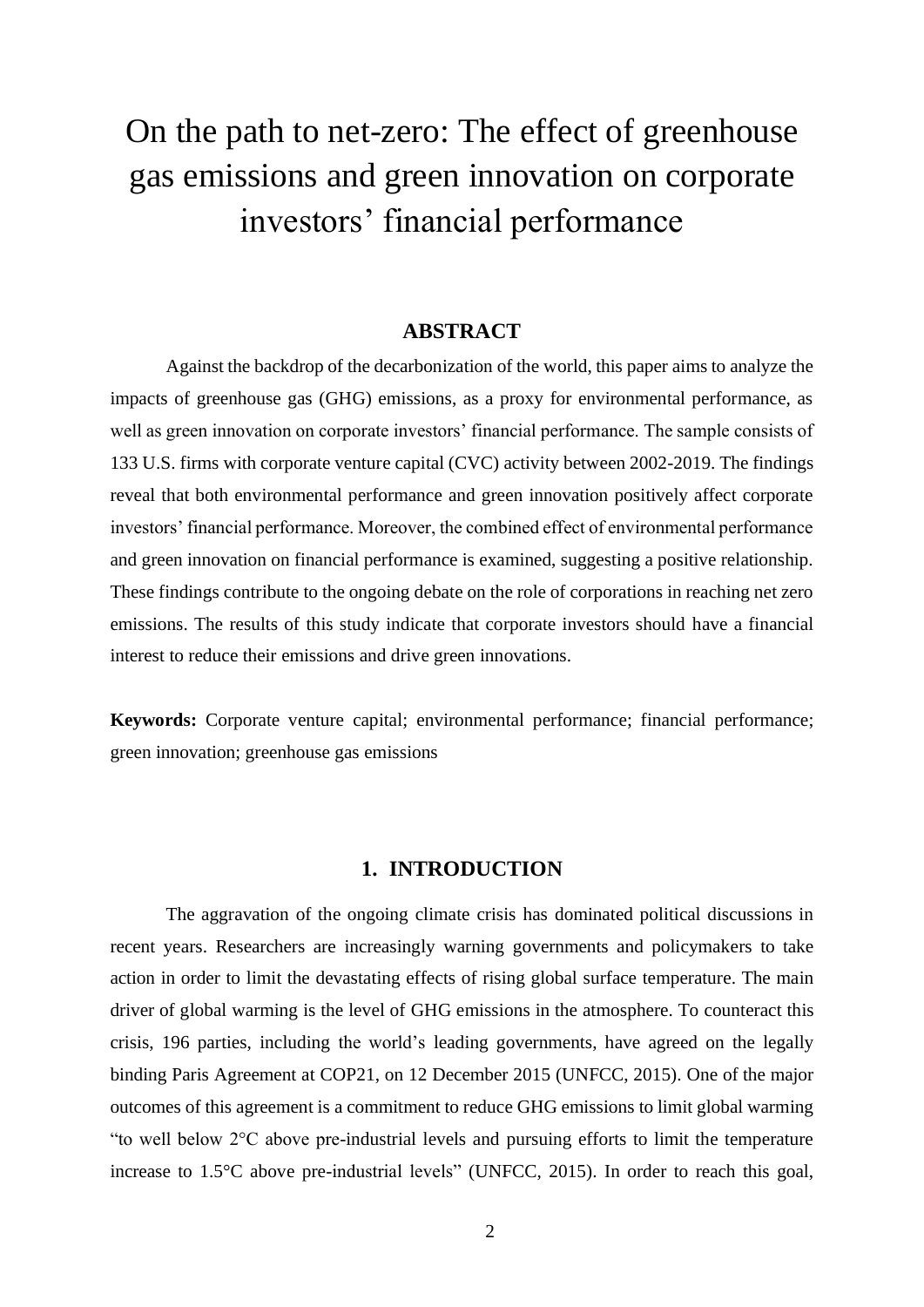governments, corporations, and individuals are urged to contribute. Accordingly, over the previous years, the importance of sustainable business practices and the reduction of GHG emissions have soared in light of the aggravating climate crisis. Therefore, many scholars have begun to conduct research on measures and effects that shed light on corporate environmental performance.

While a few scholars already considered the relationship between GHG emissions, green innovation, and financial performance in different circumstances, this is the first paper applying and combining these topics in the context of CVC investments. CVC refers to established corporations making venture capital investments, that is direct minority equity investments in privately held entrepreneurial ventures (Wadhwa et al., 2016). Typically, the aim of CVC investments is the acquisition of knowledge and technological innovations (Da Gbadji et al., 2015). The dedicated view on corporate investors is of particular interest for several reasons. In the past, scholars and practitioners agreed that the performance of corporations is mainly dependent on traditional resources such as physical, human, or organizational capital resources. This traditional resource-based view (RBV) of the firm, as originally introduced by Wernerfelt (1984) and Barney (1991), is however no longer sufficient to describe the resources that define firms' performance. As recently suggested by Pereira and Bamel (2021) as well as Battisti et al. (2022), the traditional RBV must be extended by additional factors including social and environmental aspects. Battisti et al. (2022) add that corporate investors, compared to other firms, have an extraordinary ability to acquire such social or ecological aspects through their investments. While many corporate investors face societal pressure from their stakeholders to consider their ecological footprint, they can use investments as a tool to acquire knowledge and technologies, allowing them to significantly improve their environmental performance and reduce GHG emissions (Battisti et al., 2022). Analyzing the effect of green innovation on corporate investors' financial performance, Baierl et al. (2016) show that the innovativeness of corporate investors positively affects their respective financial performance. Similarly, Dushnitsky and Lenox (2005, 2006) are considering the relationship between CVC investments and corporate innovativeness as well as their effect on firm value.

Research on the effect of corporate environmental performance on financial performance has been extensive in recent years. For example, Busch and Hoffmann (2011), Iwata and Okada (2011), as well as Ganda and Milondzo (2018) find positive relationships between environmental and financial performance. Lee et al. (2015) add that green R&D investments aiming at reducing GHG emissions may improve firms' financial outcomes.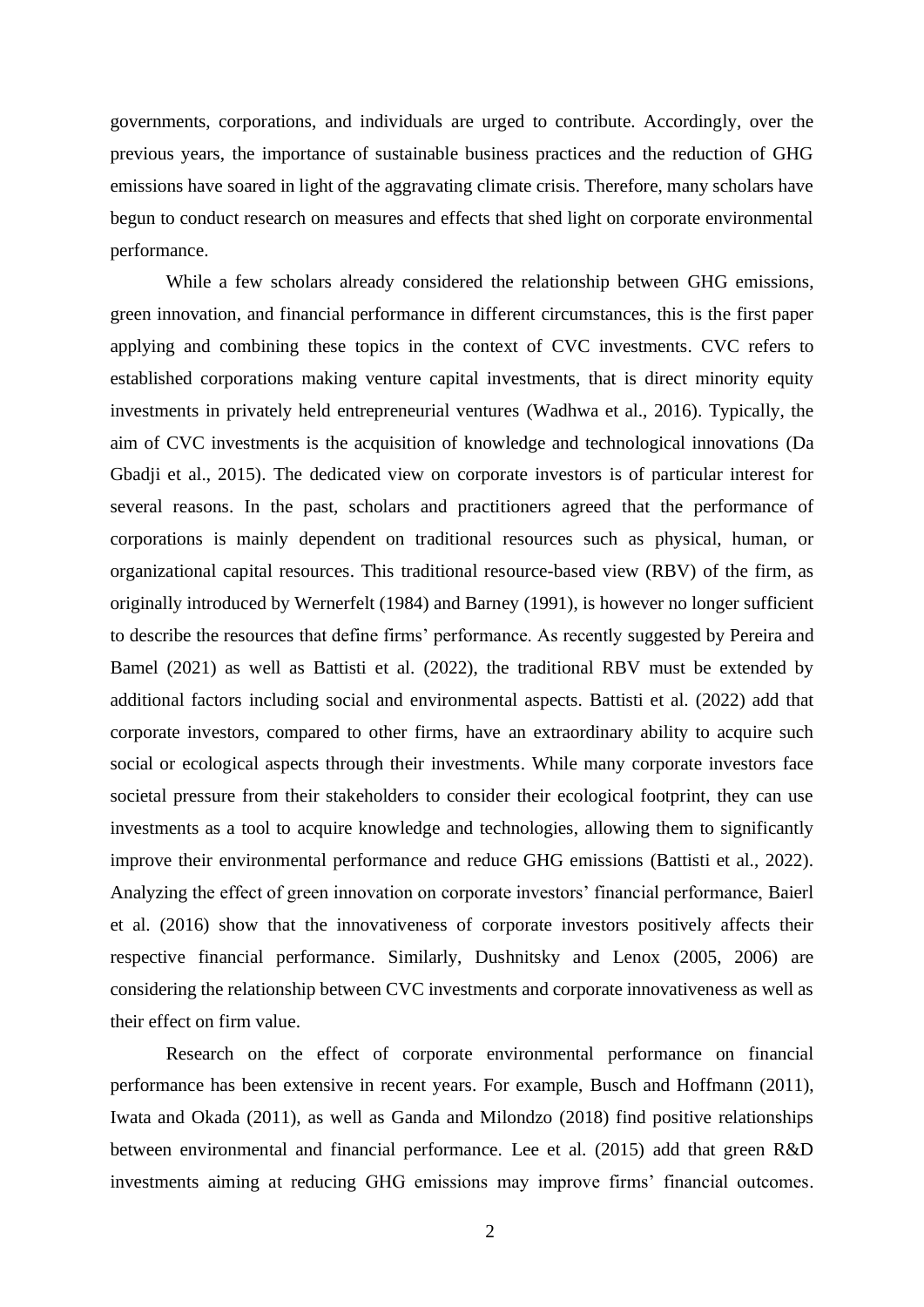Similarly, Aggarwal and Dow (2011) as well as Bolton and Kacperczyk (2021) provide evidence that investors are pricing in carbon risk. One major obstacle for firms to improve their environmental performance is related to the costs for reducing GHG emissions. While in countries with low incentives for reducing emissions, for example, costs may outweigh financial benefits (Rokhmawati et al., 2015, 2017), Russo et al. (2021) show that firms with strong environmental performance may indeed benefit from cost reductions and therefore improve their financial performance. Although the effect of environmental performance on financial performance has been covered by many authors, there is no research specifically targeting corporate investors. Therefore, this paper sheds light on the relationship between environmental and financial performance in a sample consisting of corporate investors.

Considering the effect of green innovation on financial performance, research has been intensified in recent years. For instance, authors such as Aguilera-Caracuel and Ortiz-de-Mandojana (2013), Przychodzen and Przychodzen (2015), as well as Scarpellini et al. (2019) all describe the positive relationship between green innovation and financial performance. Going one step further and looking at the relationship between environmental performance and green innovation, Lee and Min (2015) as well as Q. Ma et al. (2021) find that firms with more green innovation have lower GHG emissions. Despite these contributions to the literature, there remain two shortcomings. First, neither the effect of green innovation on financial performance nor the relationship between environmental performance and green innovation has been researched in the specific context of CVC investments. Second, literature has not yet specifically covered the combined effect of GHG emissions and green innovation on the financial performance of firms. There is a gap in the literature demonstrating the relation between corporate investors' innovation and their respective financial performance. This paper takes into consideration sustainability-related measures in modeling environmental and financial performance. By considering GHG emissions and green innovation measures, this study tries to evaluate the impact of sustainable business practices on corporate investors' financial performance. Thus, based on the arguments made above, existing literature has made important contributions that build a strong basis for this paper. The link between GHG emissions, green innovation, and financial performance in the context of corporate investors, however, requires further attention. Accordingly, this paper aims to treat this gap.

In doing so, this paper makes significant contributions to both research and practice. First, to date, this is the first paper to evaluate the effect of green innovation, instead of innovation in general, as well as the effect of GHG emissions on the financial performance of corporate investors. Therefore, the results are based on combined research on corporate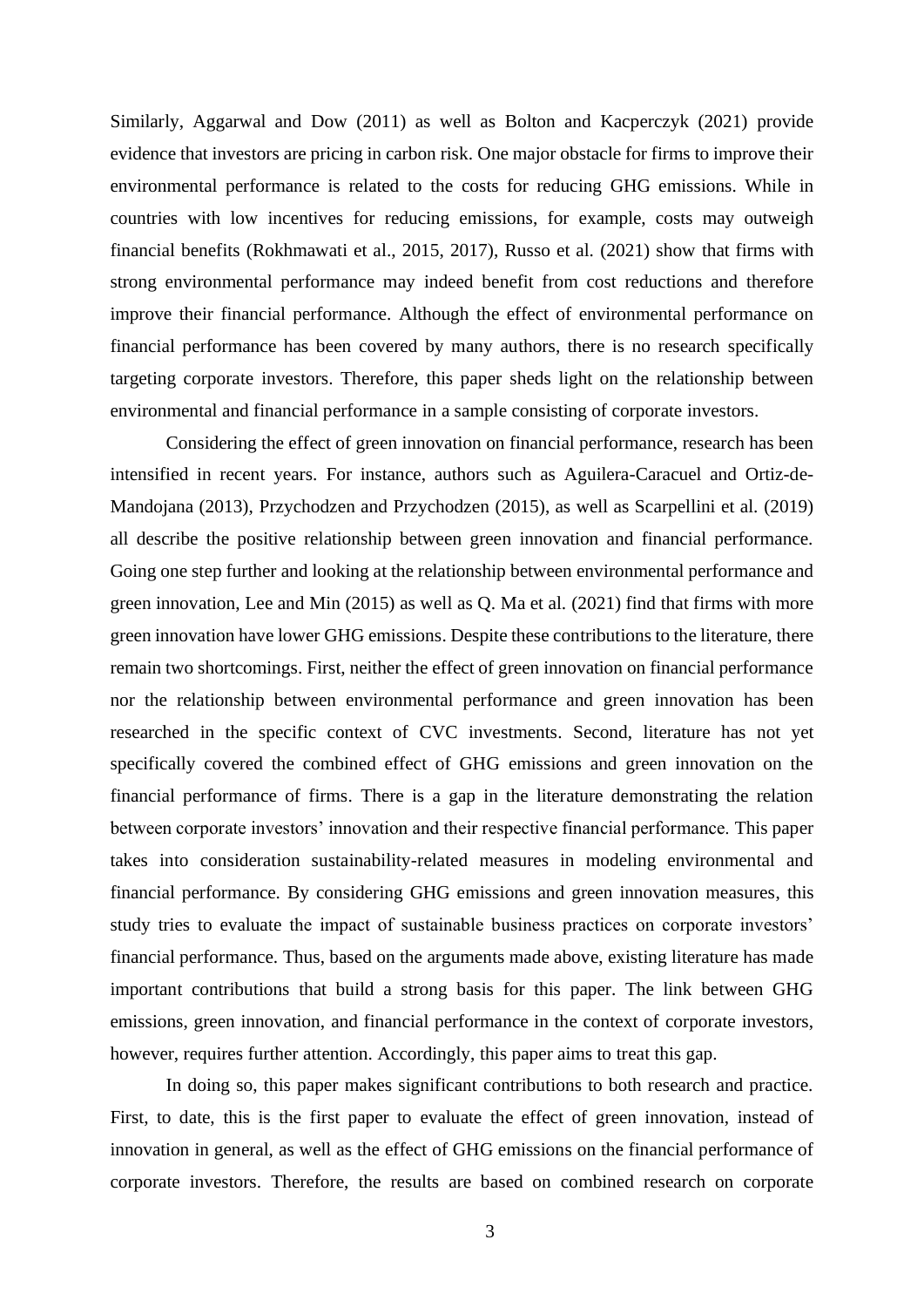investors' financial performance (e.g. Baierl et al., 2016; Battisti et al., 2022; Dushnitsky & Lenox, 2006), on the relationship between GHG emissions or, more generally, environmental performance and corporate financial performance (e.g. Busch & Hoffmann, 2011; Ganda & Milondzo, 2018; Russo et al., 2021), as well as on the impact of green innovation on financial performance (e.g. Aguilera-Caracuel & Ortiz-de-Mandojana, 2013; J. Przychodzen & Przychodzen, 2015; Scarpellini et al., 2019). Second, the empirical results clearly show that environmental performance and green innovation should be considered as part of corporate investors' investment strategies. The evidence therefore adds to the findings of Battisti et al. (2022), who indicate that CVC investments have a positive impact on the investors' environmental and social performance, by showing that enhanced environmental performance and green innovation of corporate investors positively affect financial performance. Third, analyzing the combined effect of GHG emissions and green innovation on corporate investors' financial performance suggests that both reducing GHG emissions and increasing sustainability-related innovation together positively influence financial performance. While Lee and Min (2015) as well as Q. Ma et al. (2021) previously elaborated on the relationship between innovation and carbon emissions, this study confirms their results and additionally proves their effect on corporate financial performance. This demonstrates the relevance of the interrelationship of GHG emissions and green innovation for corporate investors' financial performance.

The remainder of this paper is structured as follows. The literature review is presented in Section [2.](#page-4-0) Data selection and methodology are described in Section [3.](#page-10-0) Empirical results as well as their discussion are reported in Section [4.](#page-14-0) Finally, conclusions are drawn in Section [5,](#page-24-0) along with their implications for research and practice as well as their limitations.

# <span id="page-4-0"></span>**2. THEORETICAL BACKGROUND AND LITERATURE REVIEW**

As one of the most relevant questions in business research, scholars are aiming to understand the factors influencing the financial performance of firms. To define those factors, researchers are continuously analyzing the different resources and capabilities that companies possess and their impact on performance at a firm level. The notion of the RBV of firms was first described by Wernerfelt (1984) and Barney (1991). In its original form, it analyzes the impact of heterogeneous resources available to firms on their performance over time. The concept of RBV helps to understand the role that a firm's resources have in creating a sustained competitive advantage (Barney, 1991). According to Barney (1991), a firm's resources may therefore be viewed as a tool to achieve its respective strategies and goals. Although the RBV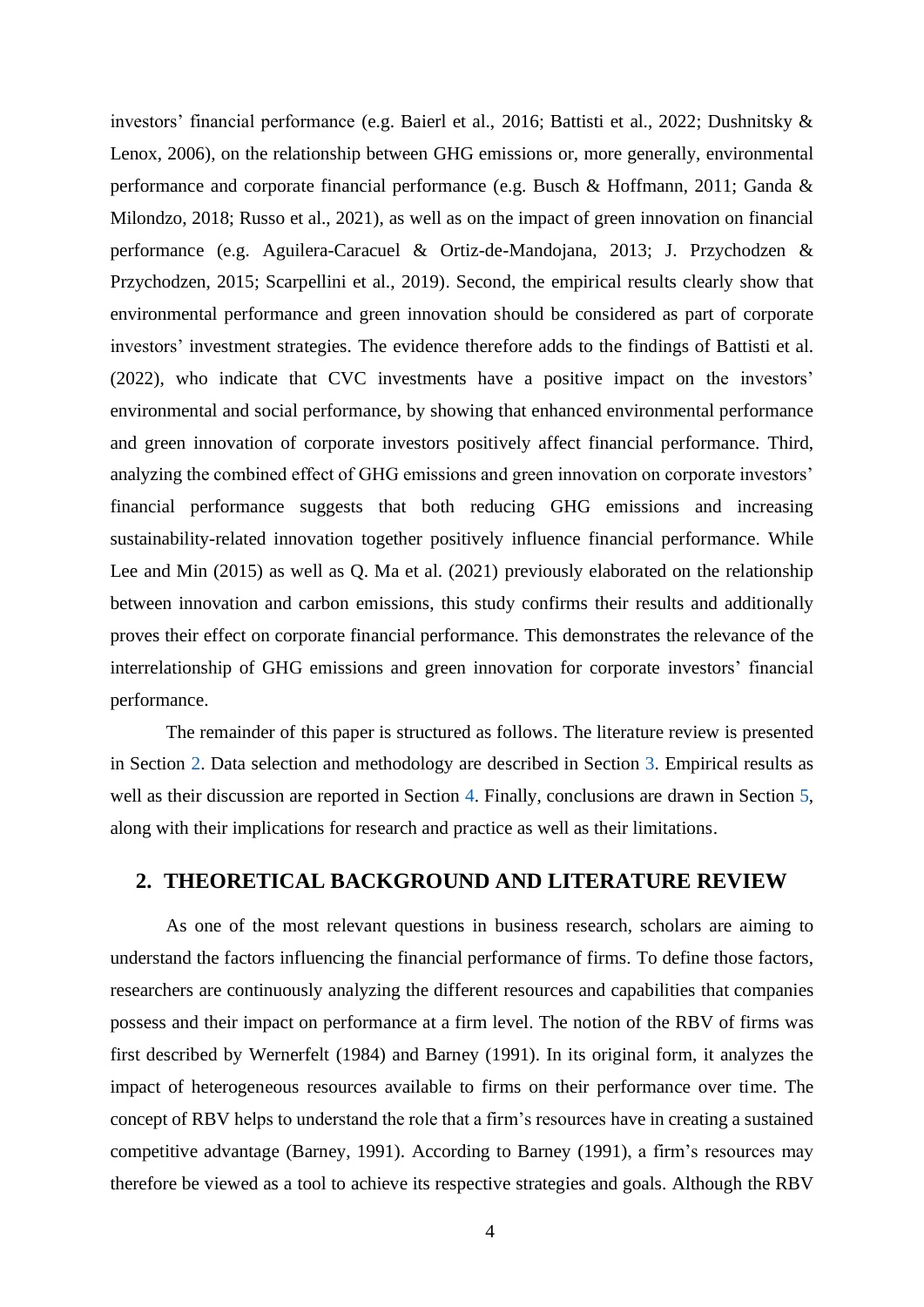has important implications for understanding the role of a firm's resources on its competitive advantage, Hart (1995) argues that it does not sufficiently consider environmental challenges. Therefore, Hart (1995, 2005) expands the RBV and suggests the natural-resource-based view (NRBV) of the firm. He proposes that the relationship of a firm towards the natural environment affects its competitive advantage.

Hart (1995) presents three interconnected strategies that firms may consider in order to build a sustained competitive advantage, including pollution prevention, product stewardship, and sustainable development. The NRBV demonstrates that firms need to take a long-term approach in accumulating resources and managing capabilities in order to achieve long-term sustainability and ultimately long-term success (Hart, 1995, 2005). Later, Hart and Dowell (2011) review the initial NRBV concept and confirm its relevance in light of economic, societal, and technological developments, linking sustainable strategies with environmental capabilities and competitiveness at a firm level (Hart, 2005; Hart & Dowell, 2011). In addition to the RBV and NRBV, scholars have conducted extensive stakeholder research. Based on the notion of an interconnected relationship between firms and their stakeholders, Freeman and Reed (1983) are the first authors to formulate the stakeholder theory, arguing that firms should create value for both shareholders and all other existing stakeholders. In the following years, scholars have begun to apply the stakeholder theory to a variety of business contexts. For the sake of this paper, stakeholder theories focusing on corporate sustainability and corporate social responsibility (CSR) provide a point of reference. Weng et al. (2015), for example, examine the relationship between green innovation, environmental, and financial performance, based on the stakeholder theory. Further relevant studies showing the importance of considering the different stakeholders in light of decisions referring to corporate sustainability include the works of Hörisch et al. (2014), Schaltegger et al. (2019), and Freudenreich et al. (2020).

While the traditional RBV view mainly classifies the resources available to firms as either physical, human, or organizational capital resources (Barney, 1991), more recent literature is suggesting an expansion of this traditional view, as summarized by Pereira and Bamel (2021). As large corporations are facing increasing pressure from various actors to keep up with innovative and sustainable practices to remain competitive in recent years and as governmental regulations and stakeholder expectations are growing, considerations going beyond purely financial and economic dimensions, such as social and environmental aspects of business, are becoming necessary tools to ensure sustainable long-term financial success (Torugsa et al., 2013). In order to cope with this increasing pressure, Battisti et al. (2022) show that CVC investments may play a crucial role for corporations in acquiring the necessary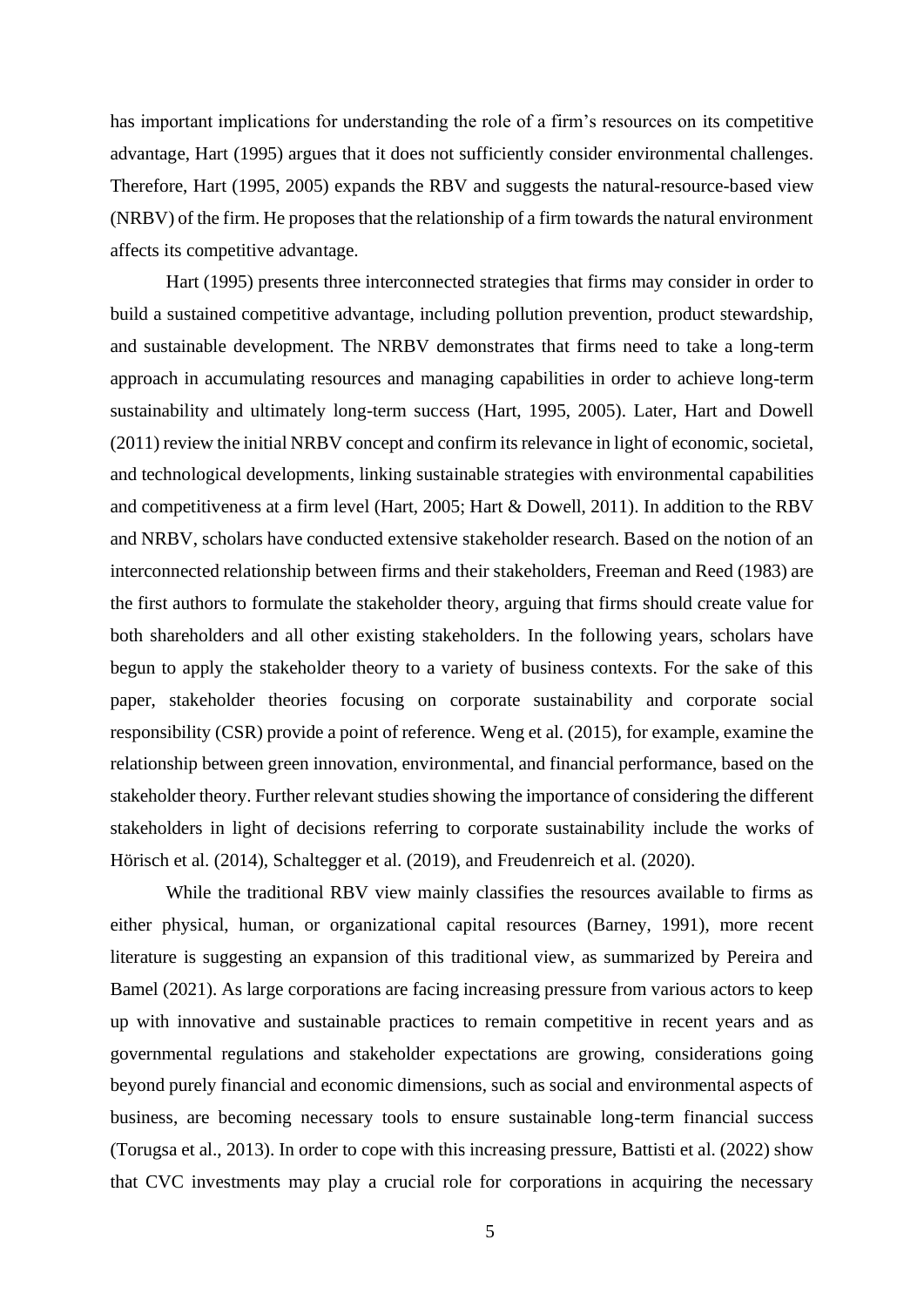resources for a sustainable competitive advantage. They suggest that CVC investments may be more efficient compared to the slow process of developing capabilities purely internally.

CVC context is an appropriate setting to test this paper's hypotheses and analyze the assumptions. Dushnitsky and Lenox (2005) as well as Battisti et al. (2022) and Wadhwa et al. (2016) demonstrate that CVC investments serve as an important source of knowledge and innovation for investors. Corporate investors are constantly leveraging their resources in order to create a sustainable competitive advantage. Accordingly, Battisti et al. (2022) take a view on resources and capabilities that have an effect on types of performance other than purely financial, including social and environmental performance. They prove that CVC programs, in addition to improving corporate innovativeness, have the potential to enhance investors' environmental and social performance (Battisti et al., 2022). By acquiring resources and capabilities from their portfolio companies, corporate investors may increase their CSR performance which, in turn, can serve as a driver for a sustainable competitive advantage. The authors, therefore, expand the traditional RBV, claiming that the acquisition of innovation and know-how by corporate investors are tools for achieving CSR objectives (Battisti et al., 2022). That way, CVC investments may be an efficient tool to cope with the initially described economic pressure exerted by governments and stakeholders and can ultimately become part of firms' overall corporate strategies (Battisti et al., 2022).

Changing the perspective away from the resource acquisition by corporate investors towards actual outcomes resulting from CVC investments, Dushnitsky and Lenox (2005) find a statistically significant positive relationship between such investments and patenting outcomes of the investing firms. Therefore, CVC activities are substantially contributing to firms' innovation capabilities. In a later study, Wadhwa et al. (2016) confirm that portfolio diversity and the depth of knowledge in the portfolio affect corporate investors' innovativeness. Chemmanur et al. (2014) take a different approach and study the innovativeness of CVC-backed enterprises. They find that these ventures exhibit higher patenting outcomes in quantity and quality which, in turn, might benefit the respective corporate investor, as Battisti et al. (2022) show. In addition to the effect on corporate innovativeness, Dushnitsky and Lenox (2006) outline that created firm value, considering Tobin's Q, will be even greater and compensate for potentially higher costs if CVC investments are explicitly being pursued for strategic reasons and aiming at adopting novel technologies. Accordingly, Baierl et al. (2016) underline that the innovativeness of corporate investors has a positive effect on their subsequent financial performance.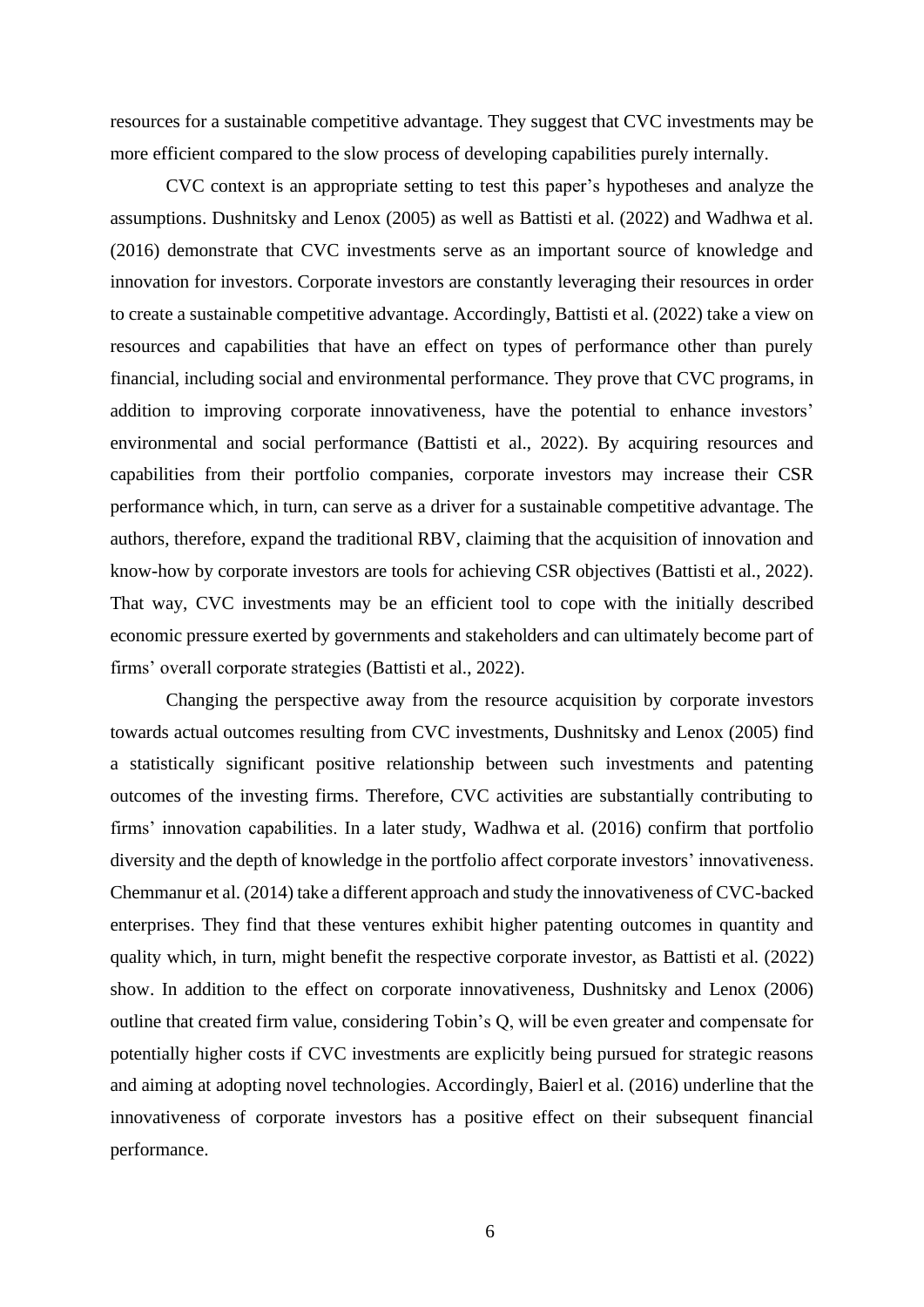#### **2.1 Relationship Between Environmental and Financial Performance**

This study is related to a rapidly growing literature on the relationship between firms' environmental and financial performance. While literature specifically dedicated to venture capital investments with regards to this relationship remains sparse, there is growing evidence in a corporate context, as outlined in the following paragraphs. Furthermore, a few studies have been recently published, for example, in the context of green investments (Shen et al., 2021) or M&A transactions (Bose et al., 2021). The vast majority of studies analyzing the effect of corporate environmental performance on corporate financial performance find a positive relationship. To show this effect, for instance, Busch and Hoffmann (2011) use ROA, ROE, and Tobin's Q while Ganda and Milondzo (2018) make use of ROE, ROI, and ROS. An early study by Iwata and Okada (2011) moreover finds that a reduction in GHG emissions leads to improved financial performance in a mixed sample of firms as well as in a sample of firms specifically operating in clean industries. Some studies go even further and suggest that green R&D investments (Lee et al., 2015) as well as green investment initiatives (Ganda & Milondzo, 2018) that are designed to reduce GHG emissions may improve firms' financial outcomes.

Other related studies investigate the effect of environmental performance on firm value, compared to financial performance, and find that investors seem to ascribe intangible value to a reduction in GHG emissions which, in turn, allows for an increase in firm value (Nishitani & Kokubu, 2012). Scholars furthermore conclude that investors are pricing in carbon risk (Bolton & Kacperczyk, 2021). Put differently, carbon emissions persistently reduce firm value (Aggarwal & Dow, 2011) and the downside effect of high emissions outweighs the positive effect of low emissions (Lee et al., 2015). This penalization by the market is found to be even higher for firms that do not disclose their information (Matsumura et al., 2014). Therefore, firms should have an economic interest in reducing their carbon emissions.

While most studies find positive links, there remain a few contrasting views on the relationship between corporate environmental and financial performance (e.g. Hatakeda et al., 2012; Rokhmawati et al., 2015, 2017; Wang et al., 2014). Misani and Pogutz (2015) conclude that firms with intermediate levels of carbon emissions achieve the highest financial performance, compared to a lower performance attributed to firms with either high or low emissions. The main determinant moderating between a positive and a negative or non-existent relationship is related to firms incurring additional costs or enjoying cost reductions as a consequence of GHG emissions reductions. Russo et al. (2021) find that firms with strong environmental performance may benefit from cost reductions and henceforth improve their financial performance. On the other hand, specific country circumstances such as low economic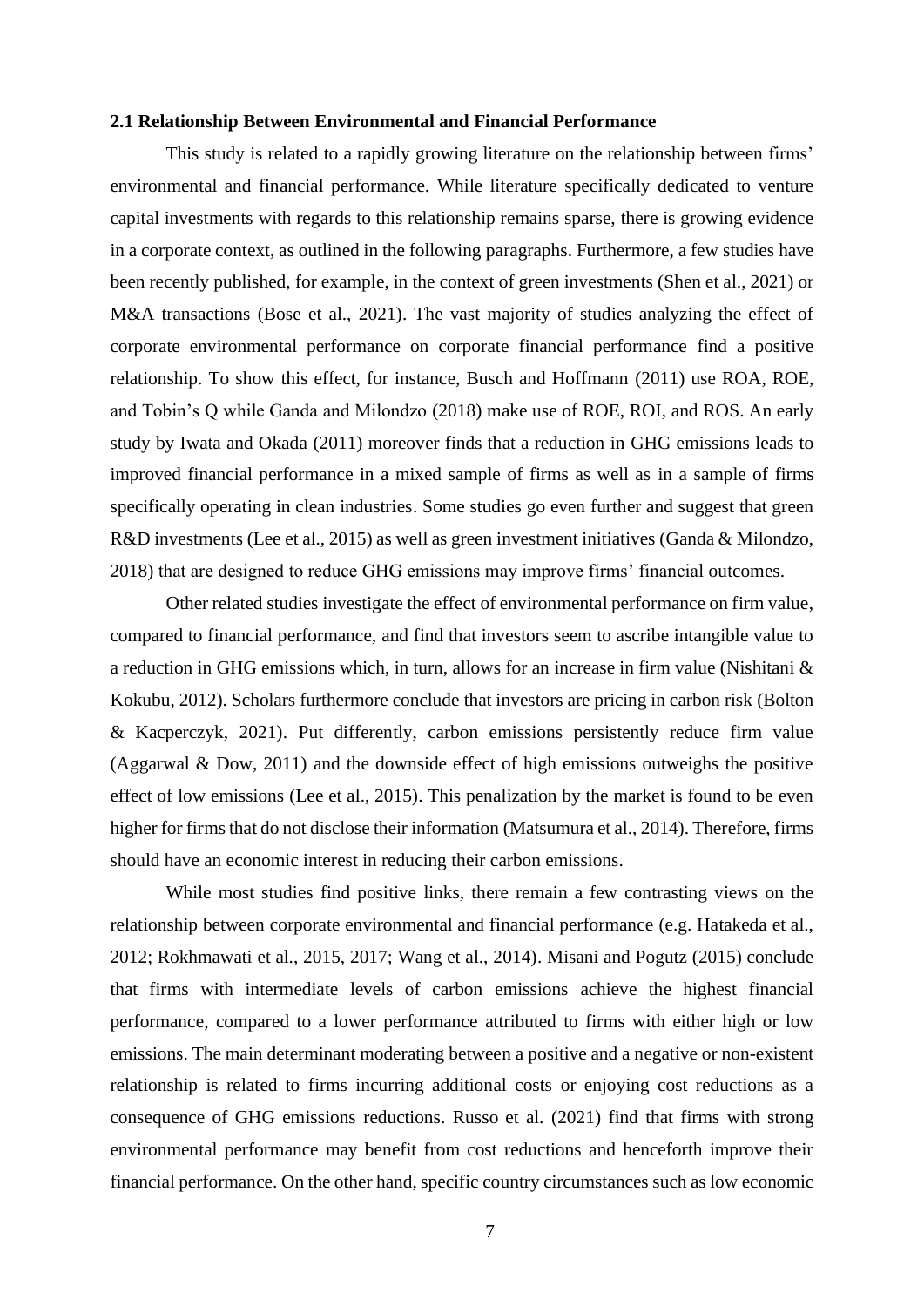power, sparse environmental regulations, and low penalties for increasing GHG emissions, mainly in developing countries, may reduce the financial incentives of reducing GHG emissions (Rokhmawati et al., 2015, 2017). Similarly, considering specific industries, such as the paper industry, scholars find a negative relationship between environmental and financial performance (Wagner, 2005; Wagner et al., 2002). Mixed results are also found for further industries, including chemical firms, coal companies, as well as oil and gas firms (Gonenc  $\&$ Scholtens, 2017).

In addition, scholars have not found consensus yet in defining whether the implications of environmental performance have varying effects on financial outcomes in the short, medium, and long term. Delmas et al. (2015) find a negative effect on the ROA as a short-term performance measure, while Tobin's Q, as a measure capturing both short- and long-term performance, seems to benefit from improved sustainable outcomes. Similarly, Hoang et al. (2020) find that increasing GHG emissions, that is a worse environmental performance, may improve the ROA in the short term while negatively impacting long-term financial performance in terms of long-term capital employed. This is in line with the results of Horváthová (2012), suggesting a negative effect for one-year lagged environmental performance variables which is turning positive for a two-year lag, implying short-term costs and long-term benefits of increased environmental performance. There is, however, contrasting evidence claiming a positive effect of environmental performance on short-term financial performance and a controversial effect in the medium- and long-term (Russo & Pogutz, 2009). Furthermore, it remains debatable whether GHG emissions mitigation has a positive effect on financial performance and firm value (Aggarwal & Dow, 2011; Ganda & Milondzo, 2018).

Overall, considering the positive link discussed in wide parts of the literature in combination with the findings specific to the CVC context, this study aims at confirming a positive effect of corporate investors' environmental performance on their respective financial performance.

*Hypothesis 1. Corporate investors with a better environmental performance show a higher financial performance.*

#### **2.2 Relationship Between Green Innovation and Financial Performance**

Literature on eco-innovation considering green patents as a measure for green innovation is relatively new. In one of the earliest studies using green patents data, Aguilera-Caracuel and Ortiz-de-Mandojana (2013) find that green innovative firms experience a positive relationship between the intensity of their green innovation and their respective financial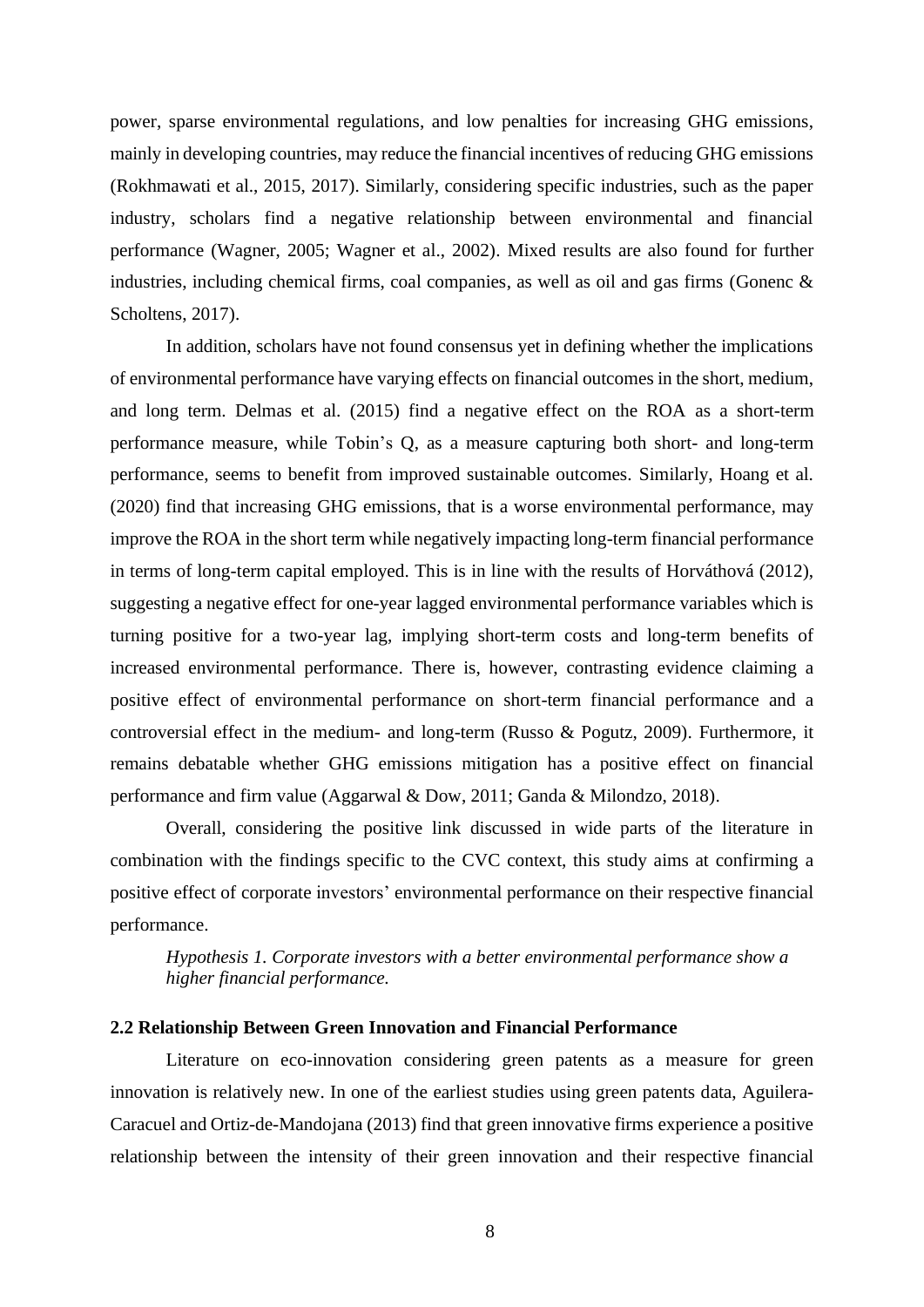performance. Similarly, González-Benito et al. (2016) find a positive relationship between corporate innovation activity and financial performance, not differentiating between green and non-green innovation. Earlier, Porter and van der Linde (1995) explain that innovation may offset the costs induced by environmental regulations, reducing the financial burden of environmental improvements. More recently, W. Przychodzen et al. (2020) show that green innovation may positively affect firm financial performance. Rezende et al. (2019) further suggest a positive relationship between time-lagged green innovation intensity, that is the timelagged proportion of green patents in relation to total patents, and financial performance with no effect in the actual observation year, however. Scarpellini et al. (2019) furthermore show that green patents as well as R&D intensity, as drivers of eco-innovation, positively affect firm performance. These findings confirm the positive effect on firm performance found by Przychodzen and Przychodzen (2015) who observe that eco-innovators exhibit higher ROA and ROE than their counterparts. Similar evidence showing the relevance of eco-innovation in determining firm performance is documented in other studies. Specifically, Marín-Vinuesa et al. (2020) find that the level of green innovation has a positive effect on corporate financial performance, building on earlier findings by Doran and Ryan (2012) who show that green innovation, unlike non-green innovation, positively affects firms' financial performance.

The positive findings discussed above are, however, moderated by some contrasting or ambiguous results. For example, Aguilera-Caracuel and Ortiz-de-Mandojana (2013) cannot find any difference in their results comparing green innovative firms and their non-green innovative counterparts. Additionally, W. Przychodzen et al. (2020) show that too much focus on green innovation, compared to other types of innovation, may even have a negative influence on financial performance. Similarly, Busch and Hoffmann (2011) underline the negative effect of corporate commitment in addressing ecological issues on firms' respective financial performance. Considering different areas of eco-innovation, Horbach et al. (2012) furthermore discuss ambiguous effects on economic performance, depending on the environmental area. Finally, although Marín-Vinuesa et al. (2020) find that the level of green innovation may generally positively affect financial performance, they do not find evidence for a positive relationship between the ownership of green patents and financial performance.

The positive relationship between green innovation and environmental performance, on the other hand, seems obvious. Investments in sustainable business practices and innovation should have a reducing effect on firms' GHG emissions. Lee and Min (2015) make use of green R&D expenditures to prove the negative relationship between green innovation and carbon emissions. Additionally, the authors prove that green R&D has a positive relationship with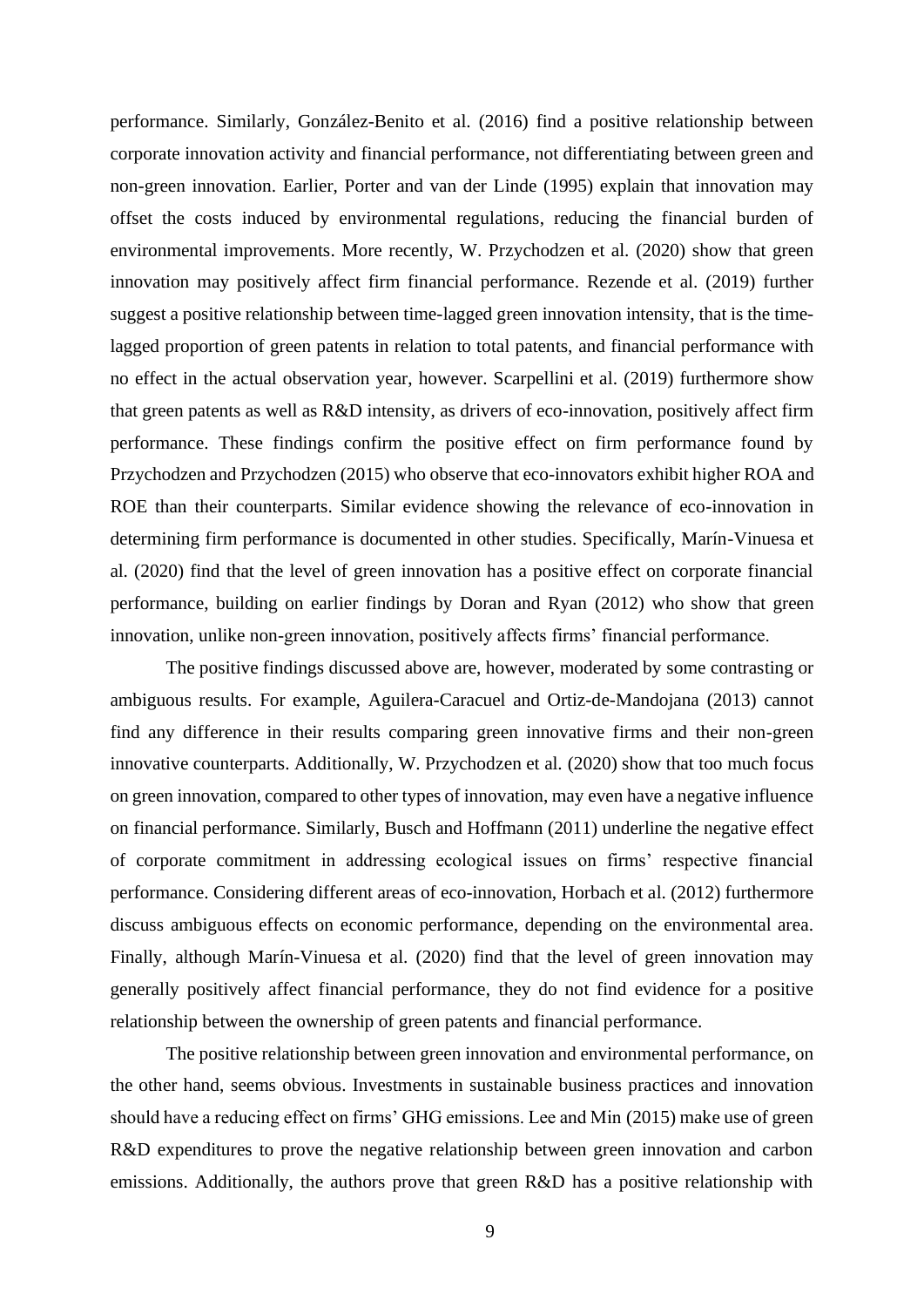corporate financial performance, as measured by Tobin's Q. Similarly, Q. Ma et al. (2021) prove the reducing impact of technological innovation and R&D expenses on carbon emissions in China. The effect of green innovation on environmental performance is furthermore developed by Long, Chen, Du, Oh, Han, et al. (2017) as well as Long, Chen, Du, Oh, and Han (2017). They find that the effect of green innovation behavior on environmental performance is even greater than the effect on economic performance.

To place the above discussion in a CVC context, the findings of Battisti et al. (2022), showing that CVC programs may improve corporate innovativeness, environmental, and social performance, as well as the results presented by Baierl et al. (2016), suggesting a positive relationship between the innovativeness and financial performance of corporate investors, are taken into consideration. This serves as a basis to construct hypotheses suggesting a positive impact of corporate investors' green innovation on their respective financial performance as well as a joint positive effect of environmental performance and green innovation on financial performance.

*Hypothesis 2. Corporate investors with more green innovation have a higher financial performance.*

*Hypothesis 3. Corporate investors with both better environmental performance and more green innovation show a higher financial performance.*

### **3. DATA AND METHODOLOGY**

#### <span id="page-10-0"></span>**3.1 Sample Selection**

The selected sample comprises longitudinal data on U.S. firms between 2002-2019, based on the Thomson VentureXpert database to construct the main sample of firms that make at least one CVC investment. Financial and accounting data are collected from Standard and Poor's Compustat database. GHG emissions data is retrieved from Refinitiv Eikon. The target period between 2002-2019 is chosen as GHG emissions data is only available on Eikon for firms starting in 2002. To combine the Thomson VentureXpert data with the Compustat and Eikon databases, the names and ticker symbols of the firms are manually checked. If applicable, the ultimate parent firm at the time of the CVC investment is being considered. In a first step, after merging Thomson VentureXpert with Compustat data, a sample of 248 unique firms remains for which financial data is available. In a second step, the sample is being matched with the Eikon database, and only firms for which both financial and environmental data are available are being kept. The final sample comprises 133 corporate investors and 2,394 observations after the removal of missing variables and records that do not disclose the firm's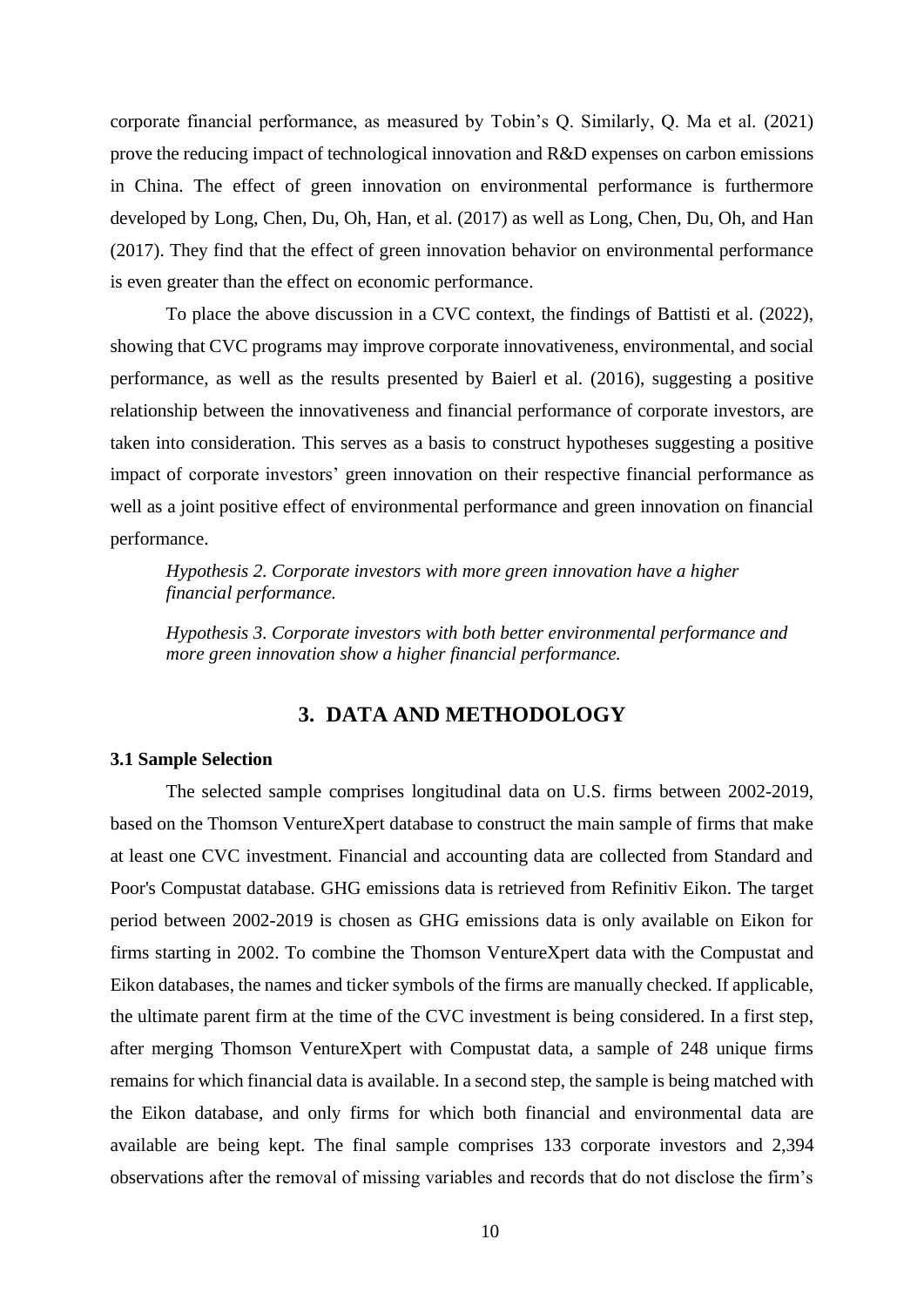name. Green patent data is furthermore retrieved from the PATSTAT database<sup>1</sup>. In order to match the firms from the sample with firms in PATSTAT, the matching methodology is based on the description by Tarasconi and Menon (2017). For the citation count, citations have been counted by filing year for each patent.

*Dependent variables.* In this paper, three different measures of financial performance (*FINPER*) are introduced as dependent variables, namely ROA, ROE, and Tobin's Q. ROA and ROE are used as short-term measures with ROA indicating the return on investment with respect to total assets of a firm and ROE with respect to equity. Tobin's Q, as a measure that reflects both short- and long-term financial performance, is the ratio of the firms' market value to their tangible assets' replacement cost, therefore measuring intangible value (Dowell et al., 2000; Konar & Cohen, 2001). Financial performance is used as the dependent variable for testing all three hypotheses.

*Independent variables.* To test the validity of H1 and H3, environmental performance (*ENVPER*) is assessed by using GHG emissions, that is total CO2 and CO2-equivalent (CO2e) emissions (in tons), following the GHG protocol (Bhatia et al., 2004) for Scope 1 and Scope 2 GHG emissions. In addition to carbon dioxide (CO2), the GHG emissions data considers methane (CH4), nitrous oxide (N2O), hydrofluorocarbons (HFCS), perfluorinated compound (PFCS), sulfur hexafluoride (SF6), as well as nitrogen trifluoride (NF3). According to the GHG protocol, Scope 1 emissions cover all emissions from sources that are directly being owned or controlled by the respective company, such as company-owned vehicles and fuel combustion. Scope 2 emissions, on the other hand, relate to indirect emissions such as emissions from the consumption of purchased energy (electricity, steam, heat). As using absolute GHG emissions would entail significant tail risk, two different measures are used to assess environmental performance, being the natural logarithm of GHG emissions (*lnGHG*) and GHG emissions per unit of revenue, that is GHG emissions intensity (*GHGrev*). Emissions intensity, having GHG emissions in the numerator, is used as the results are being more comparable to *lnGHG*, in contrast to emissions productivity. The ratio of GHG emissions to revenue is commonly being used to assess environmental performance by several scholars (e.g. Bose et al., 2021; Busch & Hoffmann, 2011). Finally, in order to examine the environmental performance of firms, with lower GHG emissions corresponding to higher values for environmental performance, the input variables are multiplied with (-1), following Busch and Hoffmann (2011). This approach is followed as it facilitates the interpretation of all variables used in the empirical models by

<sup>1</sup> PATSTAT – EPO patent statistic database – version autumn 2021.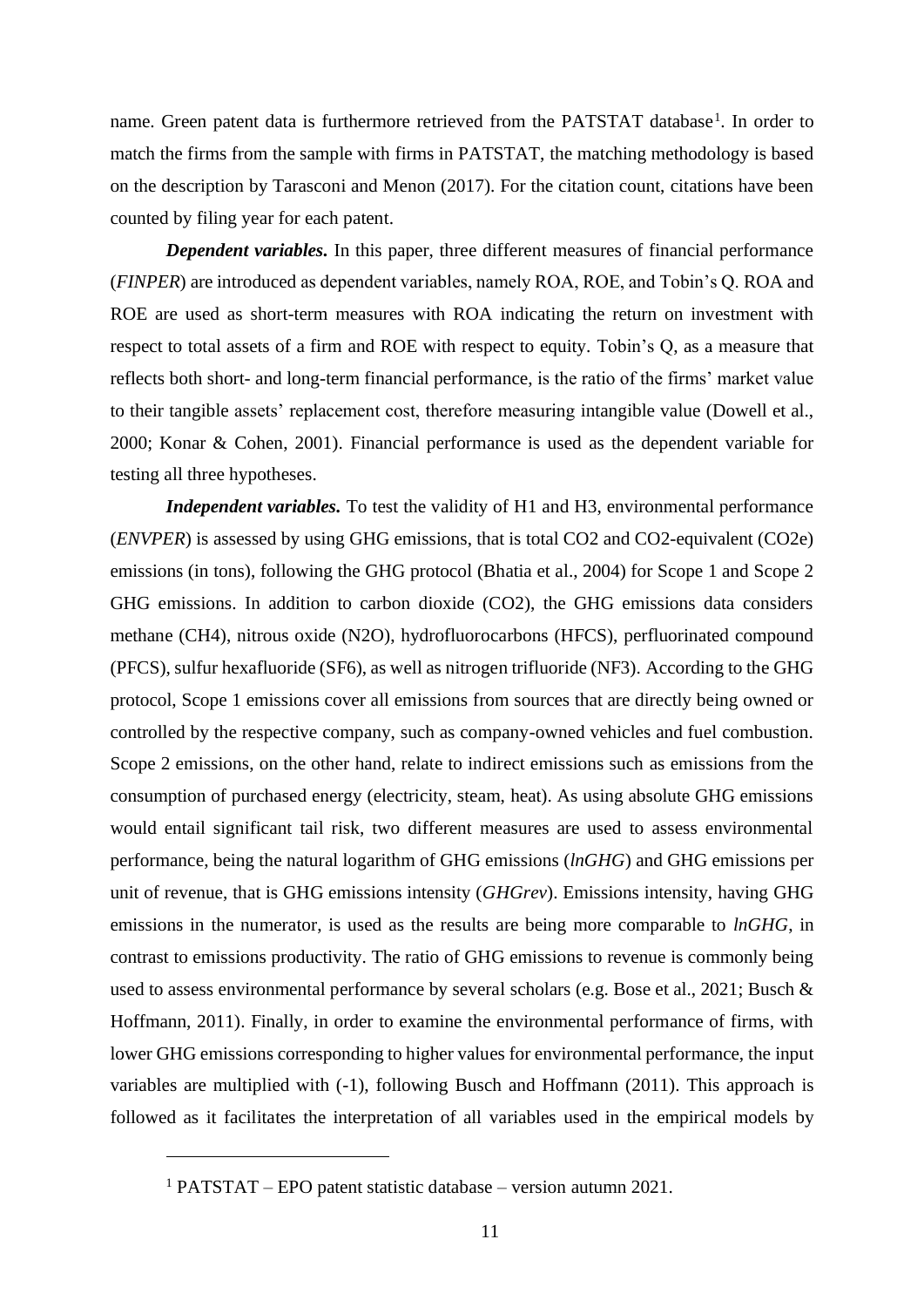aligning the positive directions of environmental performance, green innovation, and financial performance.

The second set of independent variables, measuring green innovation, is introduced to test H2 and H3. While early literature widely used R&D expenditures to measure corporate innovativeness, recent literature agrees on using patent-based variables as a tool to adequately measure the innovation output of firms (Chemmanur et al., 2014). Following that approach, two different patent-based measures are considered in order to assess both the quantity and the quality of green innovation. Both green innovation variables are based on the patent application year. First, the number of green patent applications by a firm in each year (*Count*) is introduced to analyze innovation quantity. Second, the number of subsequent citations of these green patents (*Citations*) is used to measure innovation quality. As the citation count is subject to a truncation bias, the variable needs to be adjusted. Patents tend to receive citations over an extended period. Following U.S. patent law, a utility patent is granted for a lifetime of 20 years. Therefore, there is a significant downward bias for more recent patents in the data. Following Hall et al. (2000, 2001, 2005), the citation truncation bias is corrected by estimating the shape of the citation-lag distribution. To further cope with the empirical properties of the variables, it is necessary to take the natural logarithm of the newly introduced variables. Additionally, to avoid losing firm-year observations with zero patents or citations per patent, one is added to the patent as well as citations count before taking the natural logarithm (Chemmanur et al., 2014; S. Ma, 2020). Following this procedure, ln(1+*Count*) is denoted *Count* and ln(1+*Citations*) is denoted *Citations*. As a third variable for green innovation, a citation-weighted patent count (*CitationCount*) is computed, allowing to measure the relationship between *Count* and *Citations*.

*Control variables.* The set of control variables considered in this paper encompasses six distinct variables. Financial leverage (*LEV*) is the ratio of total debt to total assets. Firm size (*SIZE*) is calculated as the natural logarithm of the firms' total assets. Capital intensity (*CapIntensity*) measures the ratio of capital expenditures to total assets. Revenue growth (*GROWTH*) depicts the year-on-year growth in revenue. Innovation capacity (*RD*) is measuring R&D intensity, therefore calculating the ratio of R&D expenditures to revenue. Finally, CSR performance (*CSR*) is calculated as the average of the social and environmental performance scores reported by Eikon, following the approach taken by Bose et al. (2021). [FIGURE 1](#page-30-0) depicts the three hypotheses which are being tested in this paper.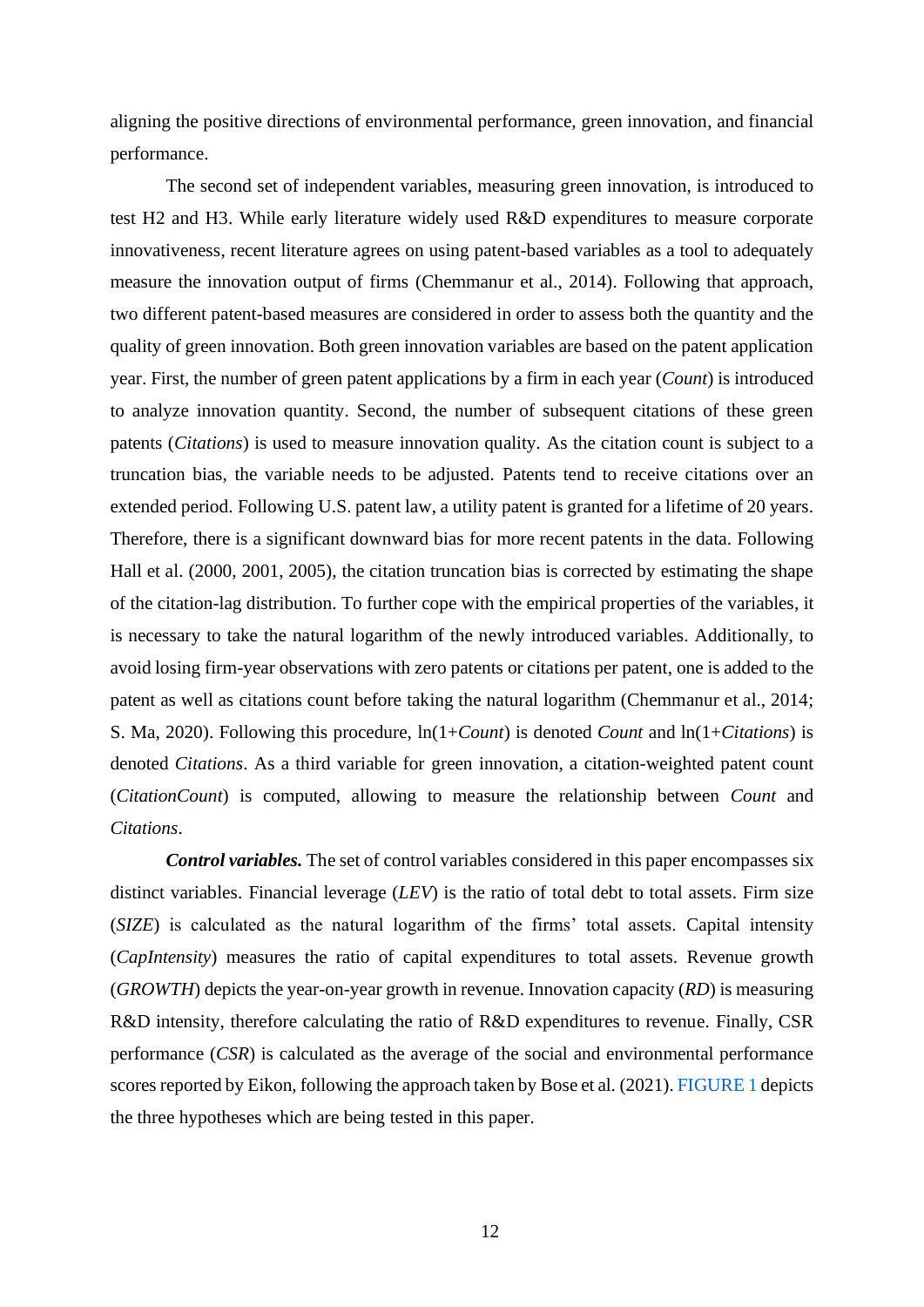Insert Figure 1 about here ---------------------------------

### **3.2 Empirical Model and Variables**

To address the effect of GHG emissions on corporate investors' financial performance (H1), equation (1) contains the following parameters:

$$
FINPER_{i,t} = \alpha + \beta_1 ENVPER_{i,t} + \beta_2 LEV_{i,t} + \beta_3 SIZE_{i,t} + \beta_4 CapIntensity_{i,t}
$$
  
+  $\beta_5 GROWTH_{i,t} + \beta_6 RD_{i,t} + \beta_7 CSR_{i,t} + \beta_8 \sum INDUSTRY_i$   
+  $\beta_9 \sum YEAR_t + \varepsilon_{i,t}$  (1)

where FINPER<sub>i,t</sub> represents firm i's financial performance, measured as either ROA, ROE, or Tobin's Q. The independent variable ENVPERi,t measures the environmental performance of the firm, building on its GHG emissions. The control variables are leverage (*LEV*), firm size (*SIZE*), capital intensity (*CapIntensity*), revenue growth (*GROWTH*), innovation capacity (*RD*), and CSR performance (*CSR*).

Equation (2) aims to analyze the effect of green innovation on the financial performance of corporate investors (H2):

$$
FINPER_{i,t} = \alpha + \beta_1 INNOV_{i,t} + \beta_2 LEV_{i,t} + \beta_3 SIZE_{i,t} + \beta_4 CapIntensity_{i,t}
$$
  
+  $\beta_5 GROWTH_{i,t} + \beta_6 RD_{i,t} + \beta_7 CSR_{i,t} + \beta_8 \sum INDUSTRY_i$   
+  $\beta_9 \sum YEAR_t + \varepsilon_{i,t}$  (2)

where  $INNOV<sub>i,t</sub>$  is being introduced as a new variable of interest, measuring green innovation in terms of quantity (*Count*) as well as quality (*Citations*). All control variables remain unchanged when compared to equation (1).

Finally, equations (3.1) and (3.2) are considering the effect of both environmental performance and green innovation on financial performance (H3). First, the variables for environmental performance and green innovation from equations (1) and (2) are simultaneously being applied to analyze the effect of adding one of these variables to either model, either by adding a variable measuring *INNOV* to equation (1) or by adding a variable measuring *ENVPER* to equation (2):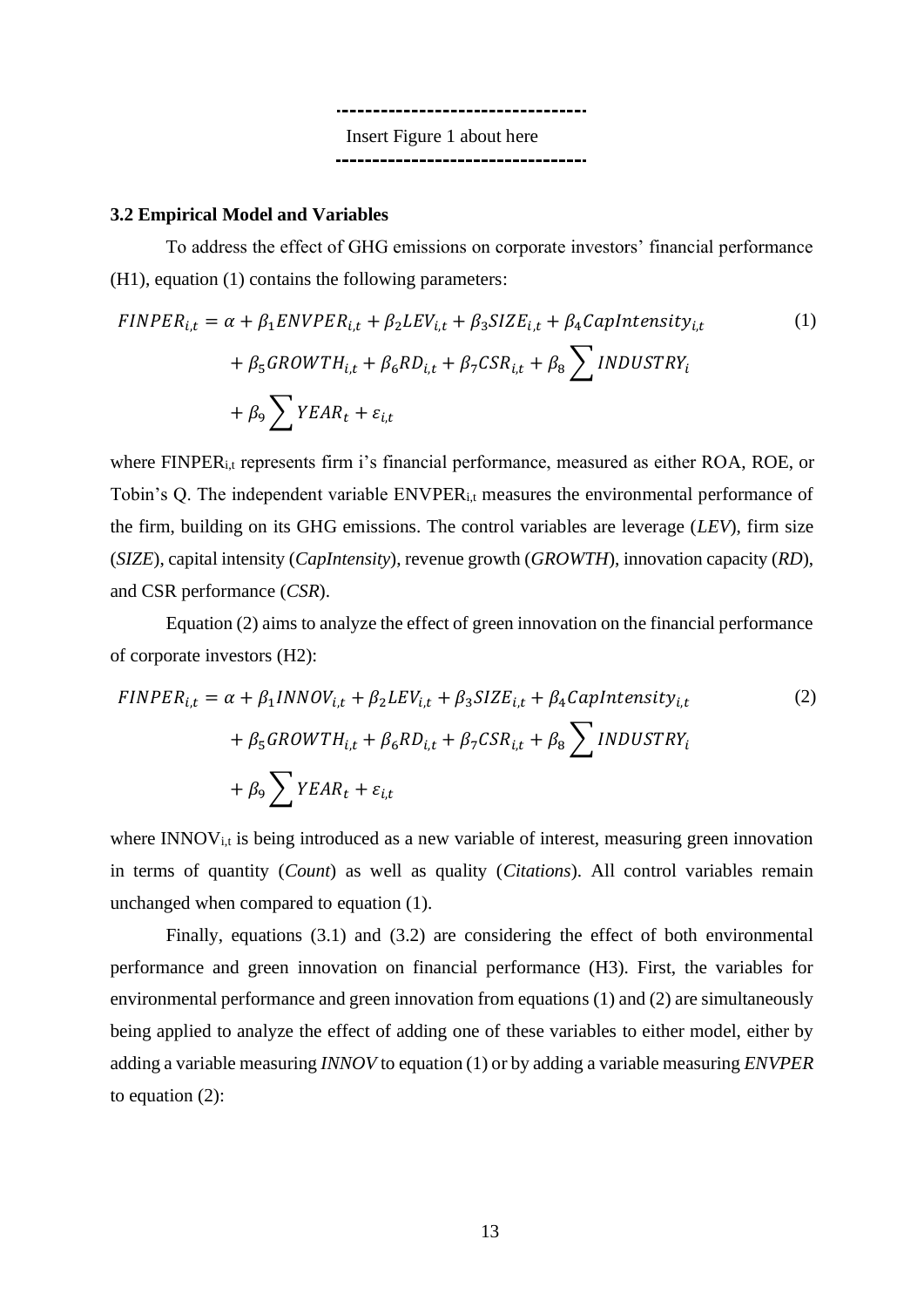$$
FINPER_{i,t} = \alpha + \beta_1 ENVPER_{i,t} + \beta_2 INNOV_{i,t} + \beta_3 LEV_{i,t} + \beta_4 SIZE_{i,t}
$$
  
+  $\beta_5 CapIntensity_{i,t} + \beta_6 GROWTH_{i,t} + \beta_7 RD_{i,t} + \beta_8 CSR_{i,t}$   
+  $\beta_9 \sum INDUSTRY_i + \beta_{10} \sum YEAR_t + \varepsilon_{i,t}$  (3.1)

Second, the joint effect of corporate investors' environmental performance and green innovation on their financial performance (H3) is being addressed by adding an interaction variable to equation (3.1). This interaction variable is denoted by *ENVPER\*INNOV*, where *ENVPER* and *INNOV* may stand for either of the previously introduced variables for environmental performance and green innovation:

$$
FINPER_{i,t} = \alpha + \beta_1 ENVPER_{i,t} + \beta_2 INNOV_{i,t} + \beta_3 ENVPER * INNOV_{i,t}
$$
  
+  $\beta_4 LEV_{i,t} + \beta_5 SIZE_{i,t} + \beta_6 CapIntensity_{i,t} + \beta_7 GROWTH_{i,t}$   
+  $\beta_8 RD_{i,t} + \beta_9 CSR_{i,t} + \beta_{10} \sum INDUSTRY_i + \beta_{11} \sum YEAR_t$   
+  $\varepsilon_{i,t}$  (3.2)

To estimate the empirical models and test the hypotheses, ordinary least squares (OLS) regressions are used as the baseline method while controlling for industry (based on two-digit NAICS codes) and year effects. Given the nature of the variables used in the regression models, fixed effect models are applied. The choice of using fixed effect compared to random effect models was furthermore confirmed based on a Hausman test (Hausman, 1978). For H1 and H2 to be validated, coefficient  $\beta_1$  needs to be significantly positive, as corporate investors with better environmental performance, that is lower GHG emissions, are expected to generate higher profits (H1) and firms with more green innovation should have better financial performance (H2). Additionally, for H3 to be validated, the coefficient of the interaction term should be positive, as the relationship between environmental performance and green innovation should lead to better financial performance of corporate investors (H3).

### **4. EMPIRICAL RESULTS AND DISCUSSION**

#### <span id="page-14-0"></span>**4.1 Descriptive Statistics**

[TABLE 1](#page-31-0) outlines the summarized statistics for the underlying research sample. The 133 firms included in the sample have an average (median) ROA of 0.06 (0.05). The values for ROE and Tobin's Q as further financial performance measures are 0.12 (0.05) and 2.20 (1.76), respectively. The observed kurtosis of 710.78 for ROE implies a high likelihood for extreme results. Considering the environmental performance measures, prior to inverting the values, the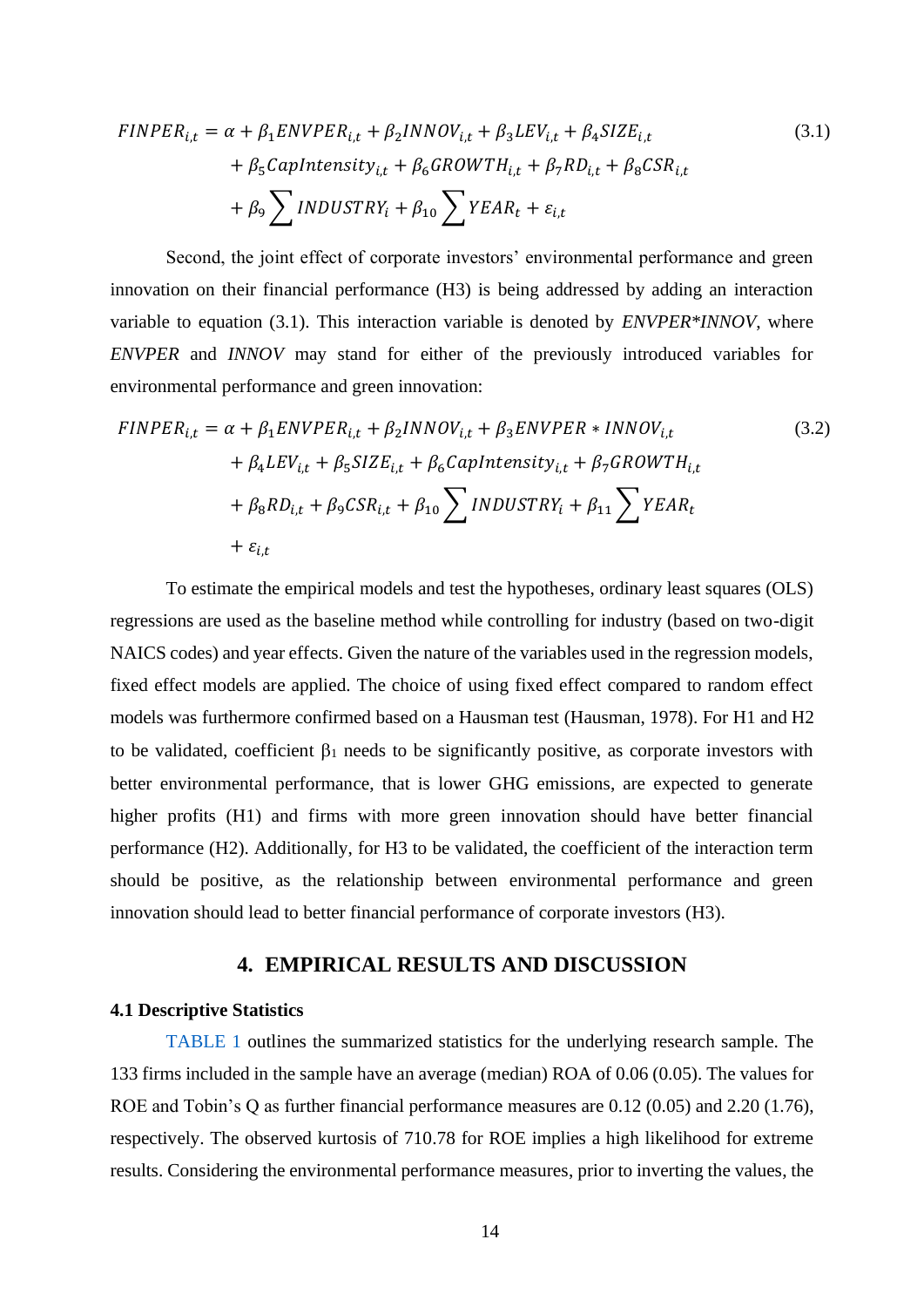average (median) natural logarithm of GHG emissions and the average (median) GHG emissions intensity can be observed at 13.61 (13.87) and 257.15 (30.52), respectively. The latter is furthermore characterized by a pronounced likelihood for extreme results with a kurtosis of 686.74 and stands out with a strikingly high positive skewness of 25.68, implying a high positive tail risk. The three measures of green innovation, namely patent count, citation count, and citation-weighted patent count show average (median) values of 2.32 (1.10), 2.64 (1.79), and 1.27 (1.10), respectively. The financial leverage of the sample companies, measured by the ratio of total debt to total assets, is found to be at an average (median) of 0.24 (0.22). The values for firm size, capital intensity, revenue growth, innovation capacity, and CSR performance correspond to 10.09 (10.15), 0.59 (0.62), 0.09 (0.06), 0.11 (0.07), and 54.81 (58.66), respectively. Additionally, for revenue growth, a positive skewness of 37.25 and a remarkably high kurtosis of 1,624.47 can be observed.

# Insert Table 1 about here ----------------------------------

[TABLE 2](#page-32-0) demonstrates that ROA has positive and statistically significant correlations with ROE, Tobin's Q, and Count, at correlations of 0.52, 0.39, and 0.08, respectively, as well as with CapIntensity and GROWTH. On the other hand, ROA is negatively associated with GHGrev at a correlation of -0.09 and with LEV. ROE is moreover positively related with GROWTH at the 5% significance level while being negatively correlated with lnGHG with a value of -0.08 as well as with LEV and RD. The third financial performance measure, Tobin's Q, is positively related with lnGHG and CitationCount at the 1% significance level with correlations of 0.35 and 0.18, respectively, as well as with CapIntensity, GROWTH, and RD. Tobin's Q is moreover being negatively associated with Count and Citations with correlations of -0.13 and -0.10, respectively, as well as the control variables LEV and SIZE. Considering the environmental performance variables, they are both positively and significantly related with CitationCount with correlations of 0.18 and 0.10, respectively, as well as GROWTH and RD while being negatively linked to Count and Citations at the 1% significance level as well as SIZE. Additionally, lnGHG has a positive correlation with CapIntensity and negative correlations with LEV and CSR. GHGrev is negatively related to LEV. The relationship between lnGHG and GHGrev is found to be positive and significant at 0.56. Finally, Count and Citations are both negatively correlated with CitationCount at -0.61 and -0.37, respectively, and RD as well as positively related with SIZE. Furthermore, Count has a significant negative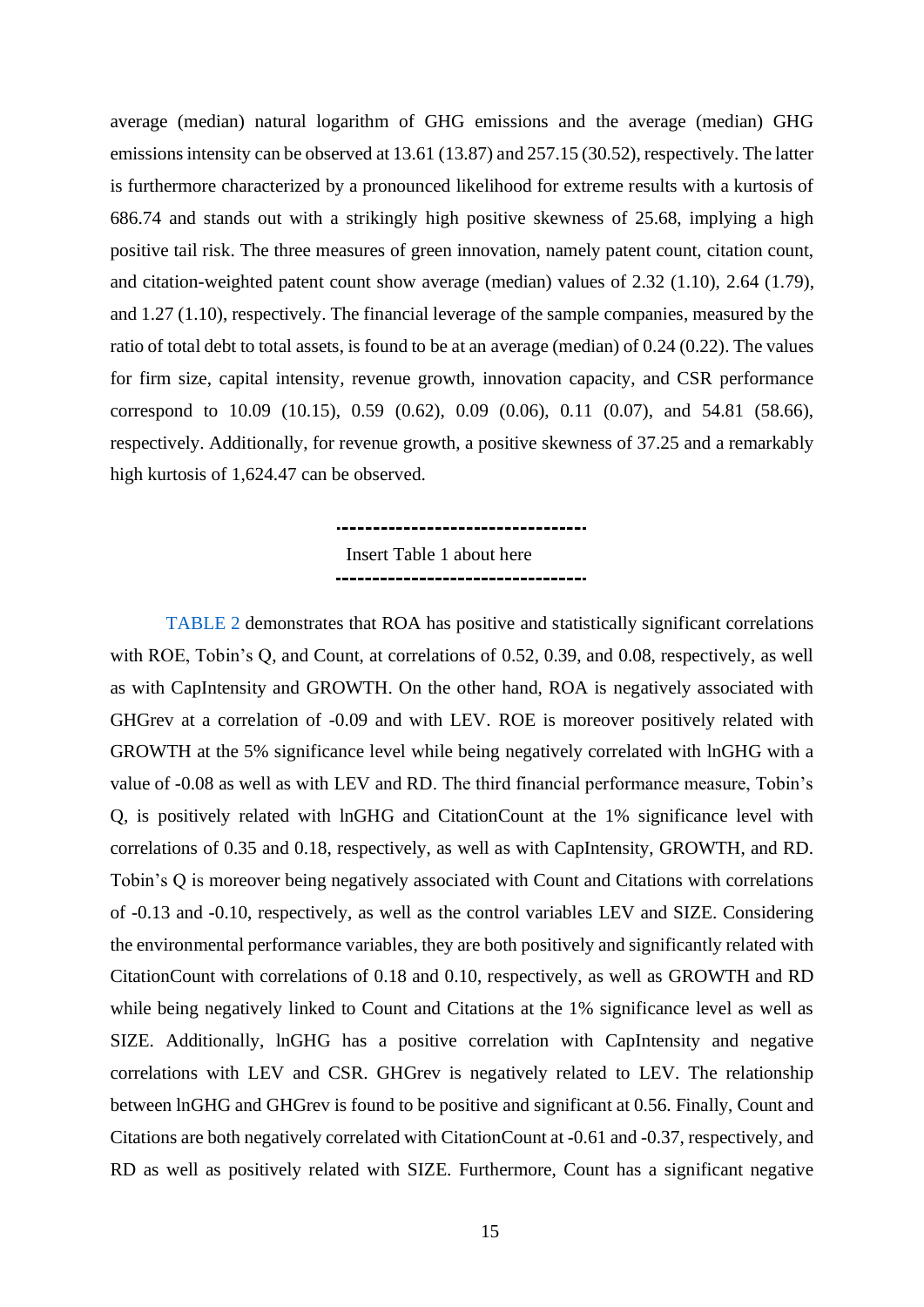relationship with LEV and Citations a positive association with CSR. Count and Citations have a strong positive correlation of 0.92. The third green innovation variable, CitationCount, has positive correlations with both LEV and CSR and a negative correlation with GROWTH.

> Insert Table 2 about here

#### **4.2 Environmental Performance and Financial Performance**

[TABLE 3](#page-33-0) presents the estimation results of equation (1). The results demonstrate that environmental performance has a significant positive effect on corporate investors' financial performance. This means that the lower a corporate investor's GHG emissions, the higher is its financial performance on average in the sample. Considering lnGHG as a measure of GHG emissions, the strongest positive relationship is found with respect to Tobin's Q, with an increase in environmental performance of one unit resulting in a 6.66 percentage points higher Tobin's Q, on average. This result is statistically significant at a 5% level. This confirms the results of Busch and Hoffmann (2011) who find that carbon intensity is negatively affecting Tobin's Q, as a measure depicting both short- as well as long-term financial performance. Similarly, a negative effect of GHG emissions on ROE is detected. The relationship between lnGHG and ROA is not found to be statistically significant. Using GHGrev as an explanatory variable, a positive and statistically significant result can be observed for all three measures of financial performance, with ROA being significant at a 5% level and ROE as well as Tobin's Q at 10%. This documented positive impact of environmental performance on corporate financial performance (H1) is in line with the previously discussed studies of Busch and Hoffmann (2011), Iwata and Okada (2011), as well as Ganda and Milondzo (2018), amongst others.

Further noteworthy relationships may be observed considering the control variables. First, a strong negative association exists between leverage and both ROA and Tobin's Q, demonstrating that higher leverage and therefore higher financial risk on average imply a lower financial performance for the CVC sample. Second, larger firms in terms of revenue seem to have lower ROA but higher ROE and Tobin's Q. Regarding capital intensity, it is interesting to observe that more capital-intensive firms enjoy better short-term financial performance, as measured by ROA and ROE. No statistically significant effect is found for Tobin's Q as a measure for both short- and long-term financial performance, however. Next, higher revenue growth has a positive and statistically significant impact on both ROA and Tobin's Q.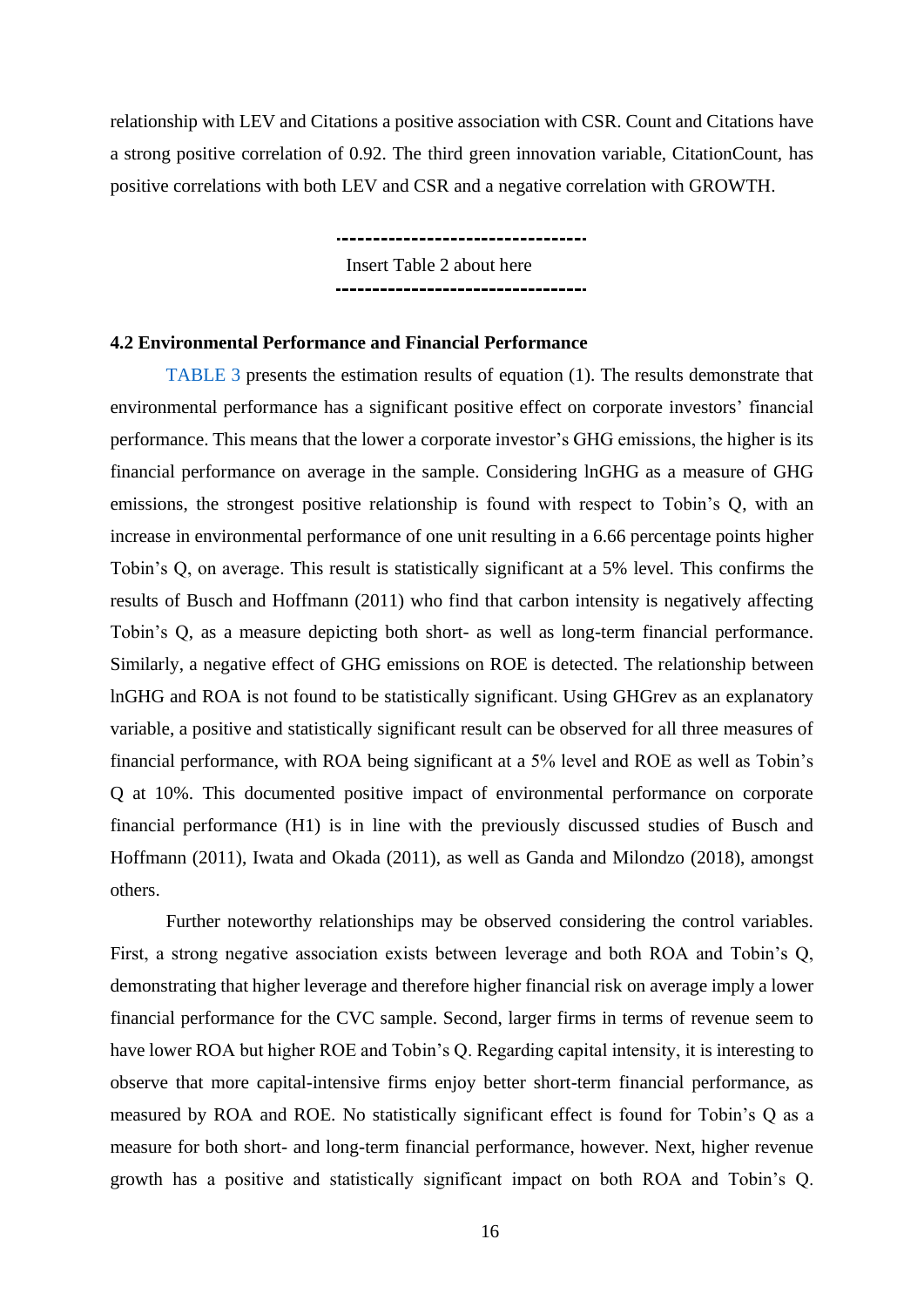Considering innovation capacity, the sample shows a negative effect on short-term financial performance and a strong positive effect on Tobin's Q, capturing short- and long-term performance. This result was expected as investments in R&D usually pay off more in the long term. Lastly, the CSR score seems to be positively related to corporate investors' financial performance (ROA and Tobin's Q), suggesting that both social and environmental performance positively affect financial performance which is in line with the previous findings of Gregory et al. (2016).

> Insert Table 3 about here ----------------------------------

### **4.3 Green Innovation and Financial Performance**

The results of equation (2) are summarized in [TABLE 4.](#page-34-0) The effects of both the quantity (*Count*) and the quality (*Citations*) of green patents on corporate investors' financial performance are separately assessed. For both measures, similar results are obtained. Increased green innovation on average leads to a better financial performance in terms of ROA and Tobin's Q, in the underlying sample. The effects on ROA and Tobin's Q are positive and statistically significant at the 1% and 5% levels, respectively, therefore suggesting that green innovation pays off for corporate investors. As a consequence, the positive relationship between green innovation and financial performance (H2), as previously shown by Aguilera-Caracuel and Ortiz-de-Mandojana (2013), Przychodzen and Przychodzen (2015), as well as Scarpellini et al. (2019), is confirmed by the findings of this paper as both the short- and long-term financial performance of corporate investors seem to benefit from green innovation. Considering ROE, however, no significant results are observed. Lee and Min (2015) furthermore find a positive effect of green R&D on Tobin's Q in a sample consisting of Japanese manufacturing firms. The authors use green R&D expenditures instead of green patents, however, to measure green innovation.

Furthermore, the results suggest that this effect is decreased with leverage and firm size, as depicted by the negative and significant coefficients for LEV and SIZE. On the contrary, capital intensity, revenue growth, and CSR performance seem to support the positive impact of green innovation on financial performance. Another interesting result is found with respect to R&D expenditures. An increase in such expenses negatively affects ROA and ROE as shortterm performance measures but has a positive impact on Tobin's Q. This finding may suggest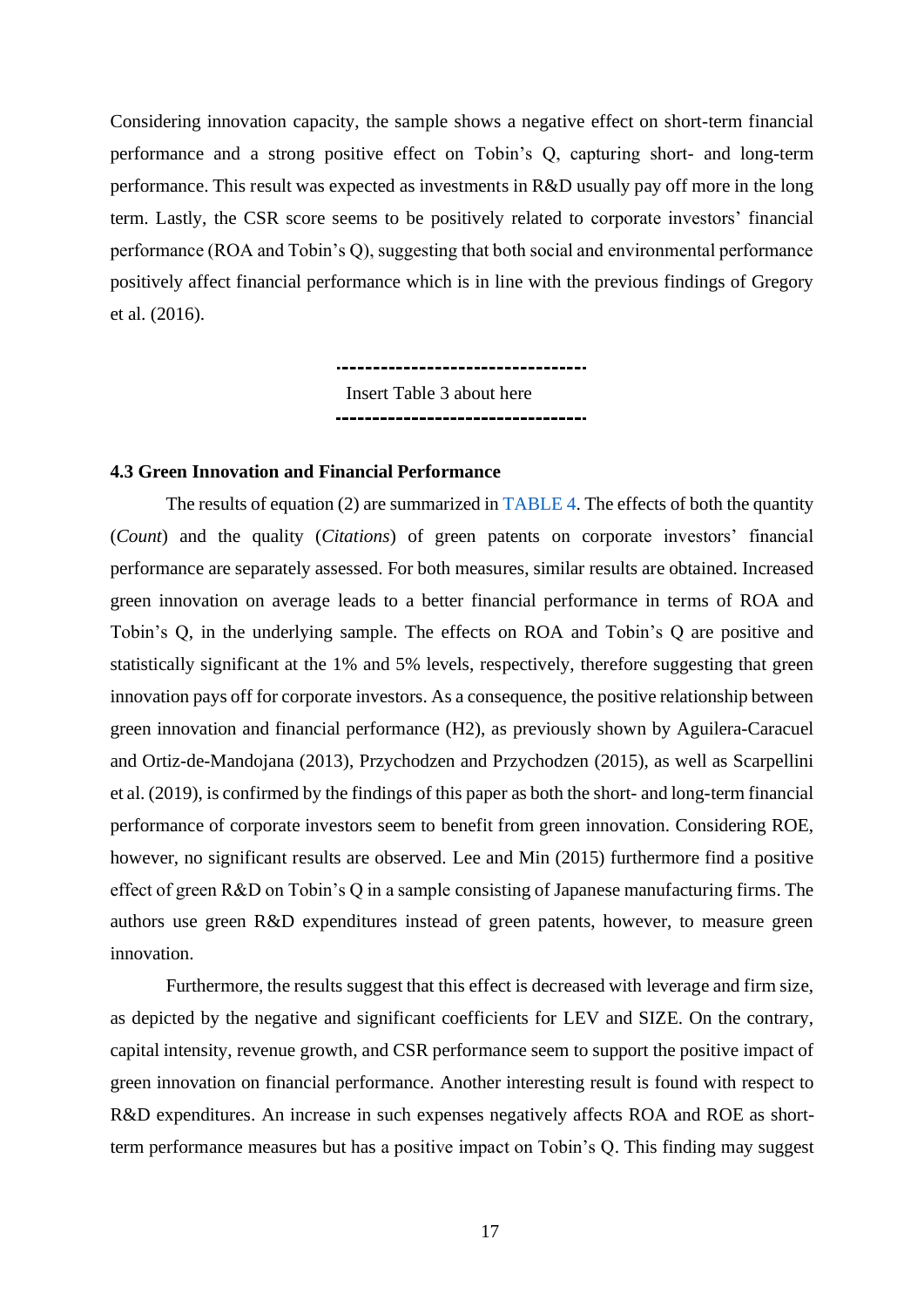that R&D expenses pay off mainly in the long term while imposing a financial burden in the short term.

> \_\_\_\_\_\_\_\_\_\_\_\_\_\_\_\_\_\_\_\_\_\_\_\_\_\_\_\_\_\_\_\_\_ Insert Table 4 about here ---------------------------------

#### **4.4 Environmental Performance, Green Innovation, and Financial Performance**

After having confirmed both the positive effect of environmental performance on corporate investors' financial performance (H1) as well as the positive impact of green innovation on financial performance (H2), this study will consider the combined effect of environmental performance and green innovation on financial performance. [TABLE 5](#page-35-0) is based on equation (3.1), demonstrating the effect of adding variables measuring both environmental performance and green innovation to the model. For this table, lnGHG is used as a measure of environmental performance. Considering green innovation, two variables are considered to capture green innovation quantity (*Count*) and quality (*Citations*). The results suggest a positive and highly significant relationship between green innovation and ROA at the 1% level, with no significant effect between the environmental performance measure and ROA. ROE, on the other hand, seems to be affected primarily by corporate investors' environmental performance. In this case, no significant impact of green innovation is found. Finally, both environmental performance and green innovation seem to have a positive and statistically significant effect on Tobin's Q, as a financial performance measure. This is a clear indicator backing H3 by showing that both independent variables positively affect the financial performance of corporate investors. These results furthermore do not differ between the two considered measures for green innovation, as demonstrated by the results in [TABLE 5.](#page-35-0) By adding both environmental performance and green innovation to the empirical model, the results combine and confirm the findings of previous studies from both fields, suggesting positive effects of both environmental performance as well as green innovation on the financial performance of corporate investors.

> .................................. Insert Table 5 about here -----------------------------------

Following the previously discussed findings supporting H3, another analysis is performed in order to strengthen the understanding of the nature of this relationship. [TABLE 6](#page-36-0) is based on equation (3.2) and differs from [TABLE 5](#page-35-0) in that another additional variable is added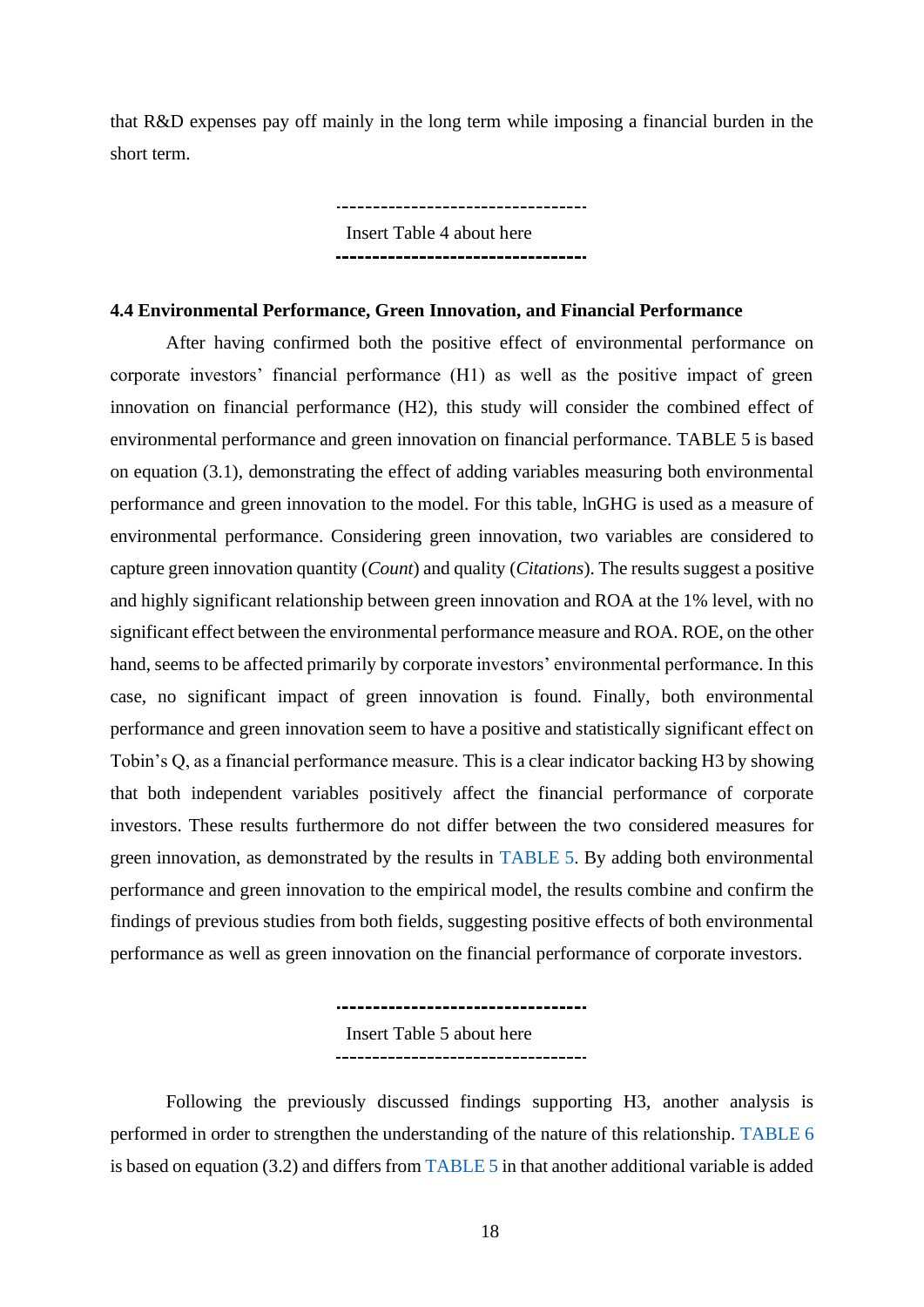to the model, namely an interaction variable between environmental performance and green innovation, as denoted by *ENVPER\*INNOV*. The results show that the interaction between environmental performance and green innovation has a positive and strongly significant impact on corporate investors' financial performance, measured by Tobin's Q. Considering the isolated effects in this model, an additional positive effect is grounded on green innovation while the isolated effect of environmental performance is found to be negative. Additionally, the analysis reveals a positive effect of the interaction term on firms' ROA, again with a negative effect of the isolated environmental performance measure and no significant effects for the remaining variables. As the citation-weighted count (*CitationCount*) is used as a measure for green innovation, the results suggest that the ratio between patent quality (*Citations*) and quantity (*Count*) is indeed relevant. A better ratio between Citations and Count seems to entail an improved financial performance.

> Insert Table 6 about here ----------------------------------

> \_\_\_\_\_\_\_\_\_\_\_\_\_\_\_\_\_\_\_\_\_\_\_\_\_\_\_\_\_\_\_\_\_\_\_\_

#### **4.5 Additional Analyses and Robustness Checks**

*Difference between direct and indirect GHG emissions.* After having considered total GHG emissions of corporate investors in the main part, it might be of interest to further analyze any potential differences between direct (Scope 1) and indirect (Scope 2) GHG emissions. While the short-term interest of corporations is certainly more focused on reducing and controlling emissions directly emitted by the company, long-term considerations might recognize the relevance of indirect emissions as well, as firms are becoming aware of the importance to reduce their energy consumption and the associated costs of higher energy consumption.

[TABLE 7](#page-37-0) shows the results of the regressions using equation (1) and replacing the original *ENVPER* variable by direct and indirect GHG emissions, respectively. The variables are computed similarly to the previously introduced variable lnGHG. Applying this modified research design, no significant results are found for the effect of the environmental performance on ROA. Considering the other two financial performance measures, however, it is interesting to note that a statistically significant positive effect of firms' environmental performance on corporate investors' ROE, using direct GHG emissions, can be observed. This confirms the notion that direct emissions should have an impact on the short-term performance with indirect emissions being less important in the short horizon. Indirect emissions, on the contrary, are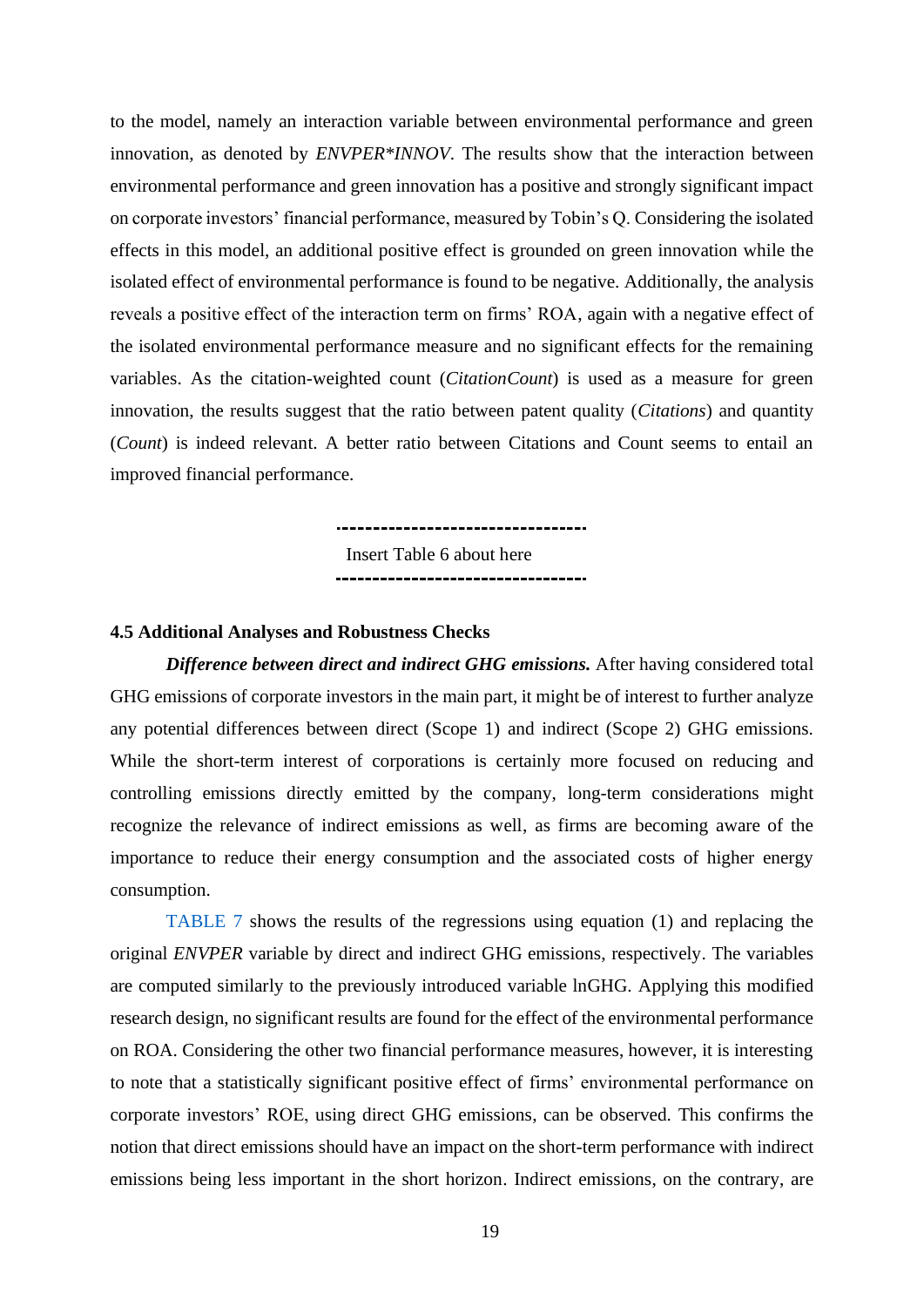found to have a strong negative effect on Tobin's Q, depicting both short- and long-term performance, as showed by the significant positive result for the environmental performance coefficient. This confirms the notion that the entire supply chain should be of interest to shareholders in the long term. Compared to the results presented in [TABLE 3,](#page-33-0) it seems that total emissions are more meaningful in determining firms' financial performance than direct or indirect emissions in isolation. Nonetheless, both direct and indirect emissions seem to entail a certain degree of explanatory power. An additional analysis considering Scope 3 emissions may be provided upon request.

> ---------------------------------Insert Table 7 about here ----------------------------------

*Effect of Scope 3 GHG emissions.* While Scope 1 and Scope 2 emissions remain the focus areas to improve for many firms, the reduction of Scope 3 emissions may be of comparable interest to stakeholders and regulators. Scope 3 emissions include indirect emissions related to activities such as employee business travel, waste disposal, contractorowned vehicles, and outsources activities as well as emissions from the product use by customers and the production of purchased materials (Bhatia et al., 2004).

As presented in [TABLE 8,](#page-38-0) the results of the analysis using Scope 3 emissions as the measure for environmental performance show a positive and statistically significant effect on ROA. Therefore, firms may benefit from a reduction in their Scope 3 emissions which is consistent with the previous results based on Scope 1 and 2 emissions. Considering ROE and Tobin's Q, however, the analysis does not find significant results. This might be an indicator showing that Scope 3 emissions in isolation have not been sufficiently considered by firms and their stakeholders to have an impact on their financial performance. Nonetheless, the results attribute Scope 3 emissions certain importance in determining corporate financial performance.

> -----------------------------------Insert Table 8 about here ----------------------------------

*Effect of lagged performance variables on financial performance.* This section aims at replicating all three previously analyzed hypotheses with lagged performance variables. In a first step, the effect of lagged environmental performance on financial performance is examined. Next, the green innovation variables are being lagged in order to investigate their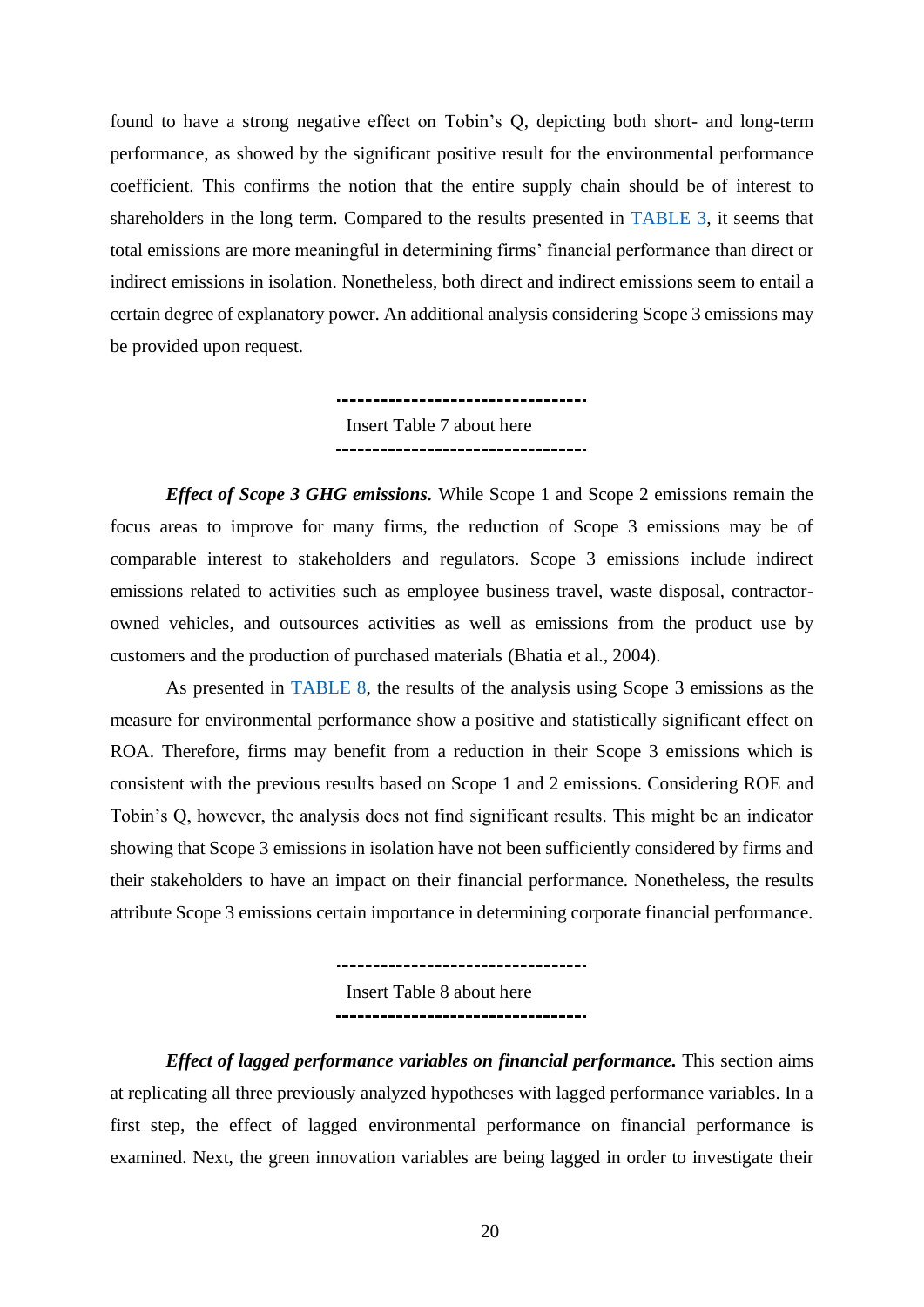effect on corporate investors' financial performance. Last, these lagged variables are combined in the interaction term previously introduced in [TABLE 6.](#page-36-0)

As the effect of a firm's environmental performance on its financial performance might only be reflected with a delay, it must be of interest to evaluate the impact of previous years' environmental performance on current financial performance. Therefore, [TABLE 9](#page-39-0) shows the results for one- as well as two-year lagged environmental performance variables. The results demonstrate the positive relationship between lagged environmental performance and financial performance. Considering lnGHG, a positive and significant effect exists between one-year lagged environmental performance and the short-term financial performance measure ROE. For the two-year lagged variable, a positive and significant relationship is found with regards to Tobin's Q, as a measure for both short- and long-term performance. Similar results are found with regards to GHGrev as an environmental performance variable, with positive and significant results for ROA and ROE in the one-period lag case as well as for all three variables in the two-period scenario.

> ----------------------------------Insert Table 9 about here ----------------------------------

Similar to the previously discussed effect of lagged environmental performance on financial performance, the effect of lagged green innovation on financial performance is of interest as new firm innovations might only be reflected in the financial performance with a time lag. [APPENDIX B](#page-45-0) replicates the results shown in [TABLE 4,](#page-34-0) considering both one-period and two-period lagged green innovation variables. The findings are similar to the previously discussed results. One additional outcome, however, is that the effect of green innovation on Tobin's Q as a financial performance measure loses its significance in the two-year lag case. Therefore, green innovation seems to have a greater impact on corporate investors' financial performance in the shorter term.

The lagged results for the regressions shown in [TABLE 5](#page-35-0) can be found in APPENDIX [C.](#page-46-0) More interestingly, replicating the results previously shown in [TABLE 6](#page-36-0) with a time lag indicates the joint effect of lagged environmental performance and green innovation measures on corporate investors' financial performance. [TABLE 10](#page-40-0) makes use of lnGHG as an environmental performance indicator as well as CitationCount as a measure for green innovation to show the joint effect on financial performance. Similar to the results presented in [TABLE 6,](#page-36-0) this analysis finds a positive and highly significant (1%) effect of the interaction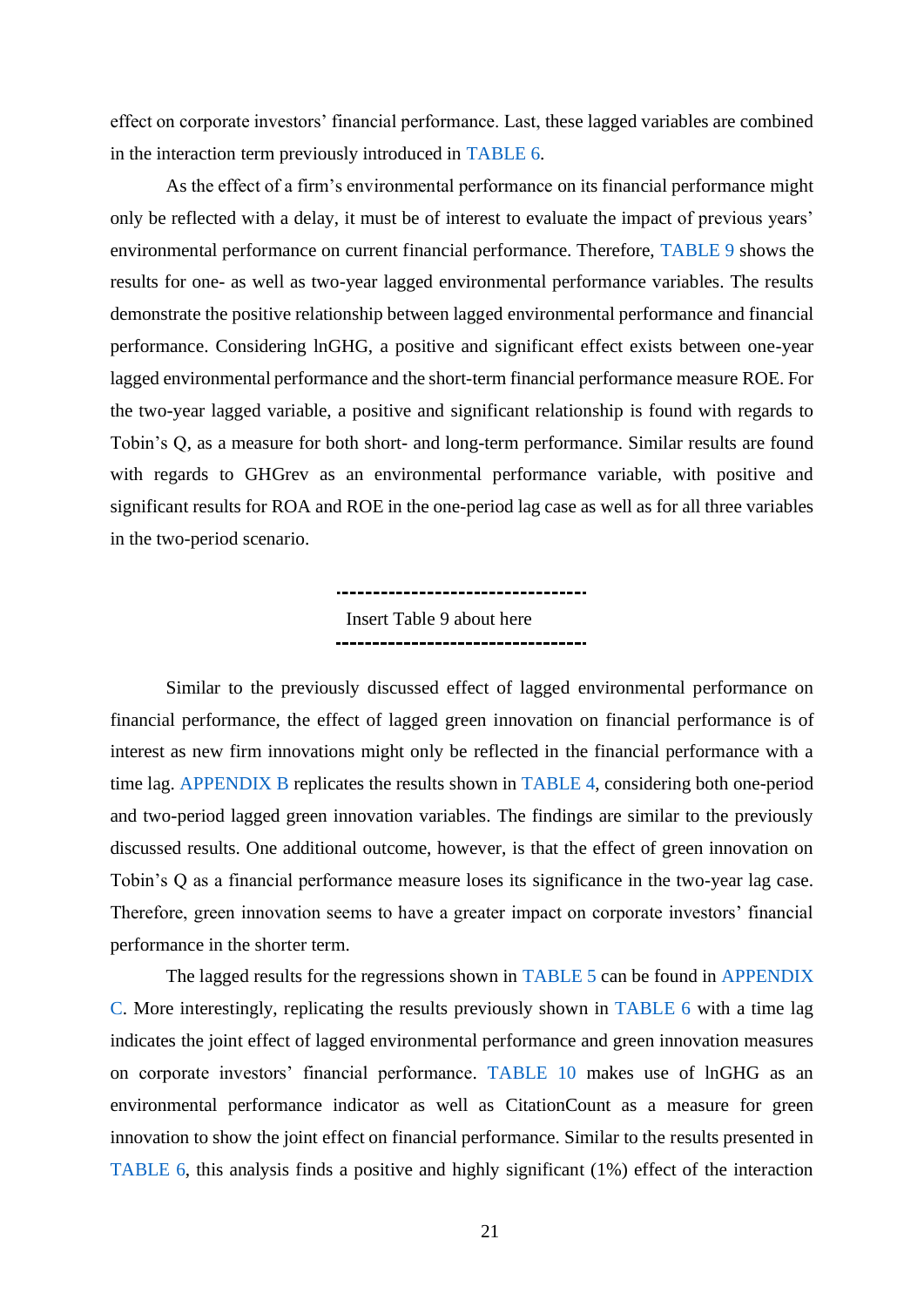variable (*ENVPER\*INNOV)* on Tobin's Q. Again, the isolated effects of INNOV and ENVPER are highly significant with a positive impact of INNOV and a negative association between ENVPER and Tobin's Q. These findings provide further evidence supporting H3.

> ----------------------------------Insert Table 10 about here ---------------------------------

*Robustness over time.* While all previous analyses were performed over the entire sample period, differences between earlier and later years might reasonably be expected, as the importance of GHG emissions has dramatically increased in recent years. Therefore, the following tables separately consider the results of the three hypotheses for the periods 2002- 2010 as well as 2011-2019.

First, [TABLE 11](#page-41-0) breaks equation (1) into the two separate periods. For the earlier period, only the effect of firms' environmental performance on Tobin's Q can be confirmed. For ROA and ROE, no statistically significant results are obtained. Therefore, short-term financial performance seems to be relatively unaffected by firms' environmental performance whereas their combined short- and long-term performance, as measured by Tobin's Q, significantly depends on GHG emissions in this period. For the period between 2011-2019, positive and significant relationships are found for all three financial performance measures (ROA, ROE, and Tobin's Q) with regards to GHG emissions intensity. Considering lnGHG, the only statistically significant result exists with regards to ROE. Overall, it seems that the impact of corporate environmental on financial performance has increased over time, primarily with regards to short-term performance measures.

> .................................. Insert Table 11 about here ----------------------------------

Moving towards H2, the results in [APPENDIX D](#page-47-0) confirm the findings from [TABLE 4](#page-34-0) for the period between 2002-2010. Green innovation positively affects both ROA and Tobin's Q with no significant effect on ROE. Considering the later period between 2011-2019, however, the only positive and significant result is found between Citations and ROA. These findings suggest that the effect of green innovation on corporate investors' financial performance became more relevant in recent years.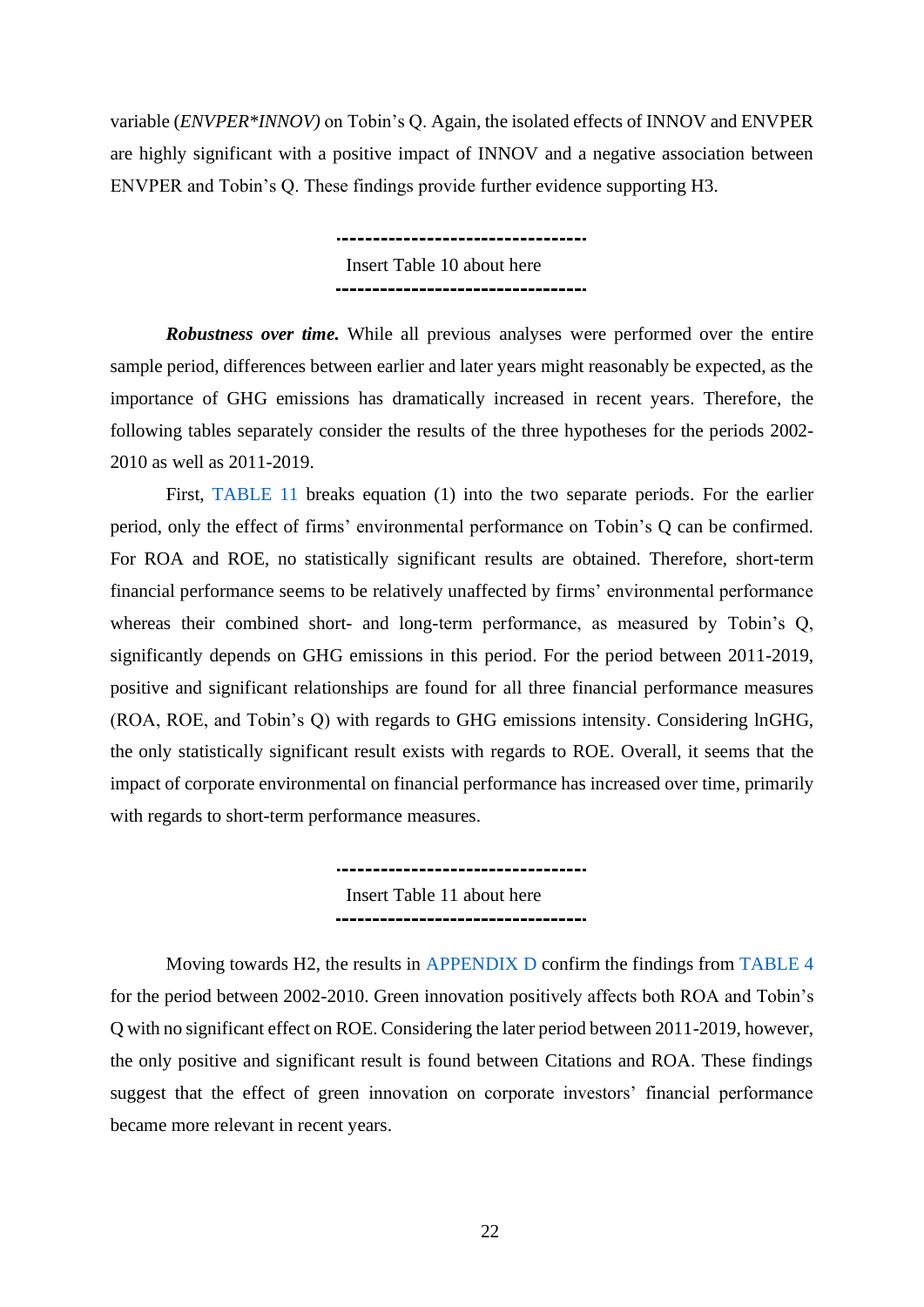Having evaluated the time-robustness of H1 and H2, [APPENDIX E](#page-48-0) breaks down the results of [TABLE 5](#page-35-0) into the two different periods to analyze the robustness of H3. Considering environmental performance, the previously discussed positive and significant effect on ROE is confirmed for the period from 2011-2019 while the positive impact on Tobin's Q can be observed for the period between 2002-2019. Furthermore, [APPENDIX E](#page-48-0) presents positive and significant results for the effect of green innovation on all three financial performance variables in the earlier period. In comparison, the baseline results for the entire sample did not show significant results for ROE. In the latter period, however, a positive and significant result is only found with relation to Tobin's Q. Overall, there seems to be a certain extent of variation in the results over the years. The overall positive relationship between environmental performance, green innovation, and financial performance, however, is confirmed across the varying periods.

As previously described in [TABLE 6,](#page-36-0) the interaction between environmental performance and green innovation has relevant implications for the evaluation of their effect on financial performance. [TABLE 12](#page-42-0) summarizes this effect for the two different periods and confirms the positive effect of the interaction term between environmental performance and green innovation on the financial performance of corporate investors. This effect, however, is only found during the period between 2011-2019. While [TABLE 6](#page-36-0) indicated an effect on ROA and Tobin's Q, [TABLE 12](#page-42-0) shows positive and significant results for both ROE and Tobin's Q but not for ROA. These results demonstrate that the relevance of environmental performance and green innovation has increased over time and positively affects corporate investors' financial performance.

> Insert Table 12 about here ----------------------------------

*Relationship between green innovation and environmental performance.* While all previously presented analyses considered the effects of either environmental performance, green innovation, or both on financial performance, the direct relationship between the different environmental performance and green innovation measures might be of interest as well. The results presented in [TABLE 13](#page-43-0) indicate that both the green patent count as well as green patent citations positively affect GHGrev as an environmental performance measure. No impact is found with respect to lnGHG. Considering the citation-weighted count, a positive and statistically significant result is only found regarding lnGHG. Overall, these results add to the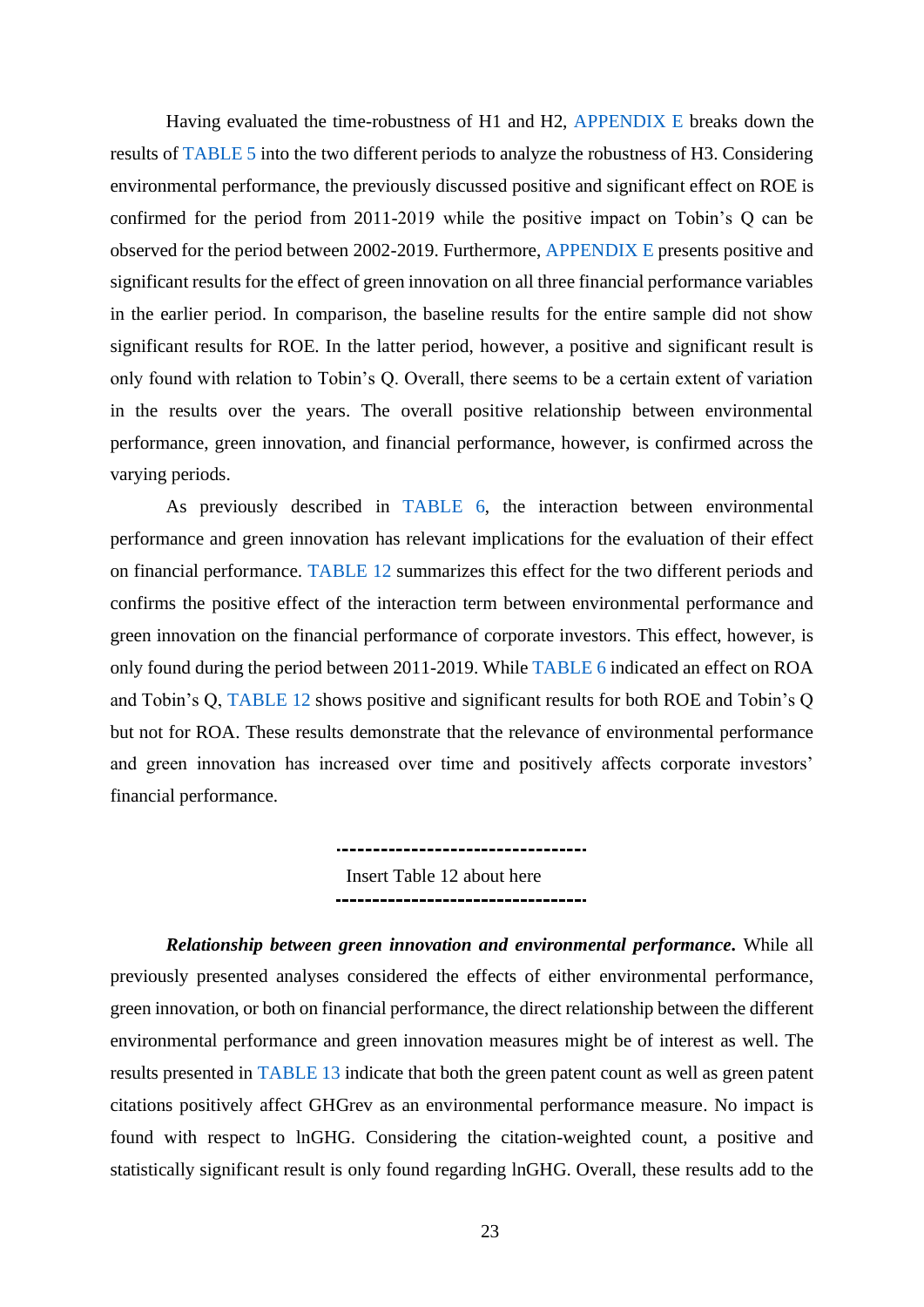previous findings by Lee and Min (2015), suggesting a positive relationship between environmental performance and green innovation.

> \_\_\_\_\_\_\_\_\_\_\_\_\_\_\_\_\_\_\_\_\_\_\_\_\_\_\_\_\_\_\_\_\_\_ Insert Table 13 about here ..................................

# **5. CONCLUSIONS**

<span id="page-24-0"></span>This paper examines the effect of GHG emissions and green innovation on the financial performance of corporate investors and demonstrates that both better environmental performance and more green innovation positively affect corporate investors' financial performance. To date, it is the first paper considering the effect of GHG emissions as well as green innovation in a CVC context. The study is using the data of U.S. corporate investors between 2002-2019. It is building on existing research from three different fields including literature on CVC performance, on the relationship between environmental and financial performance, as well as on the impact of green innovation on financial performance. Following existing literature, GHG emissions are used as a proxy to measure corporate environmental performance and green patent data, including patent count and citations, is applied to indicate green innovation performance.

First, the impact of GHG emissions on financial performance is analyzed. The results show that environmental performance has a positive effect on corporate investors' financial performance. Firms with lower GHG emissions on average have a better short- (ROA, ROE, and Tobin's Q) and long-term (Tobin's Q) financial performance. These results prove robust to the type of GHG emissions, namely Scope 1, Scope 2, and Scope 3 emissions. Better results, however, are found with regards to total GHG emissions (sum of Scope 1 and Scope 2 emissions), compared to the individual measures. As the effect of GHG emissions may only be reflected in firm financial performance with a time delay, lagged environmental performance measures are further introduced. It appears that the relationship between environmental and financial performance similarly exists for both one- and two-year lagged variables. Additionally, this paper finds evidence that this effect is stronger for more recent years, comparing the period between 2002-2010 to the years from 2011-2019. Therefore, firms should consider their emissions as part of their overall corporate strategy to increase profitability. As costs remain one of the major constraints for many firms to adopt carbon-reducing measures, governments and policymakers must provide the necessary incentives for firms to reduce their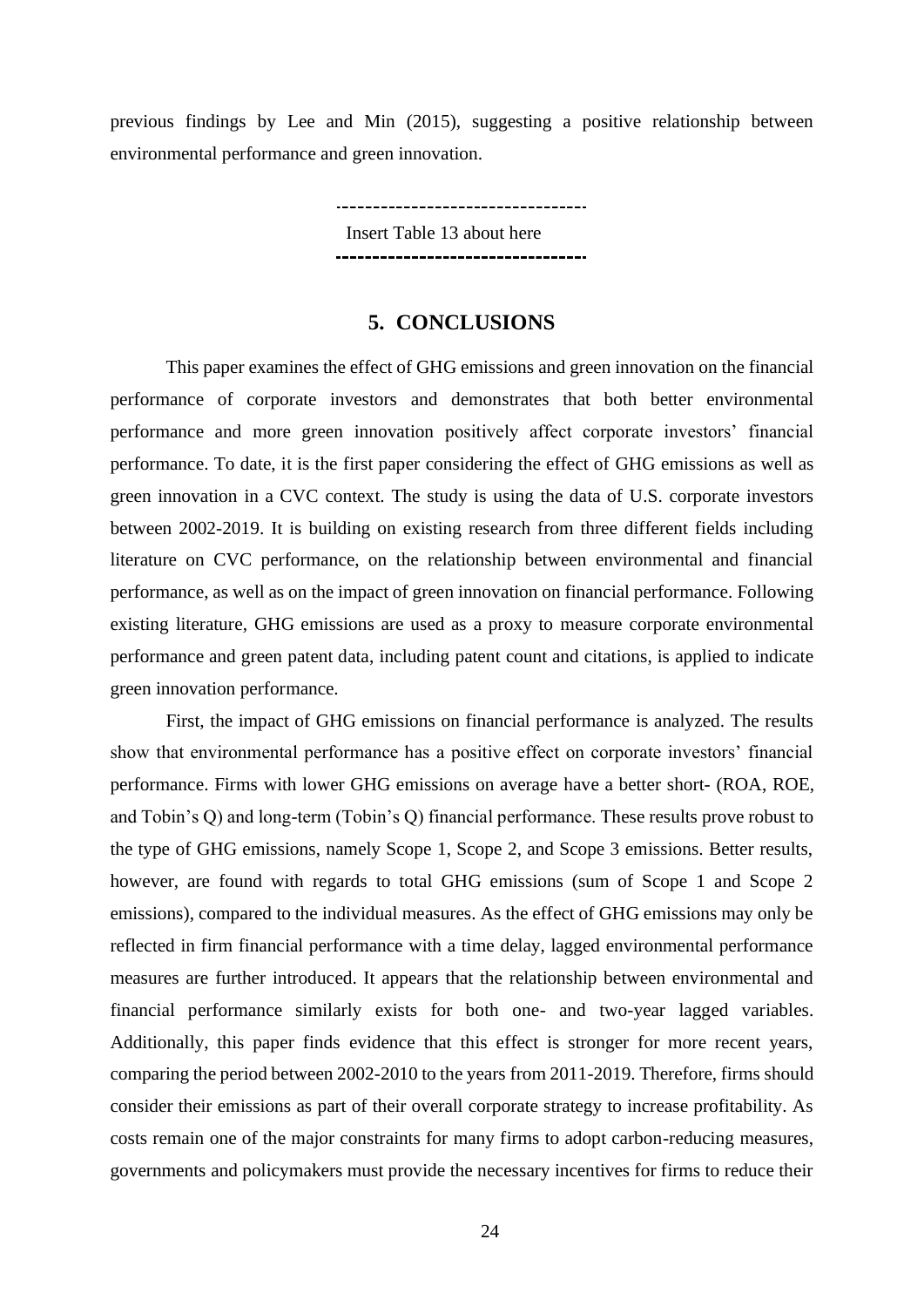carbon emissions. In the specific case of corporate investors, societal changes may be an additional driver for this effect, as stakeholders increasingly demand performance factors other than purely financial results. This mind shift will certainly continue to impact corporations, as the entire society is continuously increasing its awareness of the need for ecological and social change.

Second, this paper evaluates the impact of green innovation on corporate investors' financial performance. The results show that firms with more green innovation, in terms of both quantity (patent count) and quality (patent citations) on average have a better financial performance. These findings, however, are only confirmed for ROA and Tobin's Q as financial performance measures. With regards to ROE, no significant results are obtained. The results are furthermore found to be robust over time and can be confirmed using one- and two-period lagged green innovation variables. Additionally, a positive relationship between environmental performance and green innovation is found. Therefore, firms with more green innovation seem to have lower GHG emissions. These findings suggest that green innovation may be a tool for corporations to generate a significant and sustainable competitive advantage. Considering sustainability as part of firms' innovation strategy may help firms to cope with the increasing pressure exercised by their stakeholders and the overall society to reduce carbon emissions. Green innovation is undoubtedly one of the key instruments for reducing GHG emissions. Therefore, further investments into new green technologies are necessary and should accordingly be supported by national governments and policymakers.

Finally, this study combines both previous analyses by investigating the joint effect of environmental performance and green innovation on the financial performance of U.S. corporate investors. The results indicate that the interplay of the two independent variables positively affects corporate financial performance in the sample. As a consequence, there is no way around considering GHG emissions and green innovation as part of corporate investors' overall strategies. Even for corporate investors that are not being convinced by the positive effects of sustainable business practices on our planet and society, neglecting the necessity to reduce carbon emissions and to drive green innovation may further impact their financial performance. The potential positive financial effects discussed in this paper may provide an incentive for such firms to adapt their strategies.

Based on the aforementioned results, this paper entails important implications for research and practice. It builds a strong foundation for further studies to analyze either the isolated or the combined effects of GHG emissions and green innovation on the financial performance of corporate investors. Simultaneously, it illustrates the necessity for corporate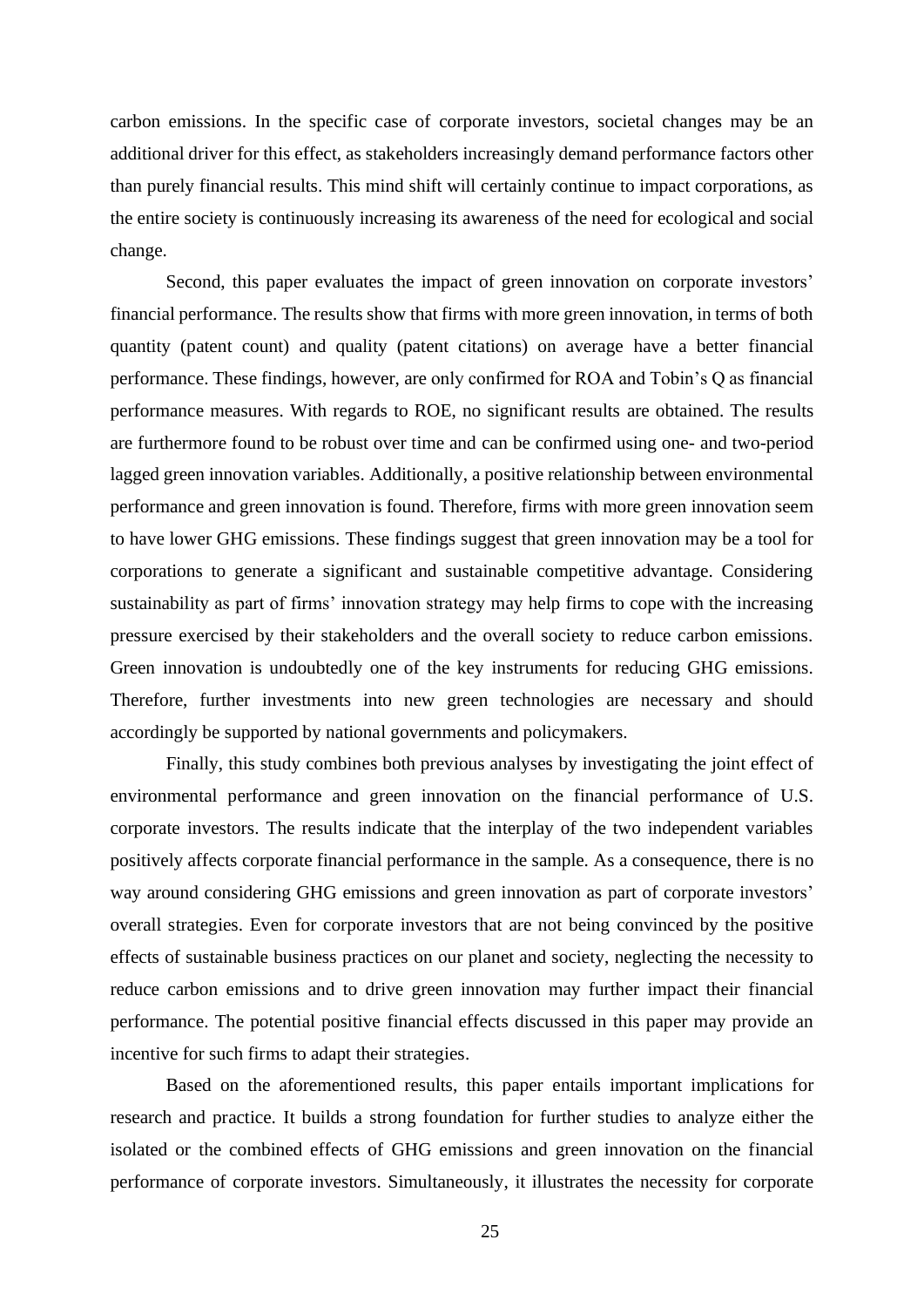investors to include ecological considerations into their overall strategies. As previous studies show, CVC investments allow investors to acquire the necessary resources for a sustainable competitive advantage (Battisti et al., 2022). Governments and policymakers must provide incentives for companies to reduce their emissions and to drive green innovation while creating the necessary framework to support CVC investments. Although regulations and incentives already exist in many developed countries, problems remain in certain less developed countries and markets (Rokhmawati et al., 2015, 2017).

While this paper contributes significantly to existing literature related to CVC activities, it has some limitations. First, the sample used in this paper is exclusively comprised of corporate investors. Future studies could compare the results obtained for corporate investors with individual venture capitalists or corporations without investment activity. This would allow extrapolating the effect of CVC investments. Additionally, this study is limited to U.S. firms and could be expanded to other countries. It would be of particular interest to consider the impact of carbon policies of different countries on the results of this paper. Another effect of considering different countries would be an increase in sample size which might further improve the robustness of the results, as this paper is based on a rather narrow sample due to data availability. Finally, another limitation is related to the variables measuring green innovation, mainly because of variations between the actual innovation date, the patent application date, and the grant date. Although adjustments are made to reduce potential biases in the patent citations variable, the estimated citation-lag distribution might not perfectly represent the actual distribution of green patent citations over their lifetime. Similarly, a truncation bias might exist regarding the patent count variable which could be further investigated in a subsequent study.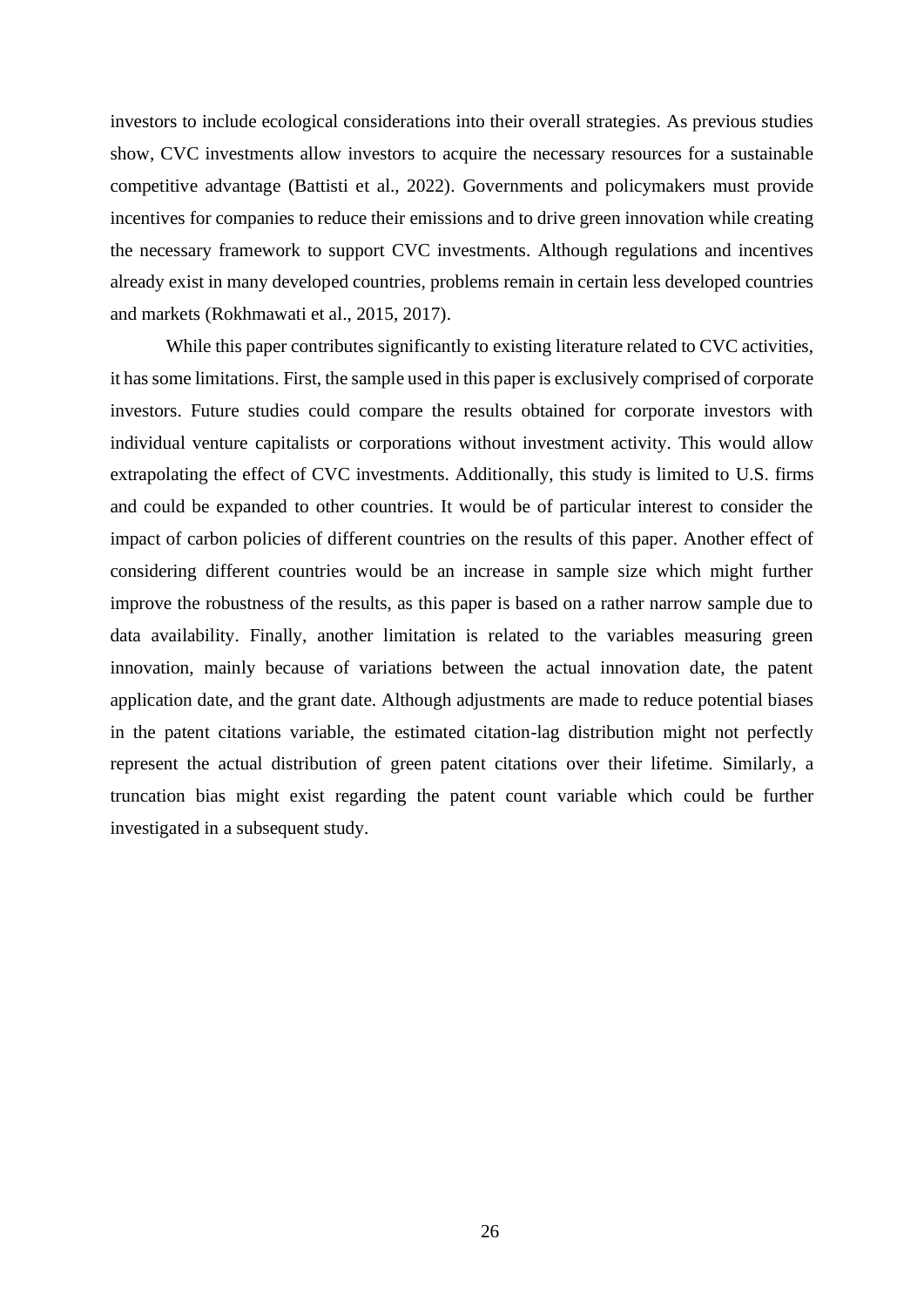### **REFERENCES**

- Aggarwal, R., & Dow, S. (2011, September 17). Greenhouse Gas Emissions Mitigation and Firm Value: A Study of Large North-American and European Firms. Midwest Finance Association 2012 Annual Meetings Paper.
- Aguilera-Caracuel, J., & Ortiz-de-Mandojana, N. (2013). Green Innovation and Financial Performance: An Institutional Approach. Organization & Environment, 26(4), 365–385.
- Baierl, R., Anokhin, S., & Grichnik, D. (2016). Coopetition in corporate venture capital: The relationship between network attributes, corporate innovativeness, and financial performance. International Journal of Technology Management, 71(1/2), 58.
- Barney, J. (1991). Firm Resources and Sustained Competitive Advantage. Journal of Management, 17(1), 99–120.
- Battisti, E., Nirino, N., Leonidou, E., & Thrassou, A. (2022). Corporate venture capital and CSR performance: An extended resource based view's perspective. Journal of Business Research, 139, 1058–1066.
- Bhatia, P., Ranganathan, J., & Development (WBCSD), W. B. C. for S. (2004). The Greenhouse Gas Protocol.
- Bolton, P., & Kacperczyk, M. (2021). Do investors care about carbon risk? Journal of Financial Economics, 142(2), 517–549.
- Bose, S., Minnick, K., & Shams, S. (2021). Does carbon risk matter for corporate acquisition decisions? Journal of Corporate Finance, 70, 102058.
- Busch, T., & Hoffmann, V. H. (2011). How Hot Is Your Bottom Line? Linking Carbon and Financial Performance. Business & Society, 50(2), 233–265.
- Chemmanur, T. J., Loutskina, E., & Tian, X. (2014). Corporate Venture Capital, Value Creation, and Innovation. The Review of Financial Studies, 27(8), 2434–2473.
- Da Gbadji, L. A. G., Gailly, B., & Schwienbacher, A. (2015). International Analysis of Venture Capital Programs of Large Corporations and Financial Institutions. Entrepreneurship Theory and Practice, 39(5), 1213– 1246.
- Delmas, M. A., Nairn-Birch, N., & Lim, J. (2015). Dynamics of Environmental and Financial Performance: The Case of Greenhouse Gas Emissions. Organization & Environment, 28(4), 374–393.
- Doran, J., & Ryan, G. (2012). Regulation and firm perception, eco-innovation and firm performance. European Journal of Innovation Management, 15(4), 421–441.
- Dowell, G., Hart, S., & Yeung, B. (2000). Do Corporate Global Environmental Standards Create or Destroy Market Value? Management Science, 46(8), 1059–1074.
- Dushnitsky, G., & Lenox, M. J. (2005). When do incumbents learn from entrepreneurial ventures? Research Policy, 34(5), 615–639.
- Dushnitsky, G., & Lenox, M. J. (2006). When does corporate venture capital investment create firm value? Journal of Business Venturing, 21(6), 753–772.
- Freeman, R. E., & Reed, D. L. (1983). Stockholders and Stakeholders: A New Perspective on Corporate Governance. California Management Review, 25(3), 88–106.
- Freudenreich, B., Lüdeke-Freund, F., & Schaltegger, S. (2020). A Stakeholder Theory Perspective on Business Models: Value Creation for Sustainability. Journal of Business Ethics, 166(1), 3–18.
- Ganda, F., & Milondzo, K. S. (2018). The Impact of Carbon Emissions on Corporate Financial Performance: Evidence from the South African Firms. Sustainability, 10(7), 2398.
- Gonenc, H., & Scholtens, B. (2017). Environmental and Financial Performance of Fossil Fuel Firms: A Closer Inspection of their Interaction. Ecological Economics, 132, 307–328.
- González-Benito, Ó., Muñoz-Gallego, P. A., & García-Zamora, E. (2016). Role of collaboration in innovation success: Differences for large and small businesses. Journal of Business Economics and Management, 17(4), 645–662.
- Gregory, A., Whittaker, J., & Yan, X. (2016). Corporate Social Performance, Competitive Advantage, Earnings Persistence and Firm Value. Journal of Business Finance & Accounting, 43(1–2), 3–30.
- Hall, B. H., Jaffe, A. B., & Trajtenberg, M. (2000). Market Value and Patent Citations: A First Look (Working Paper No. 7741; Working Paper Series). National Bureau of Economic Research.
- Hall, B. H., Jaffe, A. B., & Trajtenberg, M. (2001). The NBER Patent Citation Data File: Lessons, Insights and Methodological Tools (Working Paper No. 8498; Working Paper Series). National Bureau of Economic Research.
- Hall, B. H., Jaffe, A., & Trajtenberg, M. (2005). Market Value and Patent Citations. The RAND Journal of Economics, 36(1), 16–38.
- Hart, S. L. (1995). A Natural-Resource-Based View of the Firm. Academy of Management Review, 20(4), 986– 1014.
- Hart, S. L. (2005). Innovation, Creative Destruction and Sustainability. Research-Technology Management, 48(5), 21–27.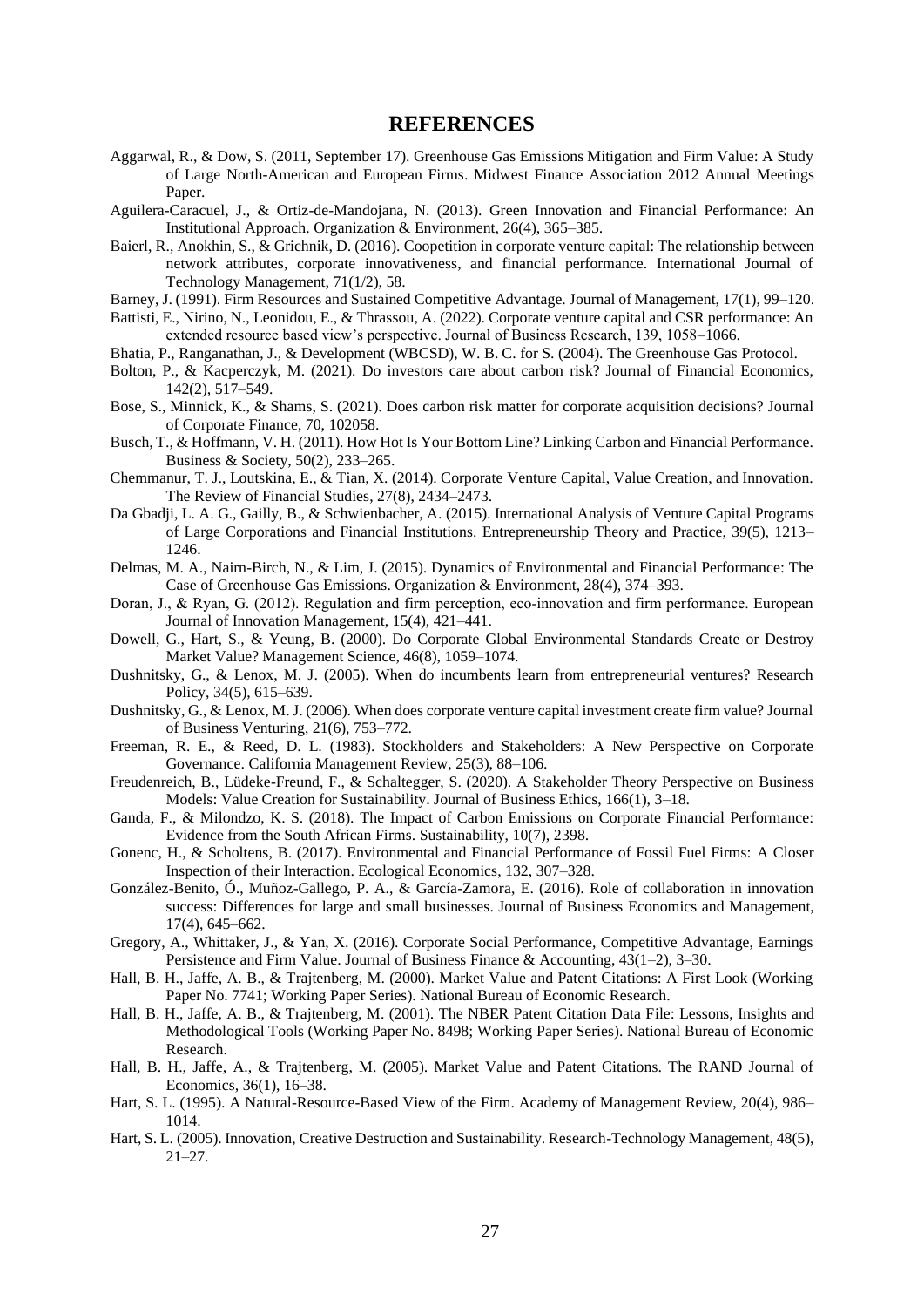- Hart, S. L., & Dowell, G. (2011). Invited Editorial: A Natural-Resource-Based View of the Firm: Fifteen Years After. Journal of Management, 37(5), 1464–1479.
- Hatakeda, T., Kokubu, K., Kajiwara, T., & Nishitani, K. (2012). Factors Influencing Corporate Environmental Protection Activities for Greenhouse Gas Emission Reductions: The Relationship Between Environmental and Financial Performance. Environmental and Resource Economics, 53(4), 455–481.
- Hausman, J. A. (1978). Specification Tests in Econometrics. Econometrica, 46(6), 1251–1271.
- Hoang, T.-H.-V., Przychodzen, W., Przychodzen, J., & Segbotangni, E. A. (2020). Does it pay to be green? A disaggregated analysis of U.S. firms with green patents. Business Strategy and the Environment, 29(3), 1331–1361.
- Horbach, J., Rammer, C., & Rennings, K. (2012). Determinants of eco-innovations by type of environmental impact—The role of regulatory push/pull, technology push and market pull. Ecological Economics, 78, 112–122.
- Hörisch, J., Freeman, R. E., & Schaltegger, S. (2014). Applying Stakeholder Theory in Sustainability Management: Links, Similarities, Dissimilarities, and a Conceptual Framework. Organization & Environment, 27(4), 328–346.
- Horváthová, E. (2012). The impact of environmental performance on firm performance: Short-term costs and longterm benefits? Ecological Economics, 84, 91–97.
- Iwata, H., & Okada, K. (2011). How does environmental performance affect financial performance? Evidence from Japanese manufacturing firms. Ecological Economics, 70(9), 1691–1700.
- Konar, S., & Cohen, M. A. (2001). Does the Market Value Environmental Performance? The Review of Economics and Statistics, 83(2), 281–289.
- Lee, K.-H., & Min, B. (2015). Green R&D for eco-innovation and its impact on carbon emissions and firm performance. Journal of Cleaner Production, 108, 534–542.
- Lee, K.-H., Min, B., & Yook, K.-H. (2015). The impacts of carbon (CO2) emissions and environmental research and development (R&D) investment on firm performance. International Journal of Production Economics, 167, 1–11.
- Long, X., Chen, Y., Du, J., Oh, K., & Han, I. (2017). Environmental innovation and its impact on economic and environmental performance: Evidence from Korean-owned firms in China. Energy Policy, 107, 131–137.
- Long, X., Chen, Y., Du, J., Oh, K., Han, I., & Yan, J. (2017). The effect of environmental innovation behavior on economic and environmental performance of 182 Chinese firms. Journal of Cleaner Production, 166, 1274–1282.
- Ma, Q., Murshed, M., & Khan, Z. (2021). The nexuses between energy investments, technological innovations, emission taxes, and carbon emissions in China. Energy Policy, 155, 112345.
- Ma, S. (2020). The Life Cycle of Corporate Venture Capital. The Review of Financial Studies, 33(1), 358–394.
- Marín-Vinuesa, L. M., Scarpellini, S., Portillo-Tarragona, P., & Moneva, J. M. (2020). The Impact of Eco-Innovation on Performance Through the Measurement of Financial Resources and Green Patents. Organization & Environment, 33(2), 285–310.
- Matsumura, E. M., Prakash, R., & Vera-Muñoz, S. C. (2014). Firm-Value Effects of Carbon Emissions and Carbon Disclosures. The Accounting Review, 89(2), 695–724.
- Misani, N., & Pogutz, S. (2015). Unraveling the effects of environmental outcomes and processes on financial performance: A non-linear approach. Ecological Economics, 109, 150–160.
- Nishitani, K., & Kokubu, K. (2012). Why Does the Reduction of Greenhouse Gas Emissions Enhance Firm Value? The Case of Japanese Manufacturing Firms. Business Strategy and the Environment, 21(8), 517–529.
- Pereira, V., & Bamel, U. (2021). Extending the resource and knowledge based view: A critical analysis into its theoretical evolution and future research directions. Journal of Business Research, 132, 557–570.
- Porter, M. E., & van der Linde, C. (1995). Toward a New Conception of the Environment-Competitiveness Relationship. Journal of Economic Perspectives, 9(4), 97–118.
- Przychodzen, J., & Przychodzen, W. (2015). Relationships between eco-innovation and financial performance evidence from publicly traded companies in Poland and Hungary. Journal of Cleaner Production, 90, 253–263.
- Przychodzen, W., Leyva-de la Hiz, D. I., & Przychodzen, J. (2020). First-mover advantages in green innovation— Opportunities and threats for financial performance: A longitudinal analysis. Corporate Social Responsibility and Environmental Management, 27(1), 339–357.
- Rezende, L. de A., Bansi, A. C., Alves, M. F. R., & Galina, S. V. R. (2019). Take your time: Examining when green innovation affects financial performance in multinationals. Journal of Cleaner Production, 233, 993–1003.
- Rokhmawati, A., Gunardi, A., & Rossi, M. (2017). How Powerful is Your Customers' Reaction to Carbon Performance? Linking Carbon and Firm Financial Performance. International Journal of Energy Economics and Policy, 7, 85–95.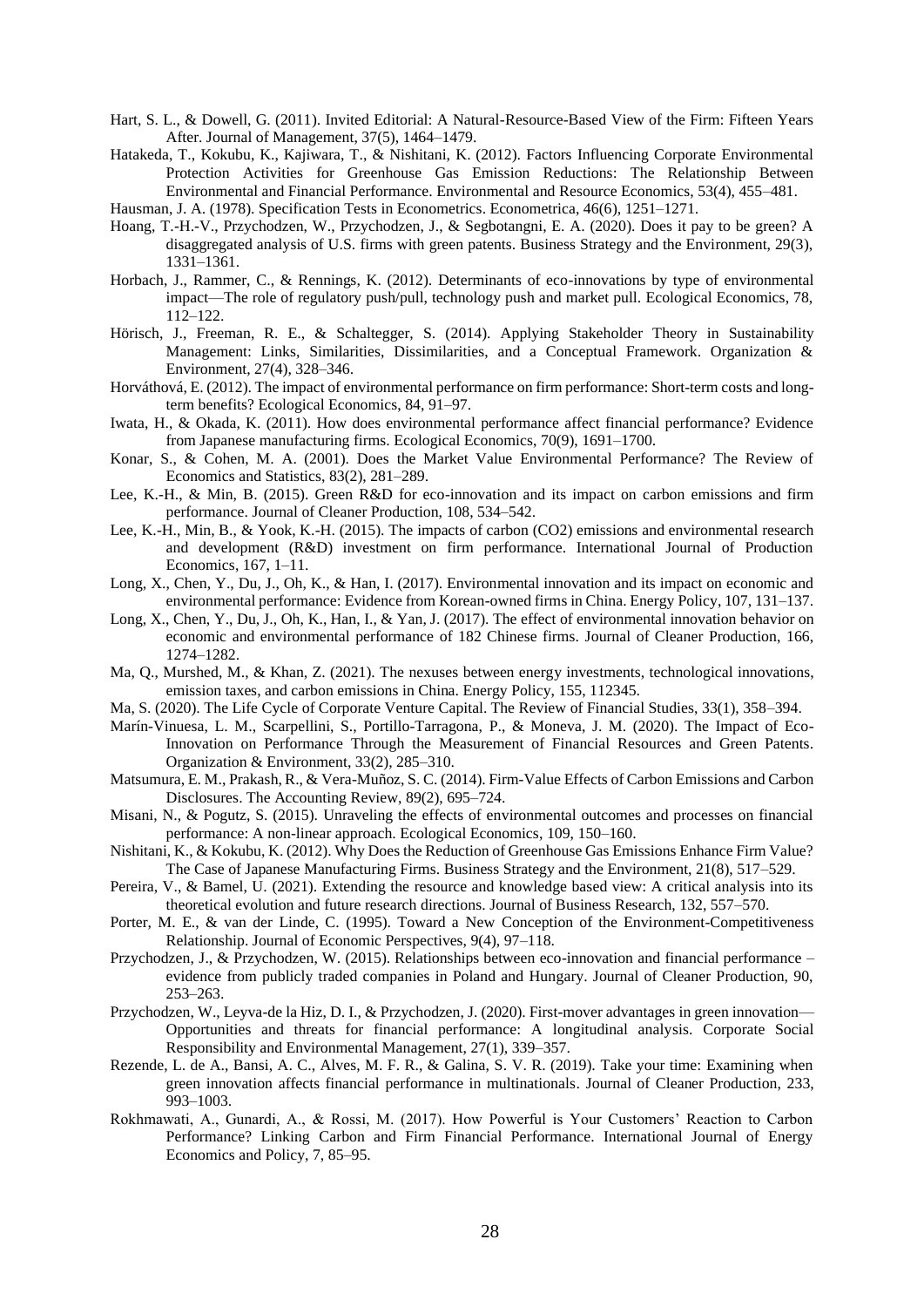- Rokhmawati, A., Sathye, M., & Sathye, S. (2015). The Effect of GHG Emission, Environmental Performance, and Social Performance on Financial Performance of Listed Manufacturing Firms in Indonesia. Procedia - Social and Behavioral Sciences, 211, 461–470.
- Russo, A., & Pogutz, S. (2009). Eco-efficiency vs Eco-effectiveness. Exploring the link between GHG emissions and firm performance. Academy of Management Proceedings, 2009(1), 1–6.
- Russo, A., Pogutz, S., & Misani, N. (2021). Paving the road toward eco-effectiveness: Exploring the link between greenhouse gas emissions and firm performance. Business Strategy and the Environment.
- Scarpellini, S., Portillo-Tarragona, P., & Marin-Vinuesa, L. M. (2019). Green patents: A way to guide the ecoinnovation success process? Academia Revista Latinoamericana de Administración, 32(2), 225–243.
- Schaltegger, S., Hörisch, J., & Freeman, R. E. (2019). Business Cases for Sustainability: A Stakeholder Theory Perspective. Organization & Environment, 32(3), 191-212.
- Shen, Y., Su, Z.-W., Malik, M. Y., Umar, M., Khan, Z., & Khan, M. (2021). Does green investment, financial development and natural resources rent limit carbon emissions? A provincial panel analysis of China. Science of The Total Environment, 755, 142538.
- Tarasconi, G., & Menon, C. (2017). Matching Crunchbase with patent data. OECD.
- Torugsa, N. A., O'Donohue, W., & Hecker, R. (2013). Proactive CSR: An Empirical Analysis of the Role of its Economic, Social and Environmental Dimensions on the Association between Capabilities and Performance. Journal of Business Ethics, 115(2), 383–402.
- UNFCC. (2015, December 12). Paris Agreement.
- Wadhwa, A., Phelps, C., & Kotha, S. (2016). Corporate venture capital portfolios and firm innovation. Journal of Business Venturing, 31(1), 95–112.
- Wagner, M. (2005). How to reconcile environmental and economic performance to improve corporate sustainability: Corporate environmental strategies in the European paper industry. Journal of Environmental Management, 76(2), 105–118.
- Wagner, M., Van Phu, N., Azomahou, T., & Wehrmeyer, W. (2002). The relationship between the environmental and economic performance of firms: An empirical analysis of the European paper industry. Corporate Social Responsibility and Environmental Management, 9(3), 133–146.
- Wang, L., Li, S., & Gao, S. (2014). Do Greenhouse Gas Emissions Affect Financial Performance? An Empirical Examination of Australian Public Firms. Business Strategy and the Environment, 23(8), 505–519.
- Weng, H.-H. (Robin), Chen, J.-S., & Chen, P.-C. (2015). Effects of Green Innovation on Environmental and Corporate Performance: A Stakeholder Perspective. Sustainability, 7(5), 4997–5026.
- Wernerfelt, B. (1984). A Resource-Based View of the Firm. Strategic Management Journal, 5(2), 171–180.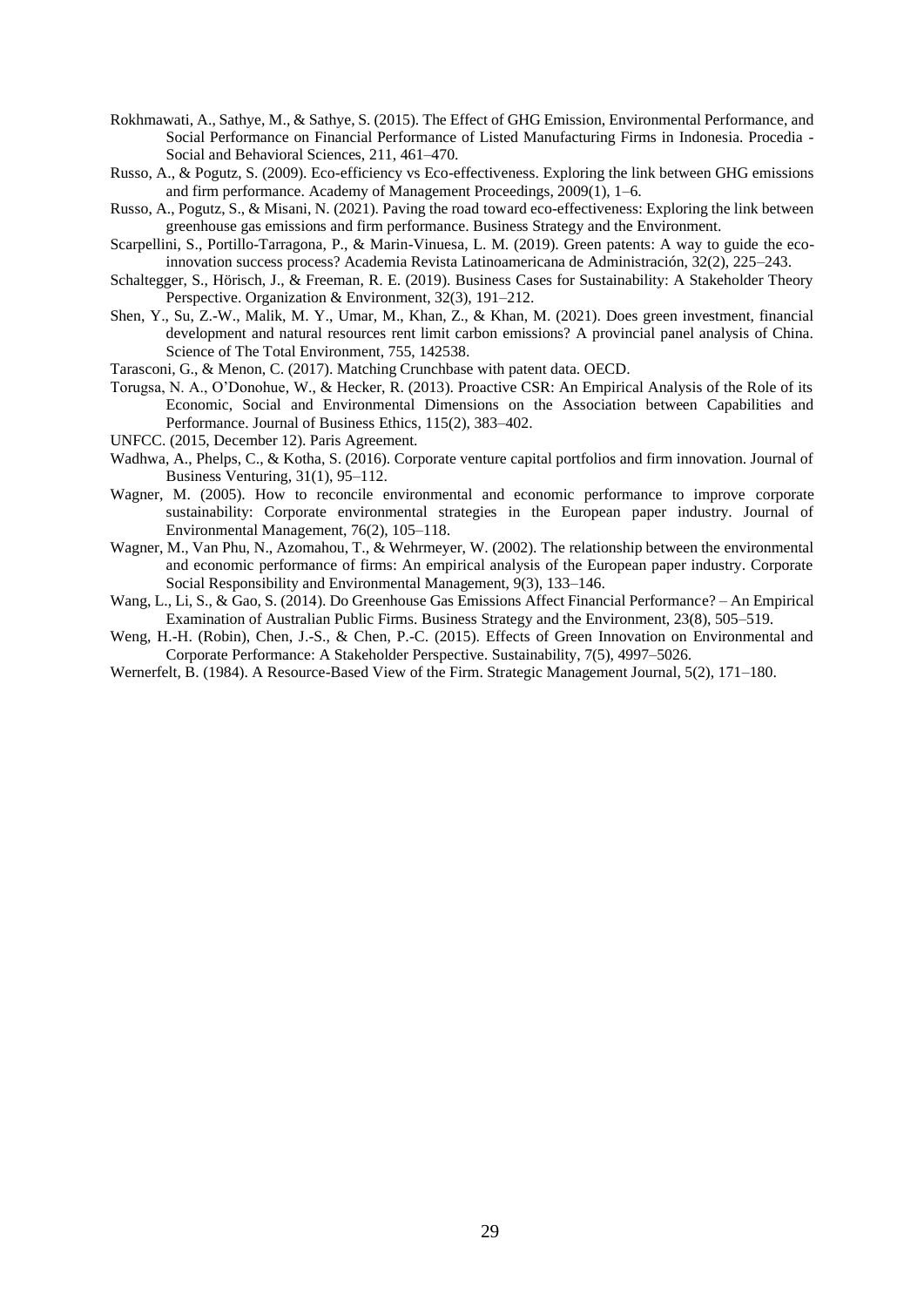### **FIGURE 1**

<span id="page-30-0"></span>**Research Framework (Environmental Performance, Green Innovation, and Financial Performance)**



*[FIGURE 1](#page-30-0) includes the dependent variables (financial performance), independent variables (environmental performance and green innovation), as well as all considered control variables (displayed in ellipses). Hypothesis 1 (H1) posits that corporate investors' environmental performance has a positive effect on their respective financial performance. Hypothesis 2 (H2) suggests a positive relationship between green innovation and financial performance. Finally, hypothesis 3 (H3) asserts that the relationship between environmental performance and green innovation has a positive effect on corporate investors' financial performance.*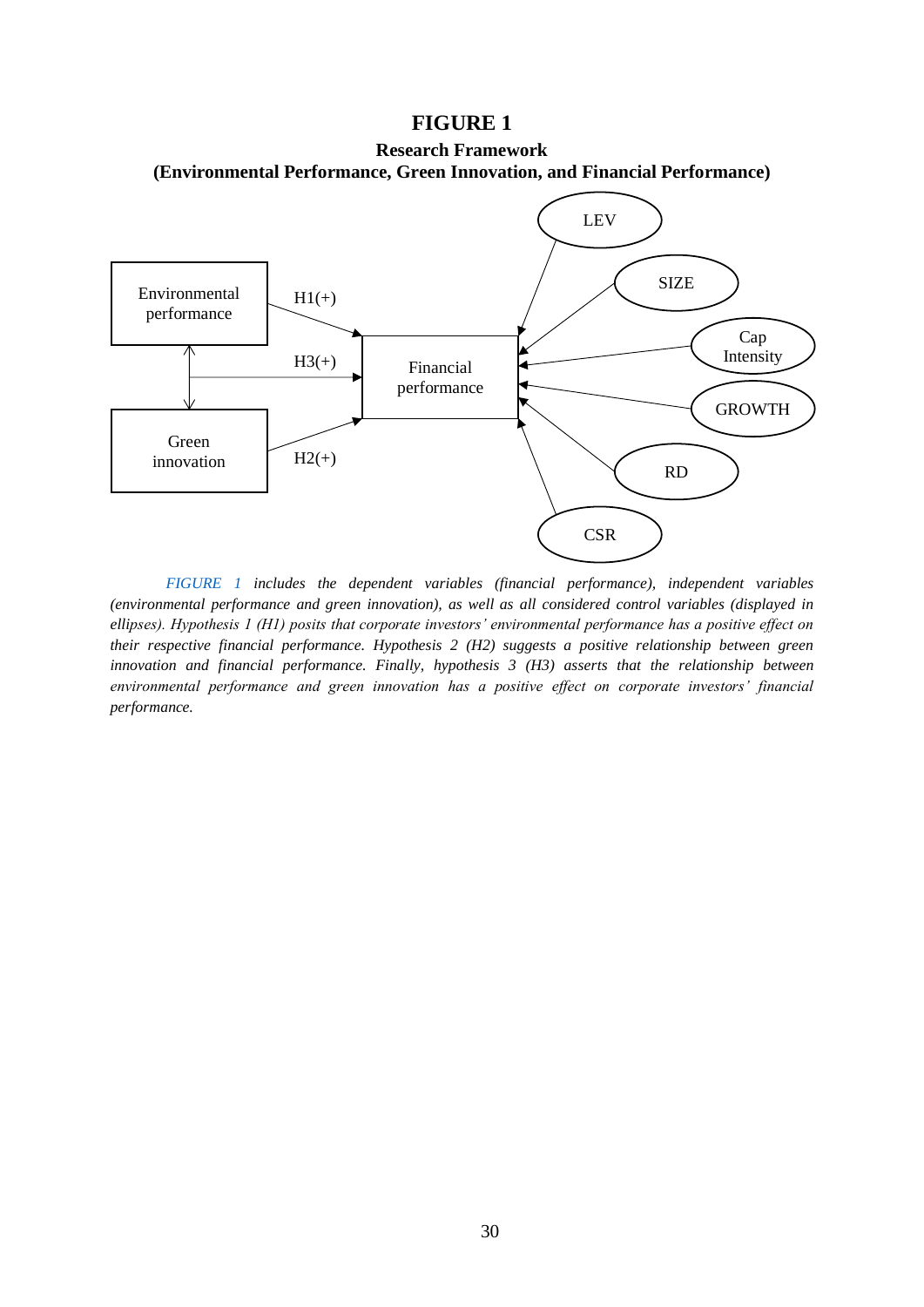<span id="page-31-0"></span>

|                      | Mean   | Median | Std. Dev. | Min       | Max      | Skewness | <b>Kurtosis</b> |
|----------------------|--------|--------|-----------|-----------|----------|----------|-----------------|
| <b>ROA</b>           | 0.06   | 0.05   | 0.09      | $-1.10$   | 0.77     | $-2.44$  | 30.00           |
| <b>ROE</b>           | 0.12   | 0.05   | 19.41     | $-592.71$ | 446.45   | $-2.15$  | 710.78          |
| Tobin's O            | 2.20   | 1.76   | 1.43      | 0.53      | 16.25    | 2.92     | 16.59           |
| lnGHG                | 13.61  | 13.87  | 1.95      | 2.12      | 18.88    | $-0.19$  | 3.65            |
| <b>GHGrev</b>        | 257.15 | 30.52  | 2925.35   | 0.00      | 83600.41 | 25.68    | 686.74          |
| Count                | 2.32   | 1.10   | 2.66      | 0.00      | 10.23    | 0.79     | 2.39            |
| <b>Citations</b>     | 2.64   | 1.79   | 2.85      | 0.00      | 10.33    | 0.60     | 2.04            |
| <b>CitationCount</b> | 1.27   | 1.10   | 0.53      | 0.53      | 4.39     | 3.31     | 16.60           |
| <b>LEV</b>           | 0.24   | 0.22   | 0.17      | 0.00      | 0.79     | 0.66     | 3.06            |
| <b>SIZE</b>          | 10.09  | 10.15  | 1.69      | 2.77      | 14.71    | $-0.19$  | 3.64            |
| CapIntensity         | 0.59   | 0.62   | 0.20      | $-1.44$   | 1.00     | $-1.35$  | 8.93            |
| <b>GROWTH</b>        | 0.09   | 0.06   | 0.53      | $-0.96$   | 23.34    | 37.25    | 1624.47         |
| <b>RD</b>            | 0.11   | 0.07   | 0.12      | 0.00      | 1.56     | 3.00     | 24.12           |
| <b>CSR</b>           | 54.81  | 58.66  | 23.81     | 1.70      | 95.71    | $-0.42$  | 2.14            |

# **TABLE 1 Summary Statistics**

This table shows the summary statistics for all dependent, independent, and control variables used in the different models. The statistics for the two variables measuring environmental performance, lnGHG and GHGrev, are being shown prior to inverting. Therefore, higher values correspond to higher GHG emissions and worse environmental performance.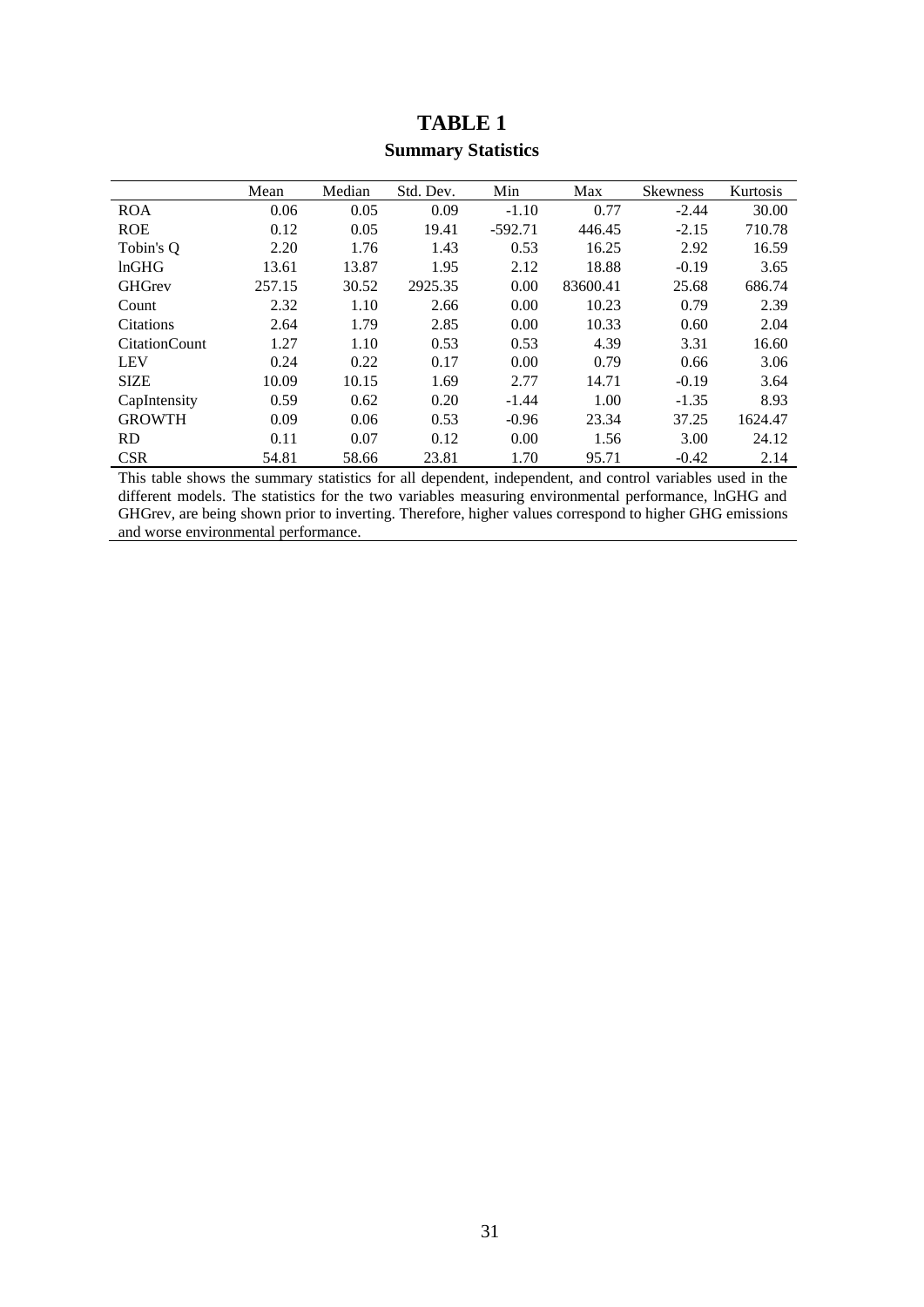# **TABLE 2 Correlation Matrix**

|                    | <b>ROA</b> | <b>ROE</b> | Tobin's<br>0 | lnGHG      | <b>GHGrev</b> | Count      | Citations  | Citation<br>Count | LEV        | <b>SIZE</b> | Cap<br>Intensity | <b>GROWTH</b> | <b>RD</b>  | <b>CSR</b> |
|--------------------|------------|------------|--------------|------------|---------------|------------|------------|-------------------|------------|-------------|------------------|---------------|------------|------------|
| <b>ROA</b>         |            |            |              |            |               |            |            |                   |            |             |                  |               |            |            |
| <b>ROE</b>         | $0.52***$  |            |              |            |               |            |            |                   |            |             |                  |               |            |            |
| Tobin's Q          | $0.39***$  | 0.03       |              |            |               |            |            |                   |            |             |                  |               |            |            |
| lnGHG              | $-0.06$    | $-0.08*$   | $0.35***$    |            |               |            |            |                   |            |             |                  |               |            |            |
| <b>GHGrev</b>      | $-0.09*$   | $-0.05$    | 0.04         | $0.56***$  |               |            |            |                   |            |             |                  |               |            |            |
| Count              | $0.08*$    | 0.02       | $-0.13***$   | $-0.40***$ | $-0.23***$    |            |            |                   |            |             |                  |               |            |            |
| Citations          | 0.07       | 0.03       | $-0.10*$     | $-0.40***$ | $-0.22***$    | $0.92***$  |            |                   |            |             |                  |               |            |            |
| Citation-<br>Count | $-0.03$    | 0.02       | $0.18***$    | $0.18***$  | $0.10*$       | $-0.61***$ | $-0.37***$ |                   |            |             |                  |               |            |            |
| <b>LEV</b>         | $-0.28***$ | $-0.18***$ | $-0.16***$   | $-0.13***$ | $0.08*$       | $-0.10**$  | 0.02       | $0.24***$         |            |             |                  |               |            |            |
| <b>SIZE</b>        | $-0.05$    | 0.05       | $-0.34***$   | $-0.72***$ | $-0.10**$     | $0.34***$  | $0.42***$  | $-0.04$           | $0.25***$  |             |                  |               |            |            |
| Cap-<br>Intensity  | $0.24***$  | 0.06       | $0.17***$    | $0.30***$  | 0.00          | $-0.01$    | $-0.01$    | $-0.02$           | $-0.18***$ | $-0.29***$  |                  |               |            |            |
| <b>GROWTH</b>      | $0.19***$  | $0.10**$   | $0.23***$    | $0.14***$  | $0.08*$       | 0.01       | $-0.05$    | $-0.08*$          | $-0.13***$ | $-0.10**$   | $0.12**$         |               |            |            |
| <b>RD</b>          | $-0.01$    | $-0.12**$  | $0.35***$    | $0.62***$  | $0.27***$     | $-0.12**$  | $-0.11**$  | 0.06              | $-0.09*$   | $-0.40***$  | $0.39***$        | $0.09*$       |            |            |
| <b>CSR</b>         | 0.06       | 0.01       | $-0.05$      | $-0.34***$ | $-0.01$       | 0.05       | $0.21***$  | $0.17***$         | $0.18***$  | $0.43***$   | $-0.14***$       | $-0.17***$    | $-0.15***$ |            |

<span id="page-32-0"></span>Figures in the table are pairwise correlations, calculated by  $\sum_{i=1}^{n} (x_{1i} - \bar{x}_1)(x_{2i} - \bar{x}_2) / \sqrt{\sum_{i=1}^{n} (x_{1i} - \bar{x}_1)^2} \sqrt{\sum_{i=1}^{n} (x_{2i} - \bar{x}_2)^2}$ , where  $\bar{x}$  refers to mean value. The correlations for the two variables measuring environmental performance, lnGHG and GHGrev, are being shown after inverting. Therefore, higher values correspond to lower GHG emissions and better environmental performance. \*, \*\*, and \*\*\* denote statistical significance at the 10%, 5%, and 1% levels, respectively.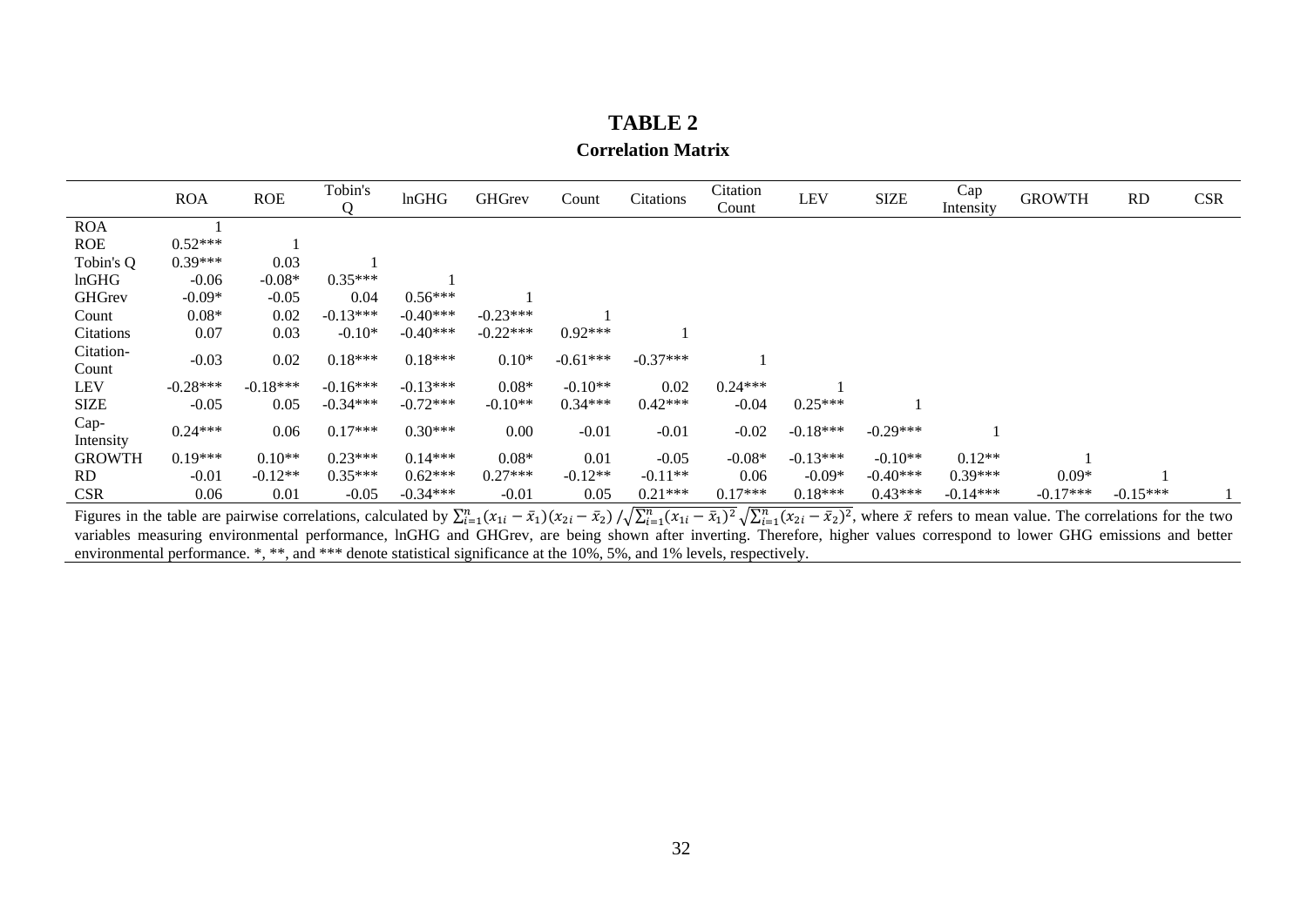<span id="page-33-0"></span>

|                     |              | Panel A: lnGHG |              |              | Panel B: GHGrev |              |
|---------------------|--------------|----------------|--------------|--------------|-----------------|--------------|
|                     | (1)          | (2)            | (3)          | (4)          | (5)             | (6)          |
| Variables           | <b>ROA</b>   | <b>ROE</b>     | Tobin's Q    | <b>ROA</b>   | <b>ROE</b>      | Tobin's Q    |
| <b>ENVPER</b>       | 0.0011       | $0.0581*$      | $0.0666**$   | $0.0000**$   | $0.0004*$       | $0.0005*$    |
|                     | (0.0024)     | (0.0299)       | (0.0337)     | (0.0000)     | (0.0002)        | (0.0003)     |
| <b>LEV</b>          | $-0.0832***$ | $-0.2200$      | $-0.7860***$ | $-0.0845***$ | $-0.2210$       | $-0.7870***$ |
|                     | (0.0168)     | (0.2210)       | (0.2490)     | (0.0167)     | (0.2210)        | (0.2490)     |
| <b>SIZE</b>         | $-0.0087***$ | $0.1310***$    | $-0.3160***$ | $-0.0103***$ | $0.0795**$      | $-0.3750***$ |
|                     | (0.0028)     | (0.0381)       | (0.0429)     | (0.0023)     | (0.0317)        | (0.0357)     |
| CapIntensity        | $0.1540***$  | 2.0510***      | $-0.0898$    | $0.1560***$  | 2.0700***       | $-0.0682$    |
|                     | (0.0151)     | (0.2000)       | (0.2250)     | (0.0151)     | (0.2000)        | (0.2260)     |
| <b>GROWTH</b>       | $0.0330**$   | 0.2420         | 1.9220***    | $0.0297*$    | 0.2370          | 1.9170***    |
|                     | (0.0159)     | (0.2140)       | (0.2410)     | (0.0159)     | (0.2150)        | (0.2420)     |
| <b>RD</b>           | $-0.2240***$ | $-1.2270**$    | 2.3930***    | $-0.2420***$ | $-0.9810**$     | 2.6790***    |
|                     | (0.0385)     | (0.4890)       | (0.5520)     | (0.0342)     | (0.4370)        | (0.4920)     |
| <b>CSR</b>          | $0.0006***$  | $-0.0007$      | $0.0129***$  | $0.0006***$  | $-0.0013$       | $0.0122***$  |
|                     | (0.0002)     | (0.0021)       | (0.0024)     | (0.0002)     | (0.0021)        | (0.0024)     |
| Constant            | $0.0834***$  | $-1.6040***$   | 5.5110***    | $0.0911***$  | $-1.8160***$    | 5.2660***    |
|                     | (0.0303)     | (0.4000)       | (0.4510)     | (0.0271)     | (0.3620)        | (0.4090)     |
| Year FE             | <b>YES</b>   | <b>YES</b>     | <b>YES</b>   | <b>YES</b>   | <b>YES</b>      | <b>YES</b>   |
| <b>Industry FE</b>  | <b>YES</b>   | YES            | <b>YES</b>   | <b>YES</b>   | <b>YES</b>      | <b>YES</b>   |
| <b>Observations</b> | 1,124        | 984            | 984          | 1,124        | 984             | 984          |
| R-squared           | 0.229        | 0.136          | 0.434        | 0.233        | 0.135           | 0.433        |

# **TABLE 3 Environmental Performance and Financial Performance**

This table examines the effect of corporate investors' environmental performance on their respective financial performance. Models (1)-(3) make use of the variable lnGHG as a measure for environmental performance. Models (4)-(6) are based on GHGrev. All models are estimated with fixed effects. Standard errors are shown in parentheses. \*, \*\*, and \*\*\* denote statistical significance at the 10%, 5%, and 1% levels, respectively.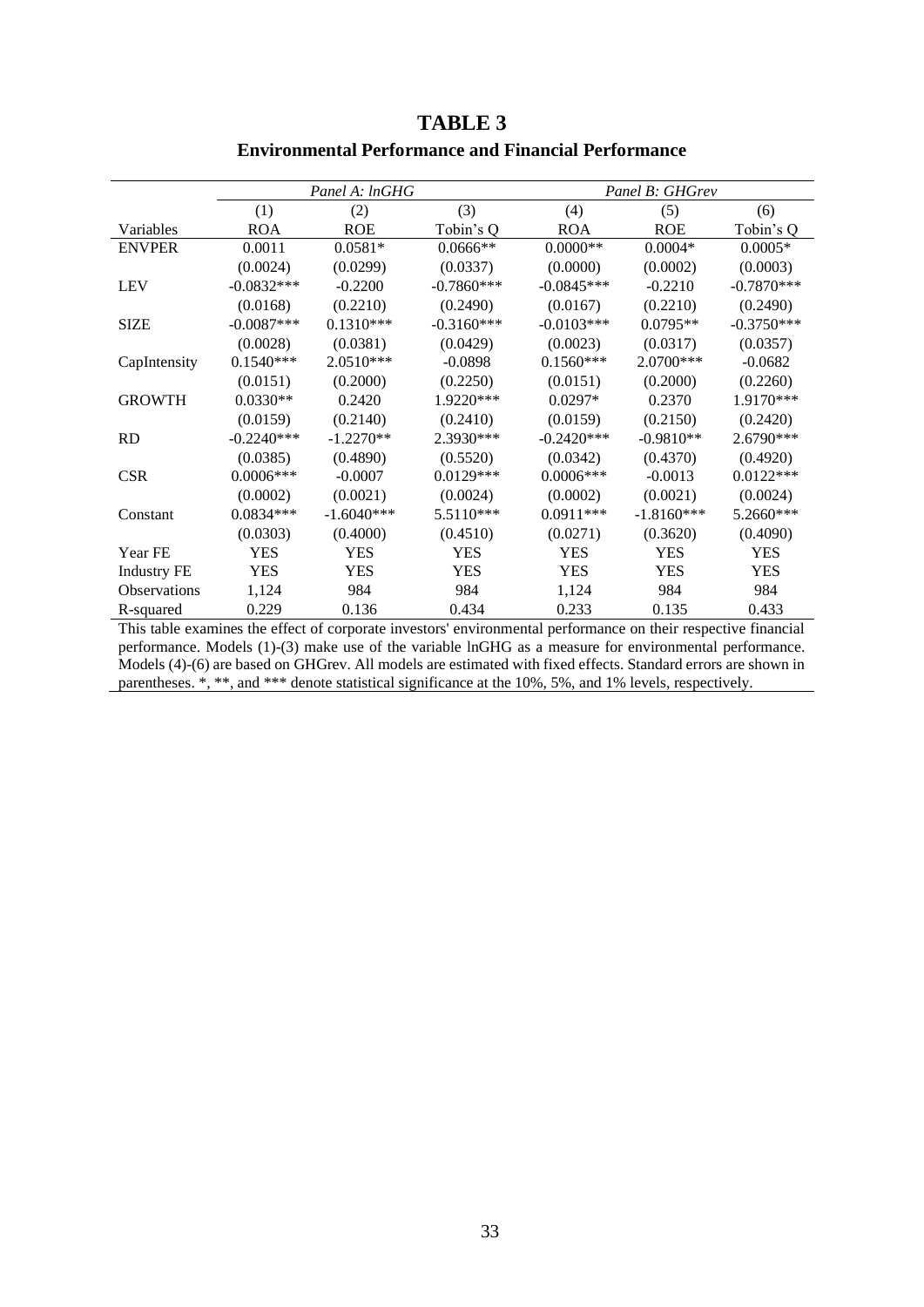<span id="page-34-0"></span>

|                    |               | Panel A: Count |              |              | Panel B: Citations |               |
|--------------------|---------------|----------------|--------------|--------------|--------------------|---------------|
|                    | (1)           | (2)            | (3)          | (4)          | (5)                | (6)           |
| Variables          | <b>ROA</b>    | <b>ROE</b>     | Tobin's Q    | <b>ROA</b>   | <b>ROE</b>         | Tobin's Q     |
| <b>INNOV</b>       | $0.0043***$   | 0.0247         | $0.0361**$   | $0.0041***$  | 0.0177             | $0.0373**$    |
|                    | (0.0011)      | (0.0206)       | (0.0164)     | (0.0010)     | (0.0191)           | (0.0151)      |
| <b>LEV</b>         | $-0.1130***$  | $-0.1090$      | $-0.9430***$ | $-0.1130***$ | $-0.1100$          | $-0.9570***$  |
|                    | (0.0150)      | (0.2990)       | (0.2370)     | (0.0150)     | (0.2990)           | (0.2370)      |
| <b>SIZE</b>        | $-0.0119***$  | 0.0148         | $-0.3980***$ | $-0.0120***$ | 0.0173             | $-0.4000$ *** |
|                    | (0.0020)      | (0.0406)       | (0.0321)     | (0.0020)     | (0.0406)           | (0.0321)      |
| CapIntensity       | $0.1350***$   | $2.0160***$    | $0.4700**$   | $0.1340***$  | 2.0200***          | $0.4560**$    |
|                    | (0.0138)      | (0.2700)       | (0.2140)     | (0.0138)     | (0.2710)           | (0.2140)      |
| <b>GROWTH</b>      | $0.0437***$   | 0.0956         | 1.8810***    | $0.0441***$  | 0.0961             | 1.8850***     |
|                    | (0.0112)      | (0.2160)       | (0.1710)     | (0.0112)     | (0.2160)           | (0.1710)      |
| <b>RD</b>          | $-0.3000$ *** | $-0.9270**$    | 1.2310***    | $-0.3010***$ | $-0.9160**$        | 1.2150***     |
|                    | (0.0221)      | (0.4210)       | (0.3330)     | (0.0221)     | (0.4210)           | (0.3330)      |
| <b>CSR</b>         | $0.0007$ ***  | 0.0000         | $0.0179***$  | $0.0007$ *** | 0.0001             | $0.0179***$   |
|                    | (0.0001)      | (0.0025)       | (0.0020)     | (0.0001)     | (0.0025)           | (0.0020)      |
| Constant           | $0.0988***$   | $-1.3820***$   | 4.8500***    | $0.0992***$  | $-1.4030***$       | 4.8700***     |
|                    | (0.0216)      | (0.4280)       | (0.3390)     | (0.0215)     | (0.4290)           | (0.3390)      |
| Year FE            | <b>YES</b>    | <b>YES</b>     | <b>YES</b>   | YES          | YES                | YES           |
| <b>Industry FE</b> | <b>YES</b>    | <b>YES</b>     | <b>YES</b>   | <b>YES</b>   | <b>YES</b>         | <b>YES</b>    |
| Observations       | 1,547         | 1,379          | 1,379        | 1,547        | 1,379              | 1,379         |
| R-squared          | 0.280         | 0.079          | 0.407        | 0.281        | 0.079              | 0.408         |

# **TABLE 4 Green Innovation and Financial Performance**

This table examines the effect of corporate investors' green innovation on their respective financial performance. Models (1)-(3) make use of green patent count as a measure for green innovation. Models (4)-(6) are based on green patent citations. All models are estimated with fixed effects. Standard errors are shown in parentheses. \*, \*\*, and \*\*\* denote statistical significance at the 10%, 5%, and 1% levels, respectively.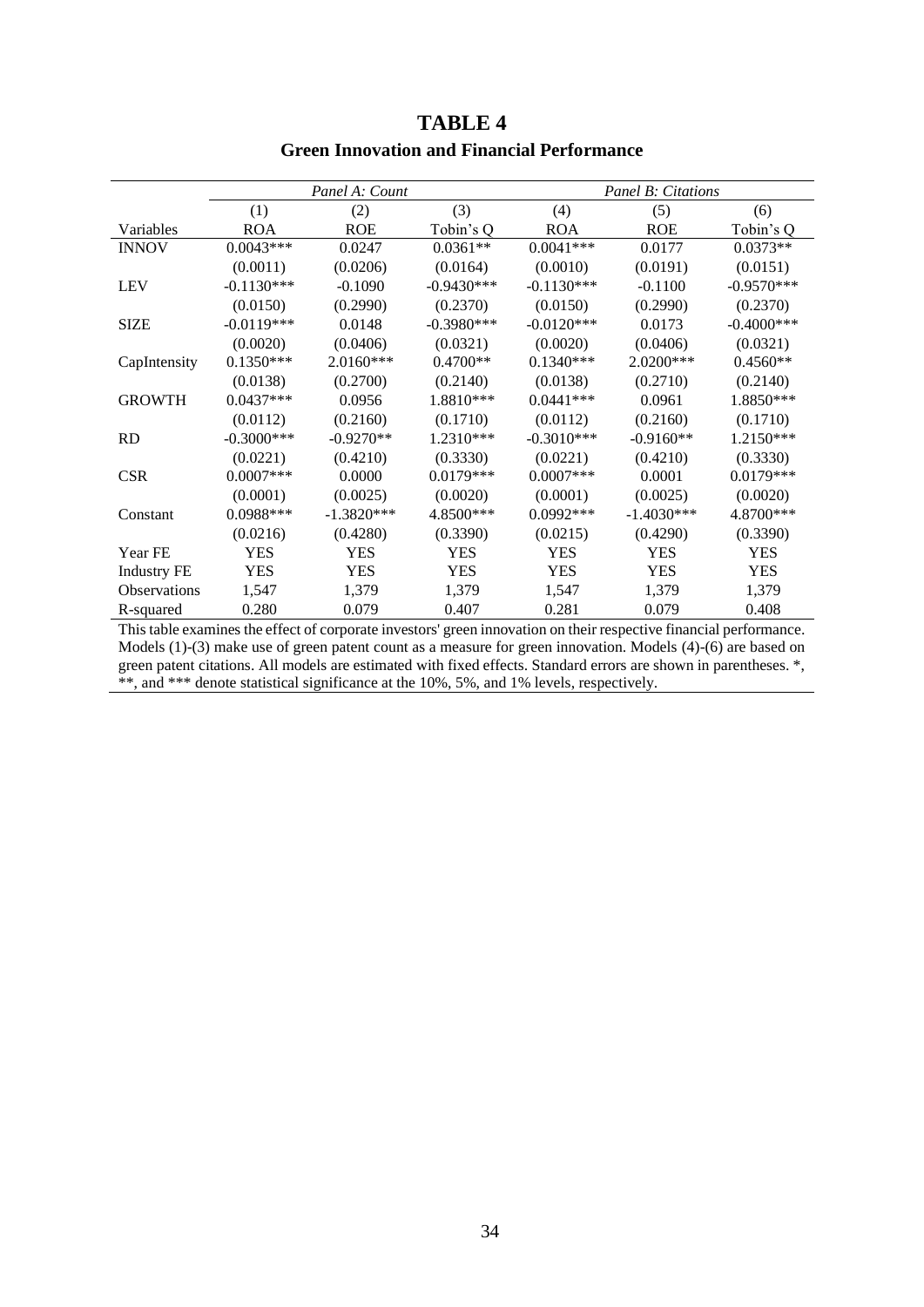|                    | Panel A: lnGHG |              |              |              |              |              |  |  |  |  |  |
|--------------------|----------------|--------------|--------------|--------------|--------------|--------------|--|--|--|--|--|
|                    |                | Count        |              |              | Citations    |              |  |  |  |  |  |
|                    | (1)            | (2)          | (3)          | (4)          | (5)          | (6)          |  |  |  |  |  |
| Variables          | <b>ROA</b>     | <b>ROE</b>   | Tobin's Q    | <b>ROA</b>   | <b>ROE</b>   | Tobin's Q    |  |  |  |  |  |
| <b>ENVPER</b>      | 0.0012         | $0.0592**$   | $0.0706**$   | 0.0011       | $0.0588**$   | $0.0691**$   |  |  |  |  |  |
|                    | (0.0023)       | (0.0299)     | (0.0336)     | (0.0023)     | (0.0299)     | (0.0335)     |  |  |  |  |  |
| <b>INNOV</b>       | $0.0035***$    | 0.0149       | $0.0527***$  | $0.0033***$  | 0.0139       | $0.0503***$  |  |  |  |  |  |
|                    | (0.0012)       | (0.0153)     | (0.0172)     | (0.0011)     | (0.0138)     | (0.0155)     |  |  |  |  |  |
| <b>LEV</b>         | $-0.0860***$   | $-0.2340$    | $-0.8380***$ | $-0.0868***$ | $-0.2390$    | $-0.8570***$ |  |  |  |  |  |
|                    | (0.0167)       | (0.2210)     | (0.2480)     | (0.0167)     | (0.2220)     | (0.2490)     |  |  |  |  |  |
| <b>SIZE</b>        | $-0.0108***$   | $0.1250***$  | $-0.3370***$ | $-0.0109***$ | $0.1250***$  | $-0.3400***$ |  |  |  |  |  |
|                    | (0.0029)       | (0.0386)     | (0.0433)     | (0.0029)     | (0.0387)     | (0.0434)     |  |  |  |  |  |
| CapIntensity       | $0.1510***$    | $2.0230***$  | $-0.1880$    | $0.1500***$  | $2.0210***$  | $-0.1990$    |  |  |  |  |  |
|                    | (0.0151)       | (0.2020)     | (0.2270)     | (0.0151)     | (0.2020)     | (0.2270)     |  |  |  |  |  |
| <b>GROWTH</b>      | $0.0332**$     | 0.2390       | 1.9110***    | $0.0339**$   | 0.2430       | 1.9240***    |  |  |  |  |  |
|                    | (0.0159)       | (0.2140)     | (0.2400)     | (0.0159)     | (0.2140)     | (0.2400)     |  |  |  |  |  |
| <b>RD</b>          | $-0.2330***$   | $-1.2650**$  | 2.2580***    | $-0.2340***$ | $-1.2660**$  | 2.2530***    |  |  |  |  |  |
|                    | (0.0385)       | (0.4910)     | (0.5510)     | (0.0385)     | (0.4910)     | (0.5500)     |  |  |  |  |  |
| <b>CSR</b>         | $0.0005***$    | $-0.0009$    | $0.0121***$  | $0.0005***$  | $-0.0009$    | $0.0121***$  |  |  |  |  |  |
|                    | (0.0002)       | (0.0021)     | (0.0024)     | (0.0002)     | (0.0021)     | (0.0024)     |  |  |  |  |  |
| Constant           | $0.1030***$    | $-1.5330***$ | 5.7620***    | $0.1030***$  | $-1.5350***$ | 5.7630***    |  |  |  |  |  |
|                    | (0.0309)       | (0.4070)     | (0.4560)     | (0.0308)     | (0.4060)     | (0.4550)     |  |  |  |  |  |
| Year FE            | <b>YES</b>     | <b>YES</b>   | <b>YES</b>   | <b>YES</b>   | <b>YES</b>   | <b>YES</b>   |  |  |  |  |  |
| <b>Industry FE</b> | <b>YES</b>     | <b>YES</b>   | <b>YES</b>   | <b>YES</b>   | <b>YES</b>   | <b>YES</b>   |  |  |  |  |  |
| Observations       | 1,124          | 984          | 984          | 1,124        | 984          | 984          |  |  |  |  |  |
| R-squared          | 0.236          | 0.137        | 0.439        | 0.236        | 0.137        | 0.440        |  |  |  |  |  |

<span id="page-35-0"></span>**TABLE 5 Environmental Performance, Green Innovation, and Financial Performance**

This table examines the effect of corporate investors' environmental performance and green innovation on their respective financial performance. Models (1)-(6) are all based on lnGHG as a measure for environmental performance. Models (1)-(3) make use of green patent count as a measure for green innovation. Models (4)- (6) are based on green patent citations. All models are estimated with fixed effects. Standard errors are shown in parentheses. \*, \*\*, and \*\*\* denote statistical significance at the 10%, 5%, and 1% levels, respectively.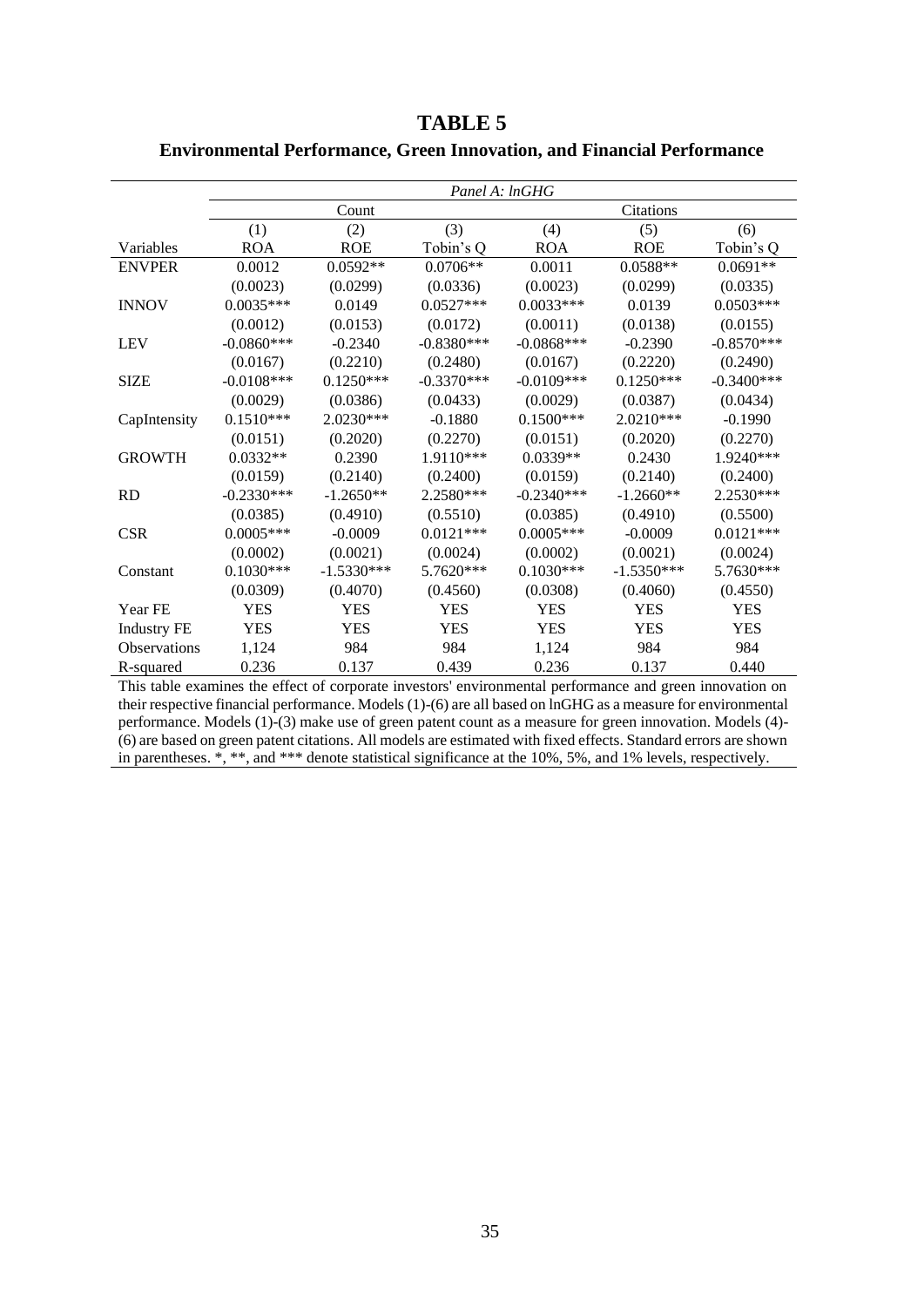|                     | Panel A: InGHG & CitationCount |              |              |  |  |  |  |  |  |  |
|---------------------|--------------------------------|--------------|--------------|--|--|--|--|--|--|--|
|                     | (1)                            | (2)          | (3)          |  |  |  |  |  |  |  |
| Variables           | <b>ROA</b>                     | <b>ROE</b>   | Tobin's Q    |  |  |  |  |  |  |  |
| <b>ENVPER</b>       | $-0.0093**$                    | $-0.0137$    | $-0.1270*$   |  |  |  |  |  |  |  |
|                     | (0.0044)                       | (0.0110)     | (0.0673)     |  |  |  |  |  |  |  |
| <b>INNOV</b>        | 0.0521                         | 0.1110       | $2.2160***$  |  |  |  |  |  |  |  |
|                     | (0.0335)                       | (0.0824)     | (0.5050)     |  |  |  |  |  |  |  |
| <b>ENVPER*INNOV</b> | $0.0045*$                      | 0.0078       | $0.1840***$  |  |  |  |  |  |  |  |
|                     | (0.0026)                       | (0.0066)     | (0.0403)     |  |  |  |  |  |  |  |
| <b>LEV</b>          | $-0.0886***$                   | $-0.2520***$ | $-0.9630***$ |  |  |  |  |  |  |  |
|                     | (0.0183)                       | (0.0468)     | (0.2860)     |  |  |  |  |  |  |  |
| <b>SIZE</b>         | $-0.0152***$                   | 0.0033       | $-0.3340***$ |  |  |  |  |  |  |  |
|                     | (0.0033)                       | (0.0088)     | (0.0536)     |  |  |  |  |  |  |  |
| CapIntensity        | $0.1480***$                    | $0.0838*$    | 0.1090       |  |  |  |  |  |  |  |
|                     | (0.0178)                       | (0.0476)     | (0.2920)     |  |  |  |  |  |  |  |
| <b>GROWTH</b>       | $0.0624***$                    | $0.1050**$   | 1.3460***    |  |  |  |  |  |  |  |
|                     | (0.0167)                       | (0.0440)     | (0.2700)     |  |  |  |  |  |  |  |
| <b>RD</b>           | $-0.1930***$                   | $-0.3160***$ | 1.0850*      |  |  |  |  |  |  |  |
|                     | (0.0430)                       | (0.1070)     | (0.6580)     |  |  |  |  |  |  |  |
| <b>CSR</b>          | $0.0007***$                    | $-0.0004$    | $0.0117***$  |  |  |  |  |  |  |  |
|                     | (0.0002)                       | (0.0005)     | (0.0028)     |  |  |  |  |  |  |  |
| Constant            | 0.0209                         | $-0.1200$    | 3.6610***    |  |  |  |  |  |  |  |
|                     | (0.0599)                       | (0.1520)     | (0.9290)     |  |  |  |  |  |  |  |
| Year FE             | <b>YES</b>                     | <b>YES</b>   | <b>YES</b>   |  |  |  |  |  |  |  |
| <b>Industry FE</b>  | <b>YES</b>                     | <b>YES</b>   | <b>YES</b>   |  |  |  |  |  |  |  |
| Observations        | 804                            | 695          | 695          |  |  |  |  |  |  |  |
| R-squared           | 0.264                          | 0.135        | 0.437        |  |  |  |  |  |  |  |

# <span id="page-36-0"></span>**TABLE 6 Interaction Between Environmental Performance and Green Innovation**

This table examines the effect of corporate investors' environmental performance, green innovation, and the interaction between both on their respective financial performance. Models (1)-(3) are all based on lnGHG as a measure for environmental performance and citation-weighted count as a proxy for green innovation. All models are estimated with fixed effects. Standard errors are shown in parentheses. \*, \*\*, and \*\*\* denote statistical significance at the 10%, 5%, and 1% levels, respectively.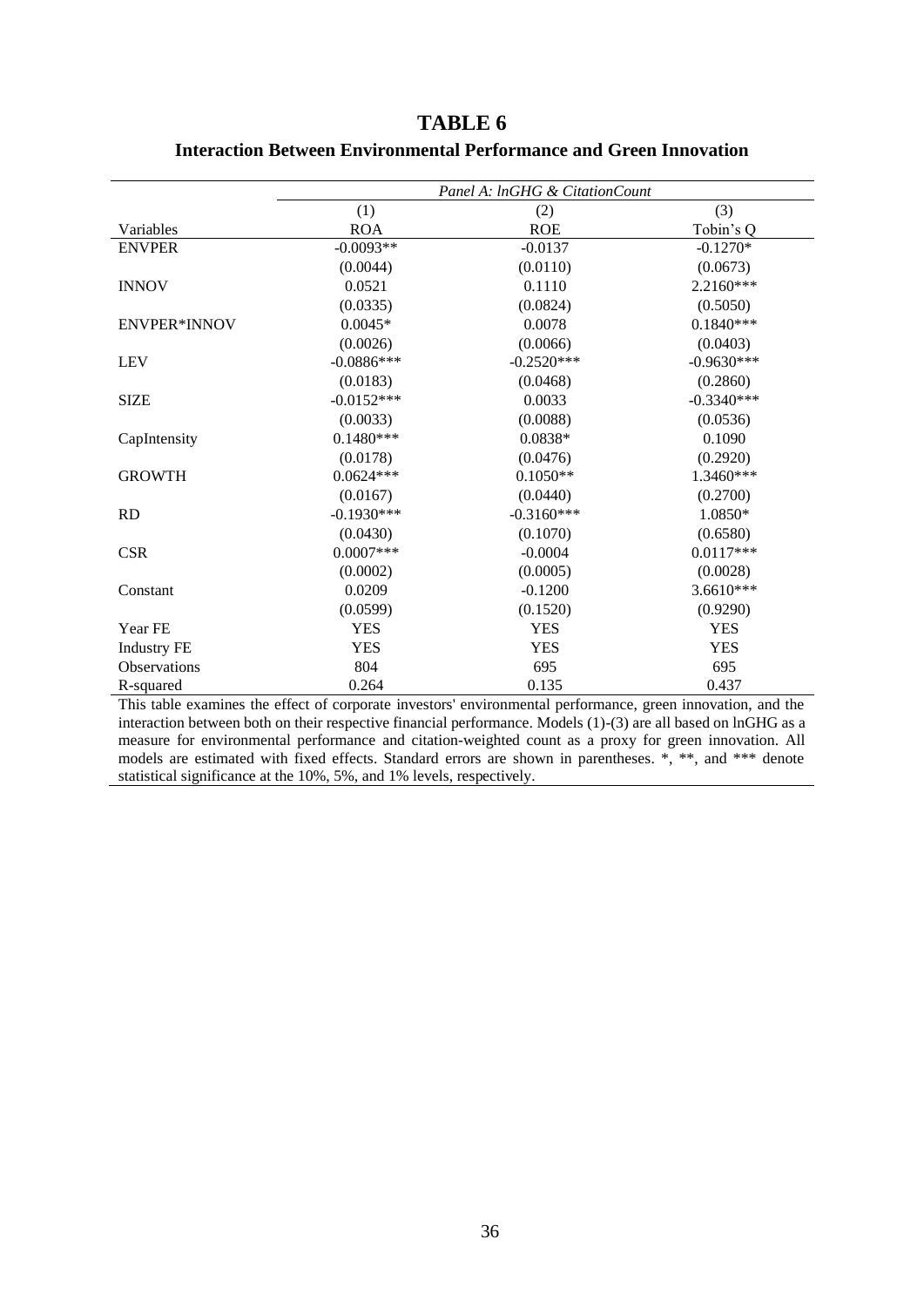<span id="page-37-0"></span>

|                    |              | Panel A: Direct (Scope 1) |              |              | Panel B: Indirect (Scope 2) |              |
|--------------------|--------------|---------------------------|--------------|--------------|-----------------------------|--------------|
|                    | (1)          | (2)                       | (3)          | (4)          | (5)                         | (6)          |
| Variables          | <b>ROA</b>   | <b>ROE</b>                | Tobin's Q    | <b>ROA</b>   | <b>ROE</b>                  | Tobin's Q    |
| <b>ENVPER</b>      | $-0.0007$    | $0.0489*$                 | 0.0044       | $-0.0014$    | 0.0375                      | $0.1190***$  |
|                    | (0.0019)     | (0.0262)                  | (0.0282)     | (0.0027)     | (0.0352)                    | (0.0374)     |
| <b>LEV</b>         | $-0.0868***$ | $-0.2520$                 | $-0.8590***$ | $-0.0870***$ | $-0.2090$                   | $-0.9520***$ |
|                    | (0.0176)     | (0.2490)                  | (0.2680)     | (0.0189)     | (0.2570)                    | (0.2720)     |
| <b>SIZE</b>        | $-0.0097***$ | $0.1400***$               | $-0.3730***$ | $-0.0100***$ | $0.1350***$                 | $-0.2810***$ |
|                    | (0.0028)     | (0.0402)                  | (0.0433)     | (0.0033)     | (0.0456)                    | (0.0484)     |
| CapIntensity       | $0.1660***$  | $2.3270***$               | $-0.1620$    | $0.1640***$  | 2.3950***                   | $-0.2540$    |
|                    | (0.0158)     | (0.2280)                  | (0.2460)     | (0.0167)     | (0.2310)                    | (0.2450)     |
| <b>GROWTH</b>      | 0.0232       | 0.2680                    | $2.1760***$  | 0.0206       | 0.2740                      | 2.0030***    |
|                    | (0.0168)     | (0.2440)                  | (0.2630)     | (0.0179)     | (0.2500)                    | (0.2650)     |
| <b>RD</b>          | $-0.2080***$ | $-1.1010**$               | 2.7920***    | $-0.2010***$ | $-0.8930*$                  | 2.4730***    |
|                    | (0.0380)     | (0.5230)                  | (0.5620)     | (0.0407)     | (0.5340)                    | (0.5670)     |
| <b>CSR</b>         | $0.0006***$  | 0.0005                    | $0.0138***$  | $0.0006***$  | 0.0002                      | $0.0154***$  |
|                    | (0.0002)     | (0.0024)                  | (0.0026)     | (0.0002)     | (0.0024)                    | (0.0026)     |
| Constant           | $0.0611**$   | $-2.1460***$              | 5.1900***    | 0.0525       | $-2.2570***$                | 5.7250***    |
|                    | (0.0298)     | (0.4280)                  | (0.4610)     | (0.0334)     | (0.4520)                    | (0.4790)     |
| Year FE            | YES          | YES                       | YES          | <b>YES</b>   | <b>YES</b>                  | YES          |
| <b>Industry FE</b> | <b>YES</b>   | YES                       | <b>YES</b>   | <b>YES</b>   | <b>YES</b>                  | <b>YES</b>   |
| Observations       | 975          | 858                       | 858          | 958          | 841                         | 841          |
| R-squared          | 0.243        | 0.153                     | 0.444        | 0.225        | 0.151                       | 0.453        |

# **TABLE 7 Environmental and Financial Performance (Direct and Indirect Emissions)**

This table examines the effect of corporate investors' environmental performance on their respective financial performance. Models (1)-(3) make use of Scope 1 emissions as a measure for environmental performance. Models (4)-(6) are based on Scope 2 emissions. The variables are computed similarly to the previously introduced variable lnGHG. All models are estimated with fixed effects. Standard errors are shown in parentheses. \*, \*\*, and \*\*\* denote statistical significance at the 10%, 5%, and 1% levels, respectively.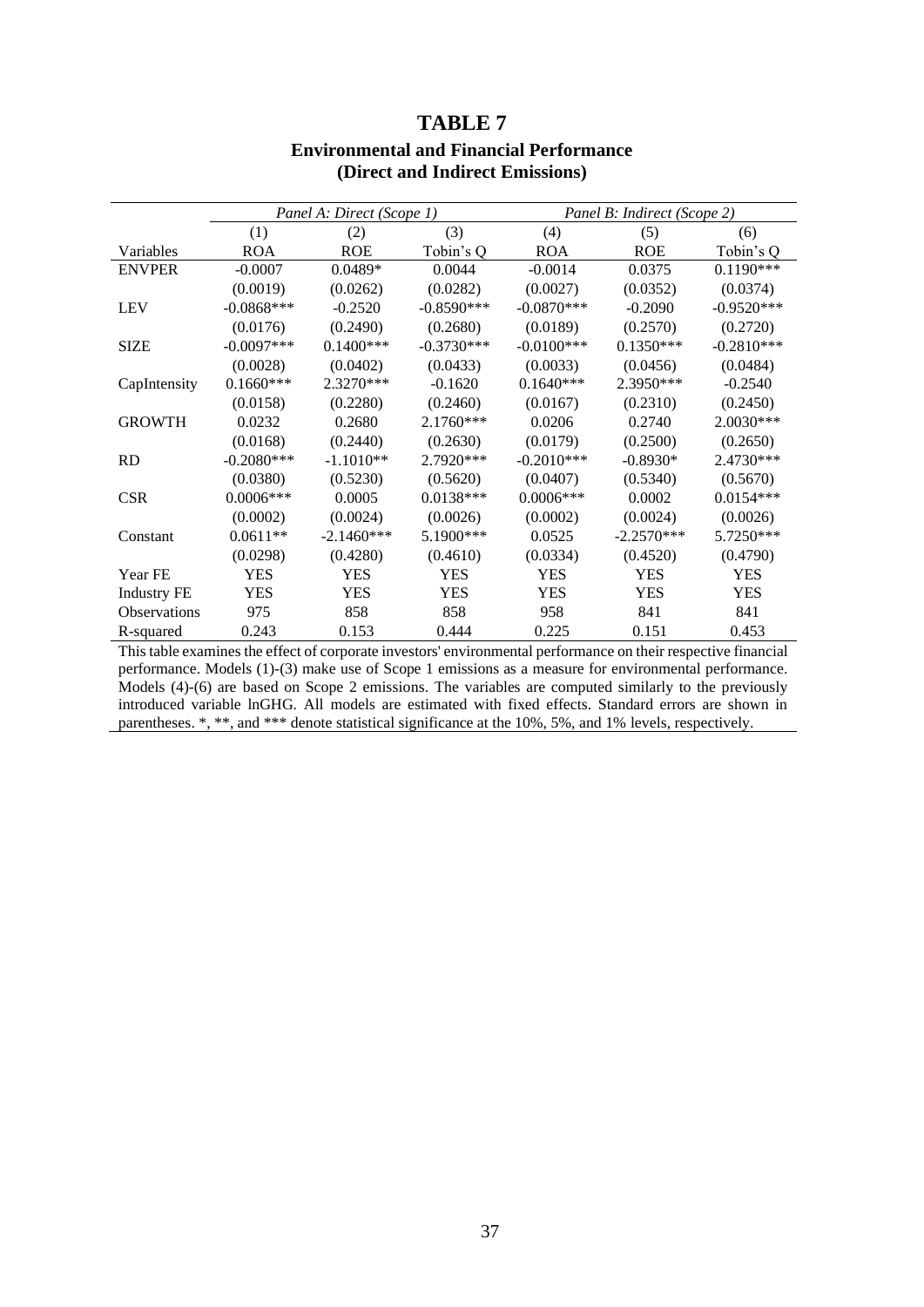### **TABLE 8 Environmental Performance and Financial Performance (Scope 3 Emissions)**

<span id="page-38-0"></span>

|                     |              | Panel A: Indirect (Scope 3) |              |
|---------------------|--------------|-----------------------------|--------------|
|                     | (1)          | (2)                         | (3)          |
| Variables           | <b>ROA</b>   | <b>ROE</b>                  | Tobin's Q    |
| <b>ENVPER</b>       | $0.0033**$   | $-0.0086$                   | $-0.0165$    |
|                     | (0.0015)     | (0.0245)                    | (0.0244)     |
| <b>LEV</b>          | $-0.0823***$ | $-0.1070$                   | $-1.1340***$ |
|                     | (0.0241)     | (0.3930)                    | (0.3920)     |
| <b>SIZE</b>         | $-0.0052$    | $0.0998*$                   | $-0.4140***$ |
|                     | (0.0033)     | (0.0537)                    | (0.0537)     |
| CapIntensity        | $0.1500***$  | 3.5790***                   | $-0.6620*$   |
|                     | (0.0218)     | (0.3620)                    | (0.3610)     |
| <b>GROWTH</b>       | 0.0264       | 0.3200                      | 2.3510***    |
|                     | (0.0217)     | (0.3380)                    | (0.3370)     |
| R <sub>D</sub>      | $-0.2570***$ | $-0.7290$                   | $3.1460***$  |
|                     | (0.0444)     | (0.6790)                    | (0.6780)     |
| <b>CSR</b>          | $0.0006**$   | 0.0009                      | $0.0149***$  |
|                     | (0.0002)     | (0.0039)                    | (0.0039)     |
| Constant            | $0.0759**$   | $-3.3320***$                | 5.5640***    |
|                     | (0.0382)     | (0.6030)                    | (0.6030)     |
| Year FE             | <b>YES</b>   | <b>YES</b>                  | <b>YES</b>   |
| <b>Industry FE</b>  | <b>YES</b>   | <b>YES</b>                  | <b>YES</b>   |
| <b>Observations</b> | 648          | 562                         | 562          |
| R-squared           | 0.220        | 0.193                       | 0.459        |

This table examines the effect of corporate investors' environmental performance on their respective financial performance. Models (1)-(3) are based on Scope 3 emissions as a measure for environmental performance. The variable is computed similarly to the previously introduced variable lnGHG. All models are estimated with fixed effects. Standard errors are shown in parentheses. \*, \*\*, and \*\*\* denote statistical significance at the 10%, 5%, and 1% levels, respectively.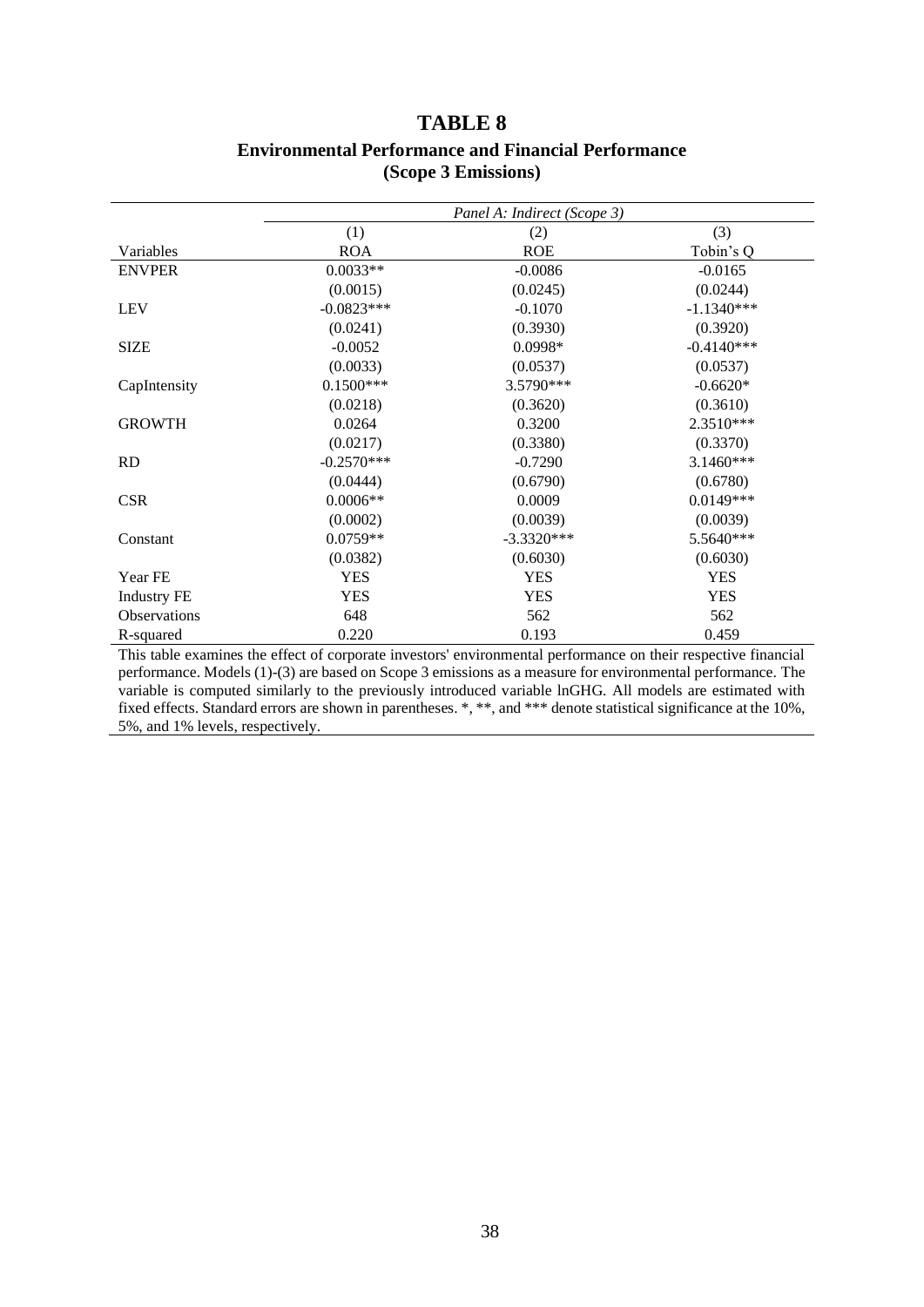|                     |              | Panel A: One-period lag $(t-1)$ |              |              |              |               |              |              | Panel B: Two-period lag $(t-2)$ |              |               |              |  |
|---------------------|--------------|---------------------------------|--------------|--------------|--------------|---------------|--------------|--------------|---------------------------------|--------------|---------------|--------------|--|
|                     |              | lnGHG                           |              |              | GHGrev       |               |              | lnGHG        |                                 |              | <b>GHGrev</b> |              |  |
|                     | (1)          | (2)                             | (3)          | (4)          | (5)          | (6)           | (7)          | (8)          | (9)                             | (10)         | (11)          | (12)         |  |
| Variables           | <b>ROA</b>   | <b>ROE</b>                      | Tobin's Q    | <b>ROA</b>   | <b>ROE</b>   | Tobin's Q     | <b>ROA</b>   | <b>ROE</b>   | Tobin's Q                       | ROA          | <b>ROE</b>    | Tobin's Q    |  |
| <b>ENVPER</b>       | 0.0014       | $0.0651**$                      | 0.0553       | $0.0001**$   | $0.0007**$   | 0.0004        | 0.0019       | 0.0562       | $0.0684*$                       | $0.0001**$   | $0.0006*$     | $0.0006*$    |  |
|                     | (0.0025)     | (0.0328)                        | (0.0346)     | (0.0000)     | (0.0003)     | (0.0003)      | (0.0025)     | (0.0355)     | (0.0358)                        | (0.0000)     | (0.0003)      | (0.0003)     |  |
| <b>LEV</b>          | $-0.0868***$ | $-0.2390$                       | $-0.8870***$ | $-0.0889***$ | $-0.2570$    | $-0.8940***$  | $-0.0787***$ | $-0.2080$    | $-0.9410***$                    | $-0.0814***$ | $-0.2310$     | $-0.9650***$ |  |
|                     | (0.0174)     | (0.2420)                        | (0.2560)     | (0.0174)     | (0.2430)     | (0.2560)      | (0.0182)     | (0.2650)     | (0.2670)                        | (0.0182)     | (0.2650)      | (0.2680)     |  |
| <b>SIZE</b>         | $-0.0089***$ | $0.1300***$                     | $-0.3010***$ | $-0.0111***$ | $0.0679*$    | $-0.3490$ *** | $-0.0092***$ | $0.1230***$  | $-0.3290***$                    | $-0.0117***$ | $0.0703*$     | $-0.3910***$ |  |
|                     | (0.0029)     | (0.0413)                        | (0.0436)     | (0.0024)     | (0.0353)     | (0.0372)      | (0.0029)     | (0.0442)     | (0.0447)                        | (0.0025)     | (0.0377)      | (0.0381)     |  |
| CapIntensity        | $0.1570***$  | $2.1740***$                     | $-0.2180$    | $0.1600***$  | $2.2080***$  | $-0.1950$     | $0.1470***$  | $2.2610***$  | $-0.3360$                       | $0.1510***$  | $2.3010***$   | $-0.2910$    |  |
|                     | (0.0154)     | (0.2160)                        | (0.2280)     | (0.0154)     | (0.2160)     | (0.2280)      | (0.0159)     | (0.2350)     | (0.2370)                        | (0.0159)     | (0.2350)      | (0.2370)     |  |
| <b>GROWTH</b>       | 0.0273       | 0.2160                          | 1.8540***    | $0.0292*$    | 0.2840       | $1.9110***$   | $0.0316*$    | 0.2040       | $2.1330***$                     | $0.0340*$    | 0.2800        | 2.2250***    |  |
|                     | (0.0167)     | (0.2370)                        | (0.2500)     | (0.0165)     | (0.2350)     | (0.2480)      | (0.0180)     | (0.2720)     | (0.2740)                        | (0.0177)     | (0.2670)      | (0.2700)     |  |
| RD                  | $-0.2320***$ | $-1.4510**$                     | 3.1980***    | $-0.2600***$ | $-1.3450**$  | 3.4050***     | $-0.2510***$ | $-1.3620**$  | 2.6040***                       | $-0.2750***$ | $-1.2890**$   | 2.7610***    |  |
|                     | (0.0422)     | (0.5660)                        | (0.5970)     | (0.0393)     | (0.5300)     | (0.5600)      | (0.0420)     | (0.5900)     | (0.5960)                        | (0.0389)     | (0.5490)      | (0.5540)     |  |
| <b>CSR</b>          | $0.0005***$  | $-0.0007$                       | $0.0133***$  | $0.0004**$   | $-0.0014$    | $0.0126***$   | $0.0004*$    | $-0.0004$    | $0.0159***$                     | $0.0003*$    | $-0.0010$     | $0.0152***$  |  |
|                     | (0.0002)     | (0.0024)                        | (0.0025)     | (0.0002)     | (0.0024)     | (0.0025)      | (0.0002)     | (0.0027)     | (0.0027)                        | (0.0002)     | (0.0026)      | (0.0026)     |  |
| Constant            | $0.0994***$  | $-1.5390***$                    | 5.1820***    | $0.1100***$  | $-1.7090***$ | 4.9760***     | $0.1210***$  | $-1.6780***$ | 5.5910***                       | $0.1300***$  | $-1.8270***$  | 5.3750***    |  |
|                     | (0.0321)     | (0.4450)                        | (0.4700)     | (0.0289)     | (0.4070)     | (0.4290)      | (0.0333)     | (0.4820)     | (0.4870)                        | (0.0297)     | (0.4370)      | (0.4410)     |  |
| Year FE             | <b>YES</b>   | <b>YES</b>                      | <b>YES</b>   | <b>YES</b>   | <b>YES</b>   | <b>YES</b>    | <b>YES</b>   | <b>YES</b>   | <b>YES</b>                      | <b>YES</b>   | <b>YES</b>    | <b>YES</b>   |  |
| <b>Industry FE</b>  | <b>YES</b>   | <b>YES</b>                      | <b>YES</b>   | <b>YES</b>   | <b>YES</b>   | <b>YES</b>    | YES          | <b>YES</b>   | <b>YES</b>                      | <b>YES</b>   | <b>YES</b>    | <b>YES</b>   |  |
| <b>Observations</b> | 1,031        | 901                             | 901          | 1,031        | 901          | 901           | 947          | 823          | 823                             | 946          | 823           | 823          |  |
| R-squared           | 0.235        | 0.144                           | 0.439        | 0.239        | 0.145        | 0.438         | 0.234        | 0.145        | 0.444                           | 0.238        | 0.146         | 0.444        |  |

# **TABLE 9**

### **Lagged Environmental Performance and Financial Performance**

<span id="page-39-0"></span>This table examines the effect of one- and two-period lagged corporate investors' environmental performance on their respective financial performance. Models (1)-(6) are using one-period lagged environmental performance measures with models (1)-(3) making use of the variable lnGHG as a measure for environmental performance and models (4)-(6) being based on GHGrev. Models (7)-(12) are using two-period lagged environmental performance measures with models (7)-(9) making use of the variable lnGHG as a measure for environmental performance and models (10)-(12) being based on GHGrev. All models are estimated with fixed effects. Standard errors are shown in parentheses. \*, \*\*, and \*\*\* denote statistical significance at the 10%, 5%, and 1% levels, respectively.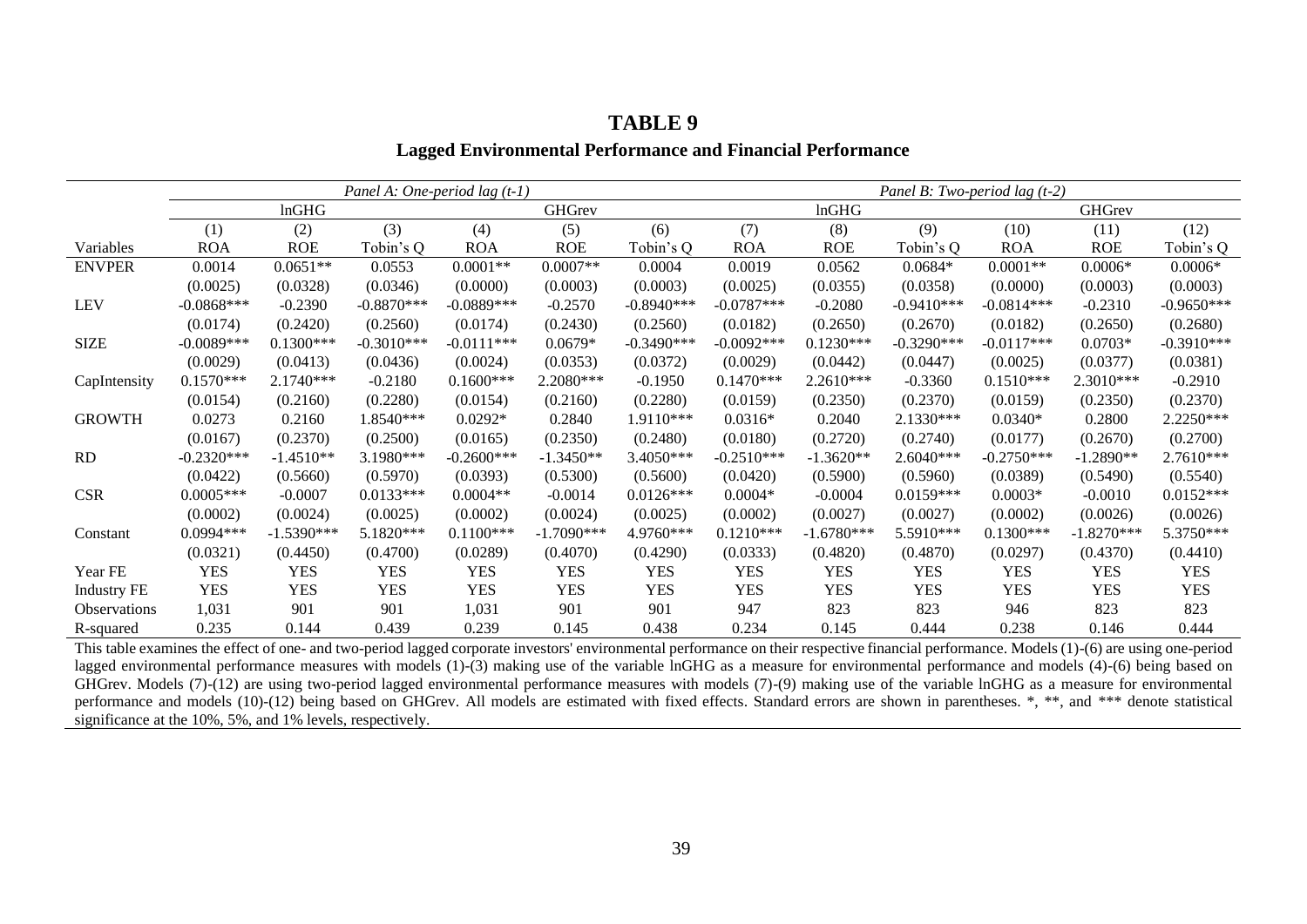|                     | Panel A: InGHG & CitationCount |                        |              |              |                        |              |  |  |  |  |  |
|---------------------|--------------------------------|------------------------|--------------|--------------|------------------------|--------------|--|--|--|--|--|
|                     |                                | One-period lag $(t-1)$ |              |              | Two-period lag $(t-2)$ |              |  |  |  |  |  |
|                     | (1)                            | (2)                    | (3)          | (4)          | (5)                    | (6)          |  |  |  |  |  |
| Variables           | <b>ROA</b>                     | <b>ROE</b>             | Tobin's Q    | <b>ROA</b>   | <b>ROE</b>             | Tobin's Q    |  |  |  |  |  |
| <b>ENVPER</b>       | $-0.0028$                      | $-0.0052$              | $-0.3230***$ | $-0.0034$    | $-0.0000$              | $-0.3130***$ |  |  |  |  |  |
|                     | (0.0055)                       | (0.0150)               | (0.0902)     | (0.0061)     | (0.0161)               | (0.0988)     |  |  |  |  |  |
| <b>INNOV</b>        | $-0.0074$                      | 0.0642                 | 4.2920***    | 0.0224       | 0.0630                 | 4.4960***    |  |  |  |  |  |
|                     | (0.0499)                       | (0.1350)               | (0.8100)     | (0.0570)     | (0.1500)               | (0.9210)     |  |  |  |  |  |
| <b>ENVPER*INNOV</b> | 0.0006                         | 0.0040                 | $0.3480***$  | 0.0020       | 0.0055                 | $0.3620***$  |  |  |  |  |  |
|                     | (0.0039)                       | (0.0109)               | (0.0654)     | (0.0045)     | (0.0121)               | (0.0743)     |  |  |  |  |  |
| <b>LEV</b>          | $-0.0913***$                   | $-0.2740***$           | $-1.0700***$ | $-0.0805***$ | $-0.2270***$           | $-0.9860***$ |  |  |  |  |  |
|                     | (0.0181)                       | (0.0488)               | (0.2930)     | (0.0186)     | (0.0503)               | (0.3090)     |  |  |  |  |  |
| <b>SIZE</b>         | $-0.0137***$                   | 0.0048                 | $-0.3260***$ | $-0.0152***$ | 0.0090                 | $-0.3770***$ |  |  |  |  |  |
|                     | (0.0033)                       | (0.0093)               | (0.0558)     | (0.0033)     | (0.0095)               | (0.0583)     |  |  |  |  |  |
| CapIntensity        | $0.1480***$                    | 0.0785                 | $-0.1280$    | $0.1330***$  | 0.0660                 | $-0.3620$    |  |  |  |  |  |
|                     | (0.0176)                       | (0.0498)               | (0.2990)     | (0.0178)     | (0.0507)               | (0.3110)     |  |  |  |  |  |
| <b>GROWTH</b>       | $0.0539***$                    | $0.0978**$             | 1.4110***    | $0.0621***$  | $0.0900*$              | 1.6520***    |  |  |  |  |  |
|                     | (0.0171)                       | (0.0474)               | (0.2840)     | (0.0184)     | (0.0517)               | (0.3170)     |  |  |  |  |  |
| <b>RD</b>           | $-0.2020***$                   | $-0.3400***$           | 1.6360**     | $-0.2450***$ | $-0.4100***$           | 1.0210       |  |  |  |  |  |
|                     | (0.0453)                       | (0.1200)               | (0.7190)     | (0.0435)     | (0.1150)               | (0.7060)     |  |  |  |  |  |
| <b>CSR</b>          | $0.0006***$                    | $-0.0005$              | $0.0130***$  | $0.0005***$  | $-0.0006$              | $0.0159***$  |  |  |  |  |  |
|                     | (0.0002)                       | (0.0005)               | (0.0029)     | (0.0002)     | (0.0005)               | (0.0032)     |  |  |  |  |  |
| Constant            | 0.1120                         | $-0.0045$              | 1.0400       | 0.1210       | 0.0629                 | 1.6720       |  |  |  |  |  |
|                     | (0.0773)                       | (0.2090)               | (1.2540)     | (0.0839)     | (0.2240)               | (1.3730)     |  |  |  |  |  |
| Year FE             | <b>YES</b>                     | <b>YES</b>             | <b>YES</b>   | <b>YES</b>   | <b>YES</b>             | <b>YES</b>   |  |  |  |  |  |
| <b>Industry FE</b>  | <b>YES</b>                     | <b>YES</b>             | <b>YES</b>   | <b>YES</b>   | <b>YES</b>             | <b>YES</b>   |  |  |  |  |  |
| Observations        | 754                            | 651                    | 651          | 705          | 608                    | 608          |  |  |  |  |  |
| R-squared           | 0.266                          | 0.136                  | 0.451        | 0.264        | 0.140                  | 0.472        |  |  |  |  |  |

<span id="page-40-0"></span>**TABLE 10 Lagged Environmental Performance, Green Innovation, and Interaction**

This table examines the effect of one- and two-period lagged corporate investors' environmental performance, green innovation, and interaction between both on their respective financial performance. Models (1)-(6) are all based on lnGHG as a measure for environmental performance and citation-weighted count as a proxy for green innovation. Models (1)-(3) are using one-period lagged measures while models (4)-(6) are using two-period lagged variables. All models are estimated with fixed effects. Standard errors are shown in parentheses. \*, \*\*, and \*\*\* denote statistical significance at the 10%, 5%, and 1% levels, respectively.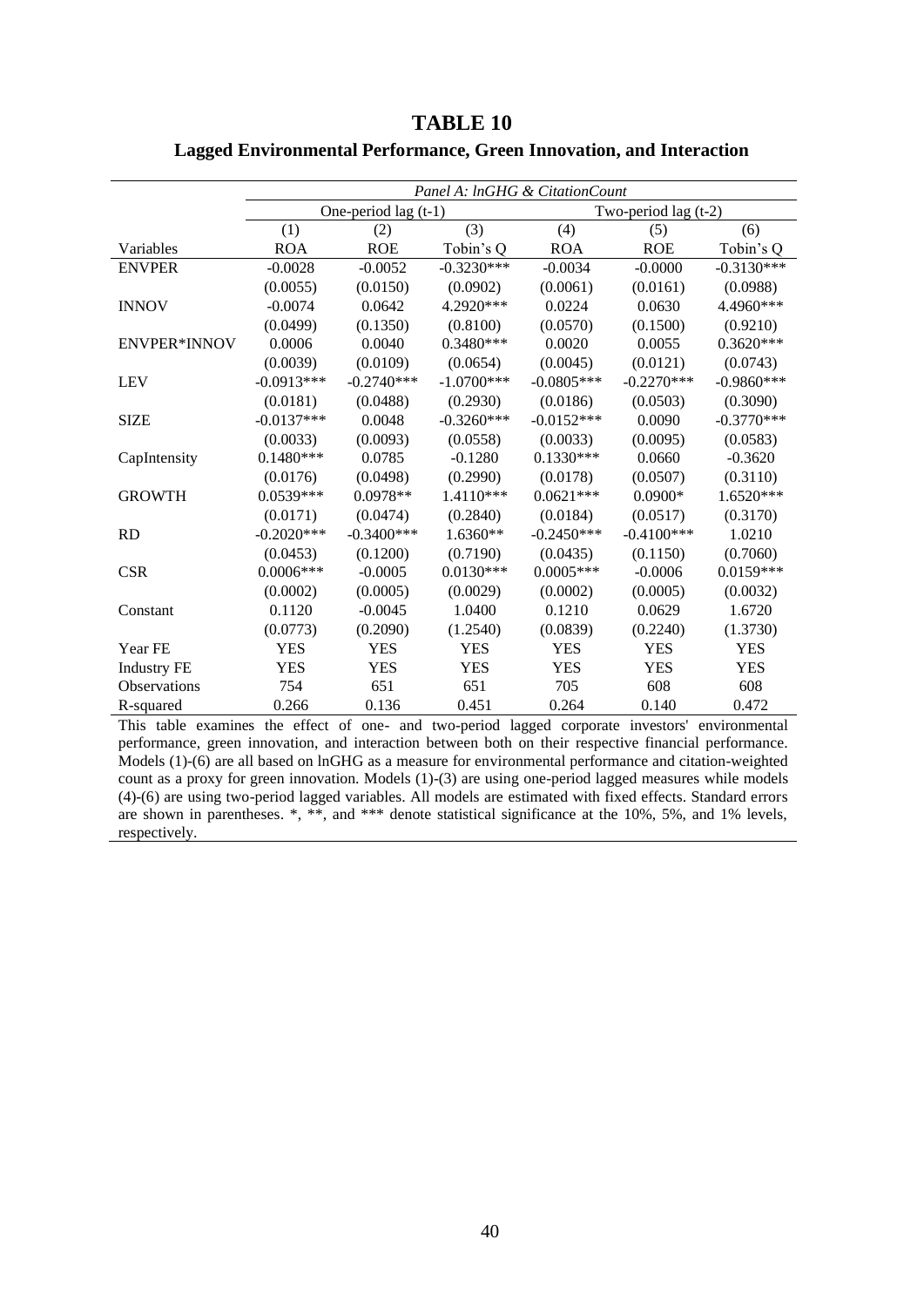# **TABLE 11 Different Time Periods (Environmental Performance)**

|                     |              |              |              | Panel A: Period 2002-2010 |              |              | Panel B: Period 2011-2019 |              |               |              |               |              |
|---------------------|--------------|--------------|--------------|---------------------------|--------------|--------------|---------------------------|--------------|---------------|--------------|---------------|--------------|
|                     |              | lnGHG        |              |                           | GHGrev       |              |                           | lnGHG        |               |              | <b>GHGrev</b> |              |
|                     | (1)          | (2)          | (3)          | (4)                       | (5)          | (6)          | (7)                       | (8)          | (9)           | (10)         | (11)          | (12)         |
| Variables           | <b>ROA</b>   | <b>ROE</b>   | Tobin's Q    | <b>ROA</b>                | <b>ROE</b>   | Tobin's Q    | <b>ROA</b>                | <b>ROE</b>   | Tobin's Q     | <b>ROA</b>   | <b>ROE</b>    | Tobin's Q    |
| <b>ENVPER</b>       | $-0.0005$    | $-0.0005$    | $0.1220***$  | 0.0000                    | 0.0001       | $0.0005**$   | 0.0020                    | $0.1010**$   | 0.0506        | $0.0001***$  | $0.0011**$    | $0.0012***$  |
|                     | (0.0043)     | (0.0134)     | (0.0456)     | (0.0000)                  | (0.0001)     | (0.0003)     | (0.0028)                  | (0.0446)     | (0.0447)      | (0.0000)     | (0.0004)      | (0.0004)     |
| <b>LEV</b>          | $-0.1370***$ | $-0.5120***$ | $-0.8920***$ | $-0.1400$ ***             | $-0.5190***$ | $-0.8920***$ | $-0.0610***$              | $-0.2130$    | $-0.9170***$  | $-0.0643***$ | $-0.2260$     | $-0.9510***$ |
|                     | (0.0309)     | (0.0963)     | (0.3270)     | (0.0310)                  | (0.0964)     | (0.3290)     | (0.0201)                  | (0.3390)     | (0.3400)      | (0.0199)     | (0.3390)      | (0.3390)     |
| <b>SIZE</b>         | $-0.0036$    | 0.0124       | $-0.0900$    | $-0.0035$                 | 0.0122       | $-0.1860***$ | $-0.0089***$              | $0.1920***$  | $-0.4060$ *** | $-0.0127***$ | $0.0885*$     | $-0.4740***$ |
|                     | (0.0054)     | (0.0173)     | (0.0589)     | (0.0044)                  | (0.0143)     | (0.0488)     | (0.0033)                  | (0.0559)     | (0.0560)      | (0.0027)     | (0.0474)      | (0.0473)     |
| CapIntensity        | $0.1970***$  | $0.2240**$   | 1.2660***    | $0.1970***$               | $0.2240**$   | 1.3780***    | $0.1490***$               | 2.7250***    | $-0.4860*$    | $0.1540***$  | $2.7630***$   | $-0.4420$    |
|                     | (0.0321)     | (0.1030)     | (0.3510)     | (0.0319)                  | (0.1030)     | (0.3510)     | (0.0168)                  | (0.2820)     | (0.2830)      | (0.0167)     | (0.2820)      | (0.2820)     |
| <b>GROWTH</b>       | $0.0513**$   | $0.1530*$    | 0.4220       | $0.0471*$                 | 0.1420       | 0.4110       | 0.0092                    | 0.3110       | 2.7140***     | 0.0051       | 0.3130        | 2.6850***    |
|                     | (0.0253)     | (0.0857)     | (0.2910)     | (0.0254)                  | (0.0863)     | (0.2950)     | (0.0207)                  | (0.3370)     | (0.3380)      | (0.0205)     | (0.3370)      | (0.3360)     |
| RD                  | $-0.2860***$ | $-0.5980***$ | 0.0788       | $-0.3050***$              | $-0.6370***$ | 0.6710       | $-0.1920***$              | $-1.4700**$  | $2.7710***$   | $-0.2450***$ | $-1.3290*$    | 2.4200***    |
|                     | (0.0688)     | (0.2150)     | (0.7290)     | (0.0623)                  | (0.1950)     | (0.6650)     | (0.0461)                  | (0.7370)     | (0.7390)      | (0.0419)     | (0.6820)      | (0.6810)     |
| <b>CSR</b>          | $0.0007**$   | $-0.0009$    | 0.0043       | $0.0007**$                | $-0.0009$    | 0.0027       | $0.0005**$                | $-0.0010$    | $0.0186***$   | $0.0004**$   | $-0.0019$     | $0.0182***$  |
|                     | (0.0003)     | (0.0008)     | (0.0028)     | (0.0003)                  | (0.0008)     | (0.0028)     | (0.0002)                  | (0.0034)     | (0.0034)      | (0.0002)     | (0.0034)      | (0.0034)     |
| Constant            | $-0.0049$    | $-0.0494$    | 3.9260***    | 0.0064                    | $-0.0267$    | 3.2500***    | $0.0998***$               | $-2.0400***$ | 6.0870***     | $0.1260***$  | $-2.2070***$  | 6.2390***    |
|                     | (0.0594)     | (0.1860)     | (0.6300)     | (0.0512)                  | (0.1620)     | (0.5520)     | (0.0352)                  | (0.5890)     | (0.5910)      | (0.0321)     | (0.5500)      | (0.5490)     |
| Year FE             | <b>YES</b>   | <b>YES</b>   | <b>YES</b>   | <b>YES</b>                | <b>YES</b>   | <b>YES</b>   | <b>YES</b>                | <b>YES</b>   | <b>YES</b>    | <b>YES</b>   | <b>YES</b>    | <b>YES</b>   |
| <b>Industry FE</b>  | <b>YES</b>   | <b>YES</b>   | <b>YES</b>   | <b>YES</b>                | <b>YES</b>   | <b>YES</b>   | <b>YES</b>                | <b>YES</b>   | <b>YES</b>    | <b>YES</b>   | <b>YES</b>    | <b>YES</b>   |
| <b>Observations</b> | 406          | 348          | 348          | 406                       | 348          | 348          | 717                       | 636          | 636           | 717          | 636           | 636          |
| R-squared           | 0.318        | 0.228        | 0.414        | 0.319                     | 0.229        | 0.408        | 0.203                     | 0.170        | 0.481         | 0.218        | 0.172         | 0.486        |

<span id="page-41-0"></span>This table examines the effect of corporate investors' environmental performance on their respective financial performance, divided into two periods. Models (1)-(6) are based on the period between 2002-2010 with models (1)-(3) making use of the variable lnGHG as a measure for environmental performance and models (4)-(6) being based on GHGrev. Models (7)-(12) consider the period from 2011-2019 with models (7)-(9) making use of the variable lnGHG as a measure for environmental performance and models (10)-(12) being based on GHGrev. All models are estimated with fixed effects. Standard errors are shown in parentheses. \*, \*\*, and \*\*\* denote statistical significance at the 10%, 5%, and 1% levels, respectively.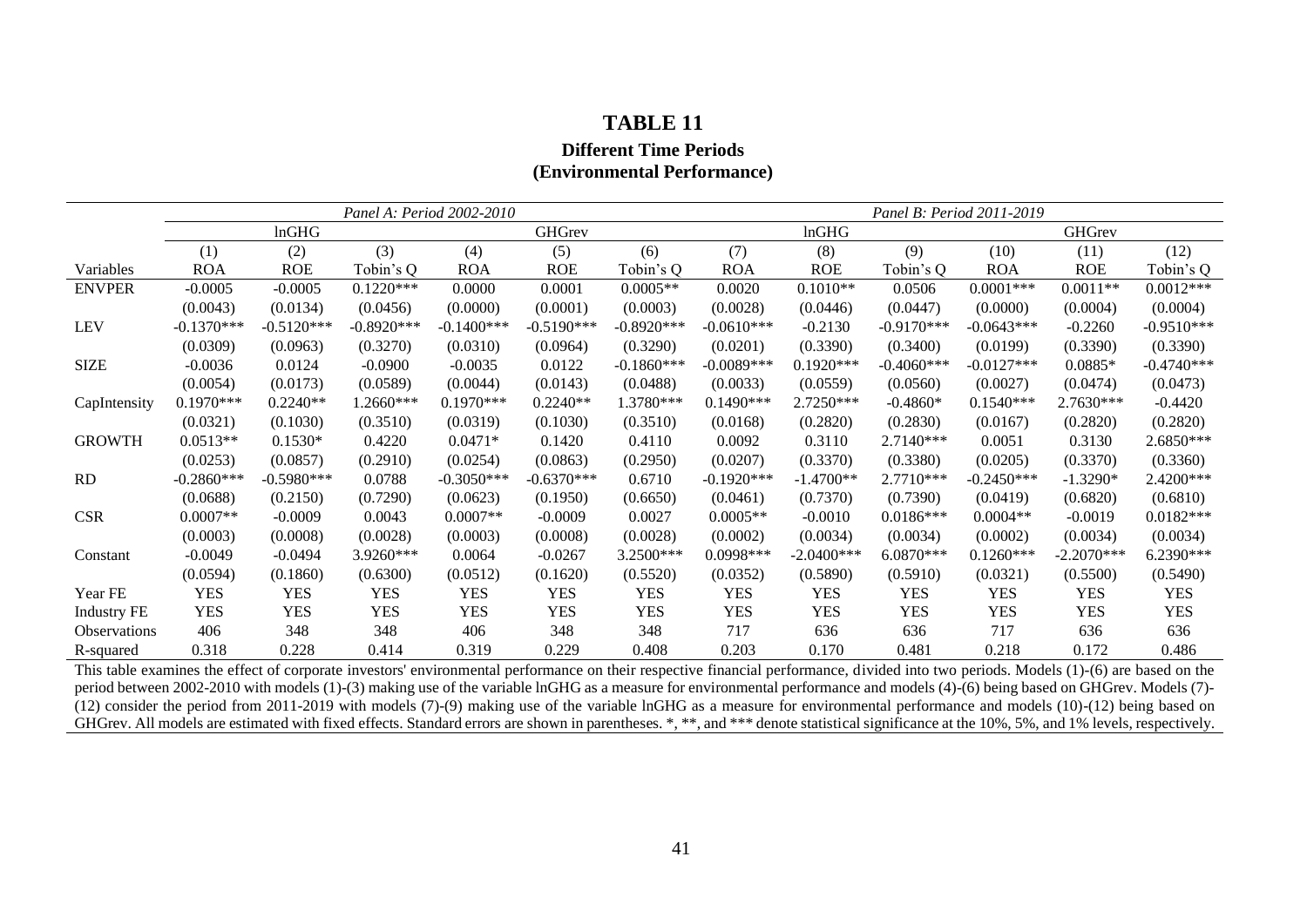### **TABLE 12**

<span id="page-42-0"></span>

|                     | Panel A: InGHG & CitationCount |                   |            |              |                   |              |  |  |  |  |  |
|---------------------|--------------------------------|-------------------|------------|--------------|-------------------|--------------|--|--|--|--|--|
|                     |                                | Period: 2002-2010 |            |              | Period: 2011-2019 |              |  |  |  |  |  |
|                     | (1)                            | (2)               | (3)        | (4)          | (5)               | (6)          |  |  |  |  |  |
| Variables           | <b>ROA</b>                     | <b>ROE</b>        | Tobin's Q  | <b>ROA</b>   | <b>ROE</b>        | Tobin's Q    |  |  |  |  |  |
| <b>ENVPER</b>       | 0.0318                         | 0.0378            | $0.6370**$ | $-0.0150***$ | $-0.0157**$       | $-0.2410***$ |  |  |  |  |  |
|                     | (0.0263)                       | (0.0924)          | (0.3130)   | (0.0051)     | (0.0064)          | (0.0907)     |  |  |  |  |  |
| <b>INNOV</b>        | $-0.3900$                      | $-0.5710$         | $-5.1530$  | 0.0477       | $0.1040**$        | 2.2020 ***   |  |  |  |  |  |
|                     | (0.3130)                       | (1.0830)          | (3.6740)   | (0.0338)     | (0.0422)          | (0.5980)     |  |  |  |  |  |
| <b>ENVPER*INNOV</b> | $-0.0292$                      | $-0.0456$         | $-0.4510$  | 0.0042       | $0.0078**$        | $0.1860***$  |  |  |  |  |  |
|                     | (0.0250)                       | (0.0884)          | (0.3000)   | (0.0027)     | (0.0034)          | (0.0476)     |  |  |  |  |  |
| <b>LEV</b>          | $-0.1220***$                   | $-0.5950***$      | $-0.6440*$ | $-0.0685***$ | $-0.0132$         | $-1.1120***$ |  |  |  |  |  |
|                     | (0.0316)                       | (0.1070)          | (0.3620)   | (0.0224)     | (0.0289)          | (0.4100)     |  |  |  |  |  |
| <b>SIZE</b>         | $-0.0104*$                     | 0.0049            | $-0.1270*$ | $-0.0173***$ | $0.0093*$         | $-0.5170***$ |  |  |  |  |  |
|                     | (0.0057)                       | (0.0200)          | (0.0679)   | (0.0040)     | (0.0053)          | (0.0754)     |  |  |  |  |  |
| CapIntensity        | $0.1870***$                    | 0.1460            | 1.3180***  | $0.1220***$  | 0.0393            | $-0.4740$    |  |  |  |  |  |
|                     | (0.0344)                       | (0.1230)          | (0.4160)   | (0.0200)     | (0.0269)          | (0.3820)     |  |  |  |  |  |
| <b>GROWTH</b>       | $0.0456*$                      | $0.1570*$         | 0.2110     | $0.0827***$  | 0.0453            | 2.3300***    |  |  |  |  |  |
|                     | (0.0250)                       | (0.0926)          | (0.3140)   | (0.0227)     | (0.0282)          | (0.4000)     |  |  |  |  |  |
| <b>RD</b>           | $-0.3410***$                   | $-0.5940**$       | $-0.5290$  | $-0.0481$    | $-0.0819$         | 1.8350*      |  |  |  |  |  |
|                     | (0.0689)                       | (0.2350)          | (0.7970)   | (0.0544)     | (0.0670)          | (0.9500)     |  |  |  |  |  |
| <b>CSR</b>          | $0.0009***$                    | $-0.0010$         | 0.0038     | $0.0004*$    | $-0.0003$         | $0.0164***$  |  |  |  |  |  |
|                     | (0.0003)                       | (0.0010)          | (0.0034)   | (0.0002)     | (0.0003)          | (0.0040)     |  |  |  |  |  |
| Constant            | 0.5060                         | 0.5840            | 10.4400**  | $-0.0151$    | $-0.2540***$      | 4.1540***    |  |  |  |  |  |
|                     | (0.3460)                       | (1.1900)          | (4.0370)   | (0.0673)     | (0.0864)          | (1.2250)     |  |  |  |  |  |
| Year FE             | <b>YES</b>                     | <b>YES</b>        | <b>YES</b> | <b>YES</b>   | <b>YES</b>        | <b>YES</b>   |  |  |  |  |  |
| <b>Industry FE</b>  | <b>YES</b>                     | <b>YES</b>        | <b>YES</b> | <b>YES</b>   | <b>YES</b>        | <b>YES</b>   |  |  |  |  |  |
| Observations        | 323                            | 271               | 271        | 480          | 423               | 423          |  |  |  |  |  |
| R-squared           | 0.356                          | 0.227             | 0.454      | 0.227        | 0.130             | 0.482        |  |  |  |  |  |

### **Different Time Periods (Environmental Performance, Green Innovation, and Interaction)**

This table examines the effect of corporate investors' environmental performance, green innovation, and interaction between both on their respective financial performance, divided into two periods. Models (1)-(6) are all based on lnGHG as a measure for environmental performance and citation-weighted count as a proxy for green innovation. Models (1)-(3) consider the period between 2002-2010 while models (4)-(6) consider the period from 2011-2019. All models are estimated with fixed effects. Standard errors are shown in parentheses. \*, \*\*, and \*\*\* denote statistical significance at the 10%, 5%, and 1% levels, respectively.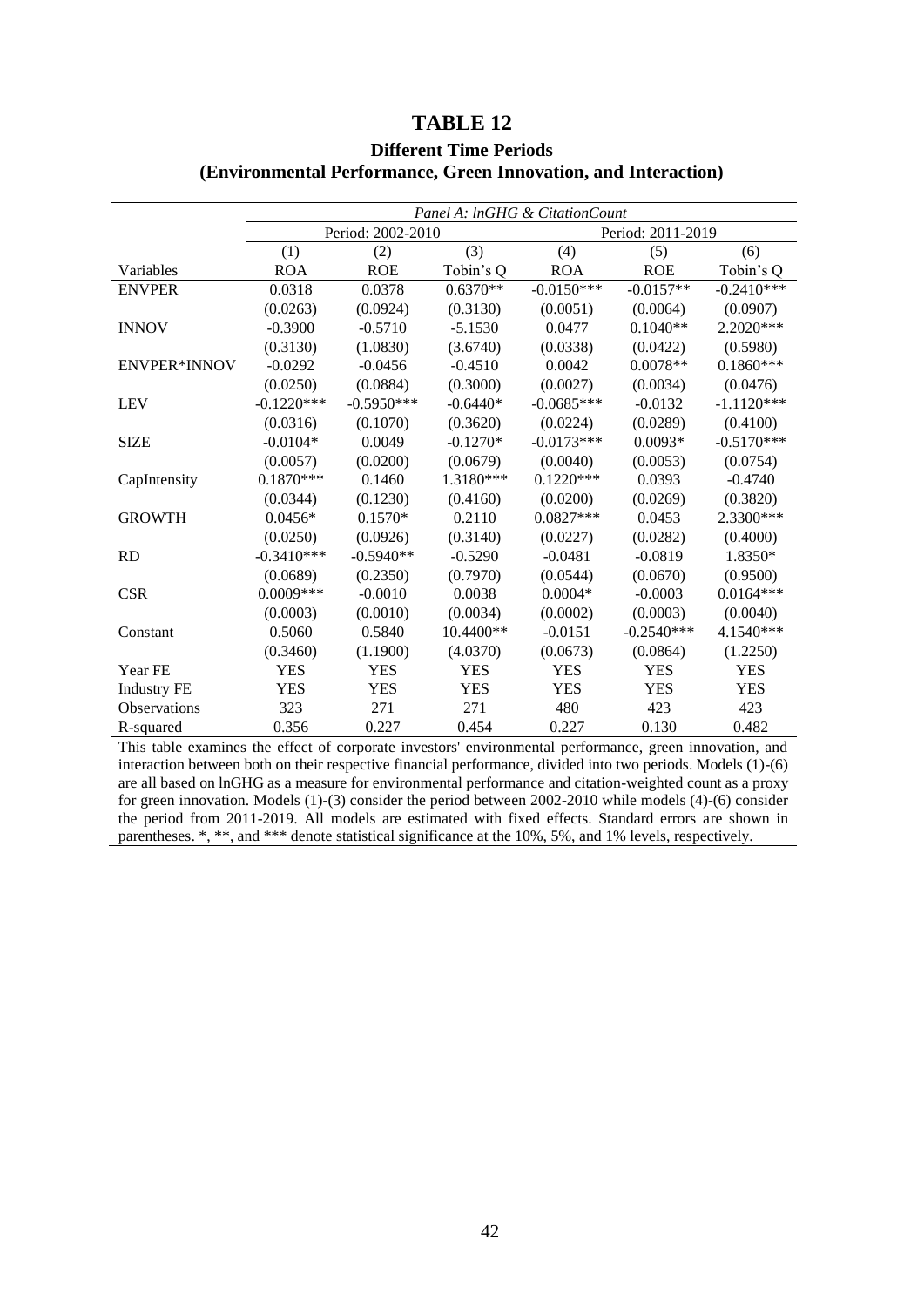<span id="page-43-0"></span>

|                    |              | Panel A: Count  |              | <b>Panel B: Citations</b> | Panel C: Citation Count |                |  |
|--------------------|--------------|-----------------|--------------|---------------------------|-------------------------|----------------|--|
|                    | (1)          | (2)             | (3)          | (4)                       | (5)                     | (6)            |  |
| Variables          | lnGHG        | <b>GHGrev</b>   | lnGHG        | <b>GHGrev</b>             | lnGHG                   | <b>GHGrev</b>  |  |
| <b>INNOV</b>       | $-0.0063$    | $3.6430*$       | $-0.0002$    | 3.7480**                  | $0.2430**$              | 7.8740         |  |
|                    | (0.0149)     | (1.9210)        | (0.0136)     | (1.7530)                  | (0.0992)                | (9.4710)       |  |
| <b>LEV</b>         | 0.0494       | 28.8900         | 0.0445       | 27.6900                   | $-0.2410$               | 42.1300*       |  |
|                    | (0.2170)     | (28.0000)       | (0.2170)     | (28.0100)                 | (0.2390)                | (22.8700)      |  |
| <b>SIZE</b>        | $-0.7130***$ | 17.7800***      | $-0.7170***$ | 17.5000***                | $-0.6780***$            | 15.7100***     |  |
|                    | (0.0307)     | (3.9650)        | (0.0307)     | (3.9610)                  | (0.0353)                | (3.3700)       |  |
| CapIntensity       | $-0.0457$    | $-49.1200*$     | $-0.0524$    | $-50.0600**$              | $-0.1400$               | $-70.2500***$  |  |
|                    | (0.1950)     | (25.2300)       | (0.1950)     | (25.2300)                 | (0.2310)                | (22.0600)      |  |
| <b>GROWTH</b>      | $0.6170***$  | 98.6600***      | $0.6170***$  | 99.4000***                | $0.6720***$             | 48.1500**      |  |
|                    | (0.2050)     | (26.4700)       | (0.2050)     | (26.4600)                 | (0.2170)                | (20.7600)      |  |
| <b>RD</b>          | 9.0700***    | 656.1000***     | 9.0560***    | 654.0000***               | 8.6590***               | 528.4000***    |  |
|                    | (0.4160)     | (53.7600)       | (0.4170)     | (53.7800)                 | (0.4700)                | (44.8500)      |  |
| <b>CSR</b>         | $-0.0080***$ | 0.3930          | $-0.0081***$ | 0.3890                    | $-0.0129***$            | $-0.1190$      |  |
|                    | (0.0021)     | (0.2690)        | (0.0021)     | (0.2690)                  | (0.0023)                | (0.2170)       |  |
| Constant           | $-6.4450***$ | $-343.0000$ *** | $-6.4110***$ | $-341.2000***$            | $-6.7420***$            | $-256.5000***$ |  |
|                    | (0.3500)     | (45.2000)       | (0.3490)     | (45.1000)                 | (0.4600)                | (43.9700)      |  |
| Year FE            | <b>YES</b>   | YES             | <b>YES</b>   | YES                       | <b>YES</b>              | <b>YES</b>     |  |
| <b>Industry FE</b> | <b>YES</b>   | YES             | <b>YES</b>   | <b>YES</b>                | <b>YES</b>              | <b>YES</b>     |  |
| Observations       | 1,124        | 1,124           | 1,124        | 1,124                     | 804                     | 804            |  |
| R-squared          | 0.764        | 0.298           | 0.764        | 0.299                     | 0.770                   | 0.292          |  |

# **TABLE 13 Green Innovation and Environmental Performance**

This table examines the effect of corporate investors' green innovation on their respective environmental performance. Models (1)-(2) make use of green patent count as a measure for green innovation, models (3)- (4) are based on green patent citations, and models (5-6) use citation-weighted count as a proxy for green innovation. All models are estimated with fixed effects. Standard errors are shown in parentheses. \*, \*\*, and \*\*\* denote statistical significance at the 10%, 5%, and 1% levels, respectively.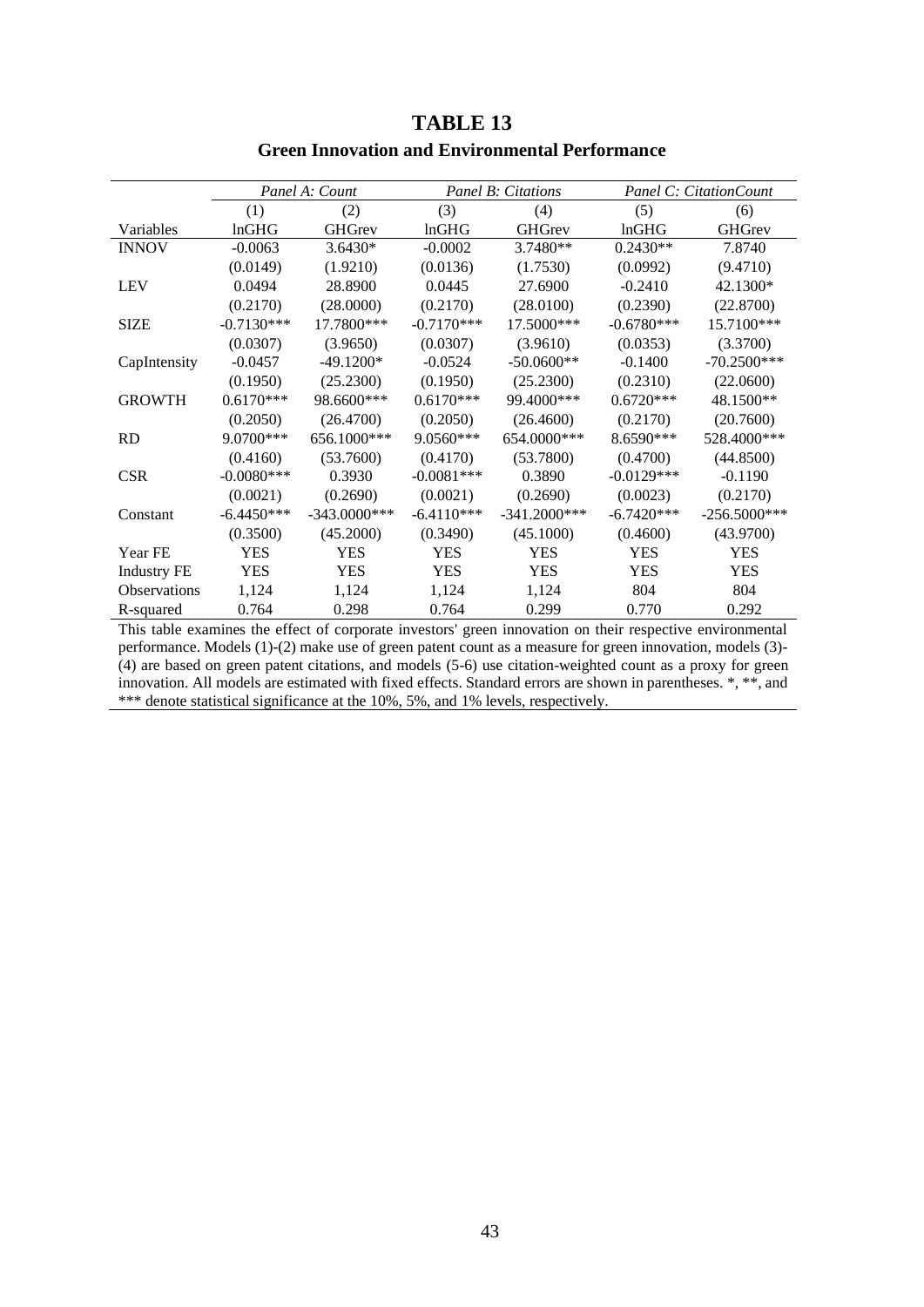# **APPENDIX A**

### **Variable Descriptions**

|                               | Panel A: Dependent and independent variables |                                                                                                    |
|-------------------------------|----------------------------------------------|----------------------------------------------------------------------------------------------------|
| <b>FINPER</b>                 | Financial performance                        |                                                                                                    |
| <b>ROA</b>                    | Return on assets                             | The ratio of net profit to total assets                                                            |
| <b>ROE</b>                    | Return on equity                             | The ratio of net profit to the market value of equity                                              |
| Tobin's Q                     | Tobin's Q                                    | The sum of the market value of equity and the book<br>value of debt divided by total assets        |
| <b>ENVPER</b>                 | Environmental performance                    |                                                                                                    |
| lnGHG                         | In of GHG emissions                          | The natural logarithm of GHG emissions                                                             |
| <b>GHGrev</b>                 | GHG intensity                                | The ratio of GHG emissions scaled by revenue                                                       |
| <b>INNOV</b>                  | Green innovation                             |                                                                                                    |
| Count                         | Green patent count                           | The natural logarithm of one plus the green patent<br>count                                        |
| <b>Citations</b>              | Green patent citation count                  | The natural logarithm of one plus the green patent<br>citation count, adjusted for truncation bias |
| <b>CitationCount</b>          | Citation-weighted patent count               | The ratio of green patent citation count to the green<br>patent count                              |
| Panel B: Firm characteristics |                                              |                                                                                                    |
| <b>LEV</b>                    | Financial leverage                           | The ratio of total debt to total assets                                                            |
| $\alpha$ trues                | $\mathbf{r}$                                 |                                                                                                    |

| LL V          | Thiancial Ieverage  | THE TAILO OF WILL DEDITIONAL ASSEIS                |
|---------------|---------------------|----------------------------------------------------|
| <b>SIZE</b>   | Firm size           | The natural logarithm of total assets              |
| CapIntensity  | Capital intensity   | The ratio of capital expenditures to total assets  |
| <b>GROWTH</b> | Revenue growth      | The year-on-year growth in revenue                 |
| RD.           | Innovation capacity | The ratio of R&D expenditures to revenue           |
| <b>CSR</b>    | CSR performance     | The average of the social and environmental        |
|               |                     | performance scores reported by the Refinitiv Eikon |
|               |                     | database                                           |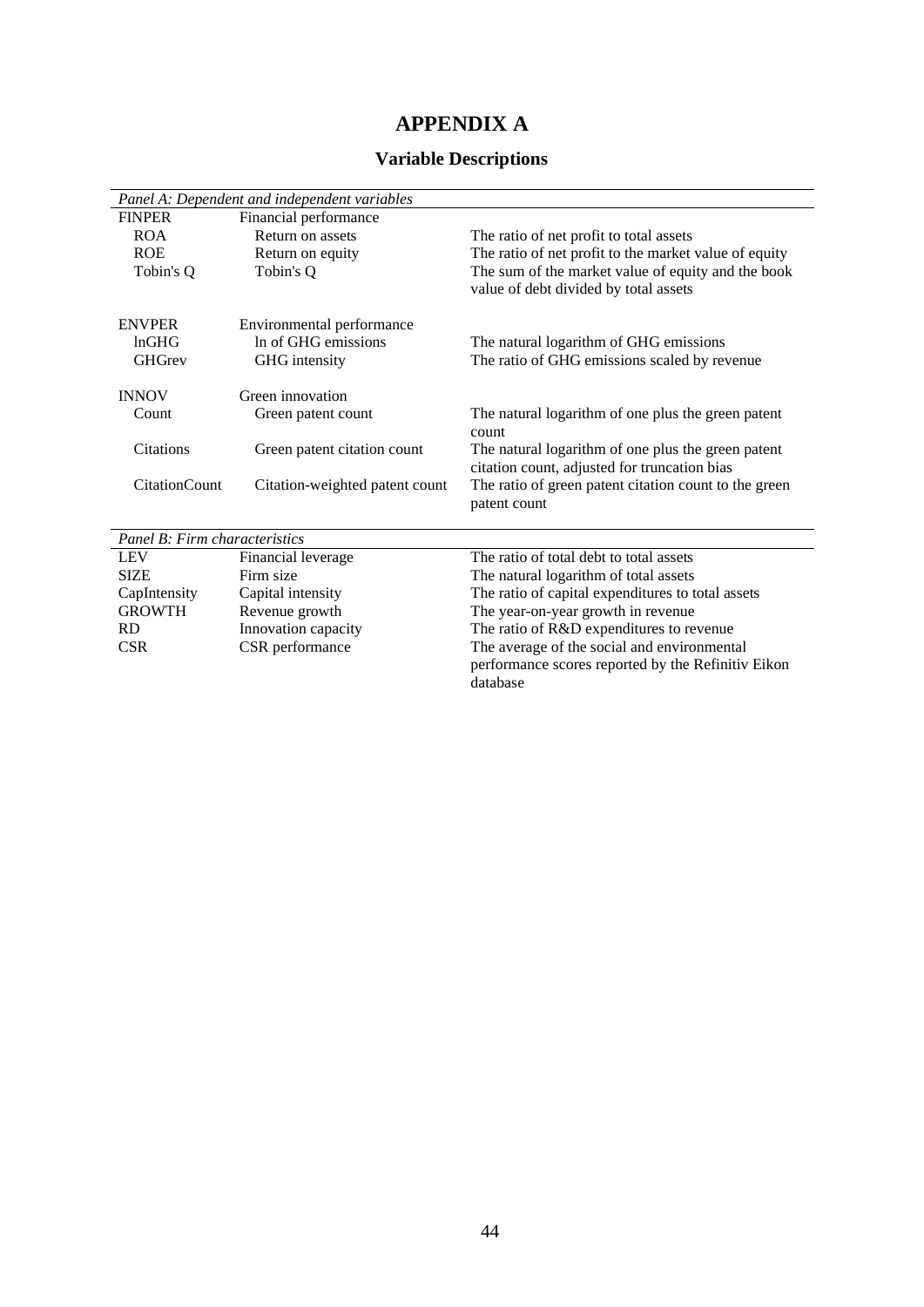### **APPENDIX B**

### **Lagged Green Innovation and Financial Performance**

|                    | Panel A: One-period lag $(t-1)$ |              |              |              |              |              |              | Panel B: Two-period lag $(t-2)$ |              |               |              |              |  |
|--------------------|---------------------------------|--------------|--------------|--------------|--------------|--------------|--------------|---------------------------------|--------------|---------------|--------------|--------------|--|
|                    |                                 | Count        |              |              | Citations    |              | Count        |                                 |              | Citations     |              |              |  |
|                    | (1)                             | (2)          | (3)          | (4)          | (5)          | (6)          | (7)          | (8)                             | (9)          | (10)          | (11)         | (12)         |  |
| Variables          | <b>ROA</b>                      | <b>ROE</b>   | Tobin's Q    | <b>ROA</b>   | <b>ROE</b>   | Tobin's Q    | <b>ROA</b>   | <b>ROE</b>                      | Tobin's Q    | <b>ROA</b>    | <b>ROE</b>   | Tobin's Q    |  |
| <b>INNOV</b>       | $0.0038***$                     | 0.0133       | $0.0322*$    | $0.0037***$  | 0.0126       | $0.0360**$   | $0.0038***$  | 0.0153                          | 0.0206       | $0.0039***$   | 0.0149       | 0.0257       |  |
|                    | (0.0011)                        | (0.0114)     | (0.0165)     | (0.0010)     | (0.0107)     | (0.0154)     | (0.0011)     | (0.0118)                        | (0.0165)     | (0.0010)      | (0.0112)     | (0.0156)     |  |
| <b>LEV</b>         | $-0.1110***$                    | $-0.2060$    | $-0.8320***$ | $-0.1120***$ | $-0.2100$    | $-0.8480***$ | $-0.1110***$ | $-0.2290$                       | $-0.7760***$ | $-0.1120***$  | $-0.2330$    | $-0.7880***$ |  |
|                    | (0.0152)                        | (0.1660)     | (0.2400)     | (0.0152)     | (0.1670)     | (0.2400)     | (0.0157)     | (0.1730)                        | (0.2420)     | (0.0157)      | (0.1730)     | (0.2420)     |  |
| <b>SIZE</b>        | $-0.0122***$                    | $0.0647***$  | $-0.4390***$ | $-0.0123***$ | $0.0646***$  | $-0.4420***$ | $-0.0134***$ | $0.0649***$                     | $-0.4190***$ | $-0.0135***$  | $0.0648***$  | $-0.4220***$ |  |
|                    | (0.0021)                        | (0.0234)     | (0.0338)     | (0.0021)     | (0.0234)     | (0.0338)     | (0.0022)     | (0.0249)                        | (0.0349)     | (0.0022)      | (0.0249)     | (0.0348)     |  |
| CapIntensity       | $0.1390***$                     | 1.5070***    | $0.4630**$   | $0.1390***$  | 1.5050***    | $0.4480**$   | $0.1440***$  | 1.5480***                       | 0.3340       | $0.1430***$   | 1.5460***    | 0.3230       |  |
|                    | (0.0139)                        | (0.1500)     | (0.2160)     | (0.0139)     | (0.1500)     | (0.2160)     | (0.0142)     | (0.1550)                        | (0.2170)     | (0.0142)      | (0.1550)     | (0.2170)     |  |
| <b>GROWTH</b>      | $0.0336***$                     | 0.0546       | 1.9360***    | $0.0338***$  | 0.0551       | 1.9400***    | $0.0366$ *** | 0.0701                          | 2.0240***    | $0.0367***$   | 0.0702       | 2.0270***    |  |
|                    | (0.0115)                        | (0.1220)     | (0.1760)     | (0.0115)     | (0.1220)     | (0.1760)     | (0.0122)     | (0.1290)                        | (0.1810)     | (0.0121)      | (0.1290)     | (0.1810)     |  |
| <b>RD</b>          | $-0.2800***$                    | $-0.4800**$  | 1.0960***    | $-0.2810***$ | $-0.4820**$  | $1.0730***$  | $-0.3050***$ | $-0.5300*$                      | 1.7970***    | $-0.3070$ *** | $-0.5340*$   | 1.7680***    |  |
|                    | (0.0229)                        | (0.2400)     | (0.3470)     | (0.0229)     | (0.2400)     | (0.3470)     | (0.0261)     | (0.2790)                        | (0.3910)     | (0.0261)      | (0.2790)     | (0.3910)     |  |
| <b>CSR</b>         | $0.0008$ ***                    | $-0.0015$    | $0.0192***$  | $0.0008$ *** | $-0.0015$    | $0.0192***$  | $0.0008$ *** | $-0.0016$                       | $0.0197***$  | $0.0008***$   | $-0.0016$    | $0.0196***$  |  |
|                    | (0.0001)                        | (0.0014)     | (0.0020)     | (0.0001)     | (0.0014)     | (0.0020)     | (0.0001)     | (0.0015)                        | (0.0021)     | (0.0001)      | (0.0015)     | (0.0021)     |  |
| Constant           | $0.0972***$                     | $-1.4330***$ | 5.1590***    | $0.0973***$  | $-1.4320***$ | 5.1860***    | $0.1060***$  | $-1.4450***$                    | 4.9220***    | $0.1070***$   | $-1.4450***$ | 4.9510***    |  |
|                    | (0.0223)                        | (0.2440)     | (0.3530)     | (0.0223)     | (0.2440)     | (0.3520)     | (0.0234)     | (0.2600)                        | (0.3630)     | (0.0233)      | (0.2590)     | (0.3630)     |  |
| Year FE            | <b>YES</b>                      | <b>YES</b>   | <b>YES</b>   | <b>YES</b>   | <b>YES</b>   | <b>YES</b>   | <b>YES</b>   | <b>YES</b>                      | <b>YES</b>   | <b>YES</b>    | <b>YES</b>   | <b>YES</b>   |  |
| <b>Industry FE</b> | <b>YES</b>                      | <b>YES</b>   | <b>YES</b>   | <b>YES</b>   | <b>YES</b>   | <b>YES</b>   | <b>YES</b>   | <b>YES</b>                      | <b>YES</b>   | <b>YES</b>    | <b>YES</b>   | <b>YES</b>   |  |
| Observations       | 1,479                           | 1,317        | 1,317        | 1,479        | 1,317        | 1,317        | 1,414        | 1,258                           | 1,258        | 1,414         | 1,258        | 1,258        |  |
| R-squared          | 0.267                           | 0.104        | 0.417        | 0.268        | 0.104        | 0.418        | 0.266        | 0.107                           | 0.424        | 0.267         | 0.107        | 0.425        |  |

<span id="page-45-0"></span>This table examines the effect of one- and two-period lagged corporate investors' green innovation on their respective financial performance. Models (1)-(6) are using one-period lagged green innovation measures with models (1)-(3) making use of green patent count as a measure for green innovation and models (4)-(6) being based on green patent citations. Models (7)-(12) are using two-period lagged green innovation measures with models (7)-(9) making use of green patent count as a measure for green innovation and models (10)-(12) being based on green patent citations. All models are estimated with fixed effects. Standard errors are shown in parentheses. \*, \*\*, and \*\*\* denote statistical significance at the 10%, 5%, and 1% levels, respectively.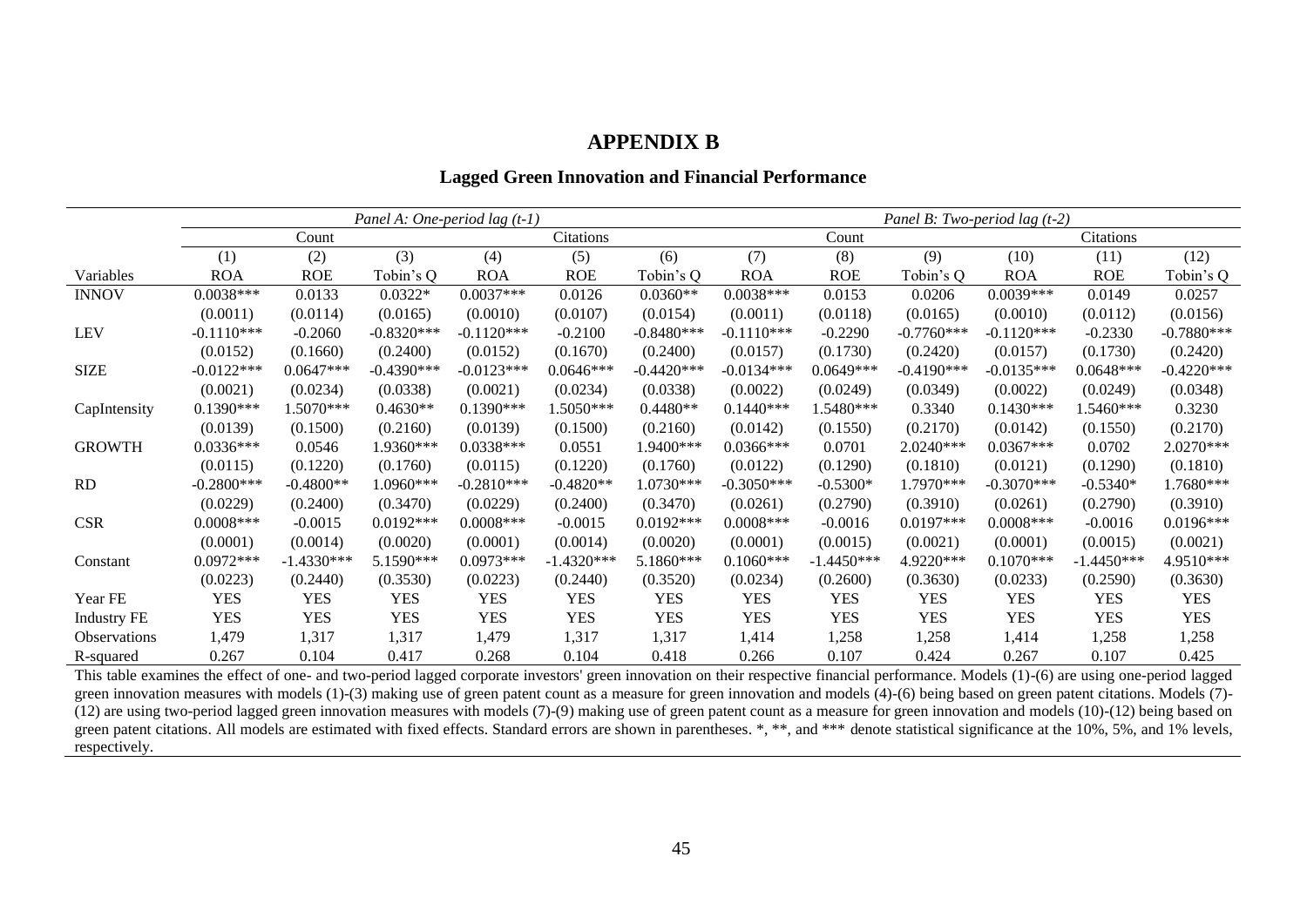### **APPENDIX C**

### **Lagged Environmental Performance, Green Innovation, and Financial Performance**

|                     | Panel A: lnGHG       |              |              |              |              |              |              |                        |              |              |              |              |  |  |
|---------------------|----------------------|--------------|--------------|--------------|--------------|--------------|--------------|------------------------|--------------|--------------|--------------|--------------|--|--|
|                     | One-period lag (t-1) |              |              |              |              |              |              | Two-period lag $(t-2)$ |              |              |              |              |  |  |
|                     |                      | Count        |              | Citations    |              |              | Count        |                        |              | Citations    |              |              |  |  |
|                     | (1)                  | (2)          | (3)          | (4)          | (5)          | (6)          | (7)          | (8)                    | (9)          | (10)         | (11)         | (12)         |  |  |
| Variables           | <b>ROA</b>           | <b>ROE</b>   | Tobin's Q    | <b>ROA</b>   | <b>ROE</b>   | Tobin's Q    | <b>ROA</b>   | <b>ROE</b>             | Tobin's Q    | <b>ROA</b>   | <b>ROE</b>   | Tobin's Q    |  |  |
| <b>ENVPER</b>       | 0.0015               | $0.0663**$   | $0.0592*$    | 0.0014       | $0.0658**$   | $0.0579*$    | 0.0018       | 0.0568                 | $0.0702**$   | 0.0017       | 0.0564       | $0.0691*$    |  |  |
|                     | (0.0024)             | (0.0329)     | (0.0345)     | (0.0024)     | (0.0329)     | (0.0344)     | (0.0025)     | (0.0355)               | (0.0357)     | (0.0025)     | (0.0355)     | (0.0356)     |  |  |
| <b>INNOV</b>        | $0.0037***$          | 0.0151       | $0.0533***$  | $0.0034***$  | 0.0137       | $0.0554***$  | $0.0035***$  | 0.0166                 | $0.0472***$  | $0.0033***$  | 0.0151       | $0.0521***$  |  |  |
|                     | (0.0012)             | (0.0164)     | (0.0172)     | (0.0011)     | (0.0151)     | (0.0158)     | (0.0012)     | (0.0176)               | (0.0177)     | (0.0011)     | (0.0164)     | (0.0165)     |  |  |
| LEV                 | $-0.0915***$         | $-0.2610$    | $-0.9630***$ | $-0.0924***$ | $-0.2650$    | $-0.9920***$ | $-0.0836***$ | $-0.2340$              | $-1.0140***$ | $-0.0844***$ | $-0.2370$    | $-1.0410***$ |  |  |
|                     | (0.0174)             | (0.2430)     | (0.2550)     | (0.0174)     | (0.2440)     | (0.2560)     | (0.0182)     | (0.2660)               | (0.2680)     | (0.0182)     | (0.2670)     | (0.2680)     |  |  |
| <b>SIZE</b>         | $-0.0112***$         | $0.1230***$  | $-0.3240***$ | $-0.0113***$ | $0.1230***$  | $-0.3270***$ | $-0.0115***$ | $0.1160***$            | $-0.3500***$ | $-0.0115***$ | $0.1160***$  | $-0.3530***$ |  |  |
|                     | (0.0030)             | (0.0419)     | (0.0440)     | (0.0030)     | (0.0419)     | (0.0439)     | (0.0030)     | (0.0449)               | (0.0452)     | (0.0030)     | (0.0449)     | (0.0451)     |  |  |
| CapIntensity        | $0.1530***$          | 2.1450***    | $-0.3210$    | $0.1530***$  | 2.1440***    | $-0.3400$    | $0.1440***$  | 2.2310***              | $-0.4230*$   | $0.1440***$  | 2.2310***    | $-0.4410*$   |  |  |
|                     | (0.0153)             | (0.2180)     | (0.2290)     | (0.0154)     | (0.2180)     | (0.2290)     | (0.0158)     | (0.2370)               | (0.2380)     | (0.0158)     | (0.2370)     | (0.2380)     |  |  |
| <b>GROWTH</b>       | $0.0275*$            | 0.2120       | $1.8410***$  | $0.0275*$    | 0.2130       | $1.8410***$  | $0.0317*$    | 0.1970                 | $2.1130***$  | $0.0313*$    | 0.1960       | 2.1050***    |  |  |
|                     | (0.0166)             | (0.2370)     | (0.2490)     | (0.0166)     | (0.2370)     | (0.2480)     | (0.0180)     | (0.2720)               | (0.2730)     | (0.0180)     | (0.2720)     | (0.2730)     |  |  |
| RD                  | $-0.2400***$         | $-1.4850***$ | $3.0770***$  | $-0.2400***$ | $-1.4810***$ | $3.0740***$  | $-0.2560***$ | $-1.3910**$            | $2.5210***$  | $-0.2560***$ | $-1.3890**$  | 2.5140***    |  |  |
|                     | (0.0421)             | (0.5680)     | (0.5960)     | (0.0421)     | (0.5670)     | (0.5940)     | (0.0419)     | (0.5910)               | (0.5950)     | (0.0419)     | (0.5910)     | (0.5930)     |  |  |
| <b>CSR</b>          | $0.0004**$           | $-0.0010$    | $0.0123***$  | $0.0004**$   | $-0.0010$    | $0.0122***$  | 0.0003       | $-0.0008$              | $0.0149***$  | 0.0003       | $-0.0008$    | $0.0147***$  |  |  |
|                     | (0.0002)             | (0.0024)     | (0.0025)     | (0.0002)     | (0.0024)     | (0.0025)     | (0.0002)     | (0.0027)               | (0.0027)     | (0.0002)     | (0.0027)     | (0.0027)     |  |  |
| Constant            | $0.1220***$          | $-1.4610***$ | 5.4550***    | $0.1200***$  | $-1.4680***$ | 5.4680***    | $0.1410***$  | $-1.5980***$           | 5.8200***    | $0.1400***$  | $-1.6070***$ | 5.8370***    |  |  |
|                     | (0.0328)             | (0.4530)     | (0.4760)     | (0.0327)     | (0.4520)     | (0.4740)     | (0.0339)     | (0.4900)               | (0.4920)     | (0.0337)     | (0.4880)     | (0.4900)     |  |  |
| Year FE             | <b>YES</b>           | <b>YES</b>   | <b>YES</b>   | <b>YES</b>   | <b>YES</b>   | <b>YES</b>   | <b>YES</b>   | <b>YES</b>             | <b>YES</b>   | <b>YES</b>   | <b>YES</b>   | <b>YES</b>   |  |  |
| <b>Industry FE</b>  | <b>YES</b>           | <b>YES</b>   | <b>YES</b>   | <b>YES</b>   | <b>YES</b>   | <b>YES</b>   | <b>YES</b>   | <b>YES</b>             | <b>YES</b>   | <b>YES</b>   | <b>YES</b>   | <b>YES</b>   |  |  |
| <b>Observations</b> | 1,031                | 901          | 901          | 1,031        | 901          | 901          | 947          | 823                    | 823          | 947          | 823          | 823          |  |  |
| R-squared           | 0.242                | 0.145        | 0.445        | 0.242        | 0.145        | 0.447        | 0.241        | 0.146                  | 0.449        | 0.241        | 0.146        | 0.451        |  |  |

<span id="page-46-0"></span>This table examines the effect of one- and two-period lagged corporate investors' environmental performance and green innovation on their respective financial performance. Models (1)-(12) are all based on lnGHG as a measure for environmental performance. Models (1)-(6) are using one-period lagged green innovation measures with models (1)-(3) making use of green patent count as a measure for green innovation and models (4)-(6) being based on green patent citations. Models (7)-(12) are using two-period lagged green innovation measures with models (7)-(9) making use of green patent count as a measure for green innovation and models (10)-(12) being based on green patent citations. All models are estimated with fixed effects. Standard errors are shown in parentheses. \*, \*\*, and \*\*\* denote statistical significance at the 10%, 5%, and 1% levels, respectively.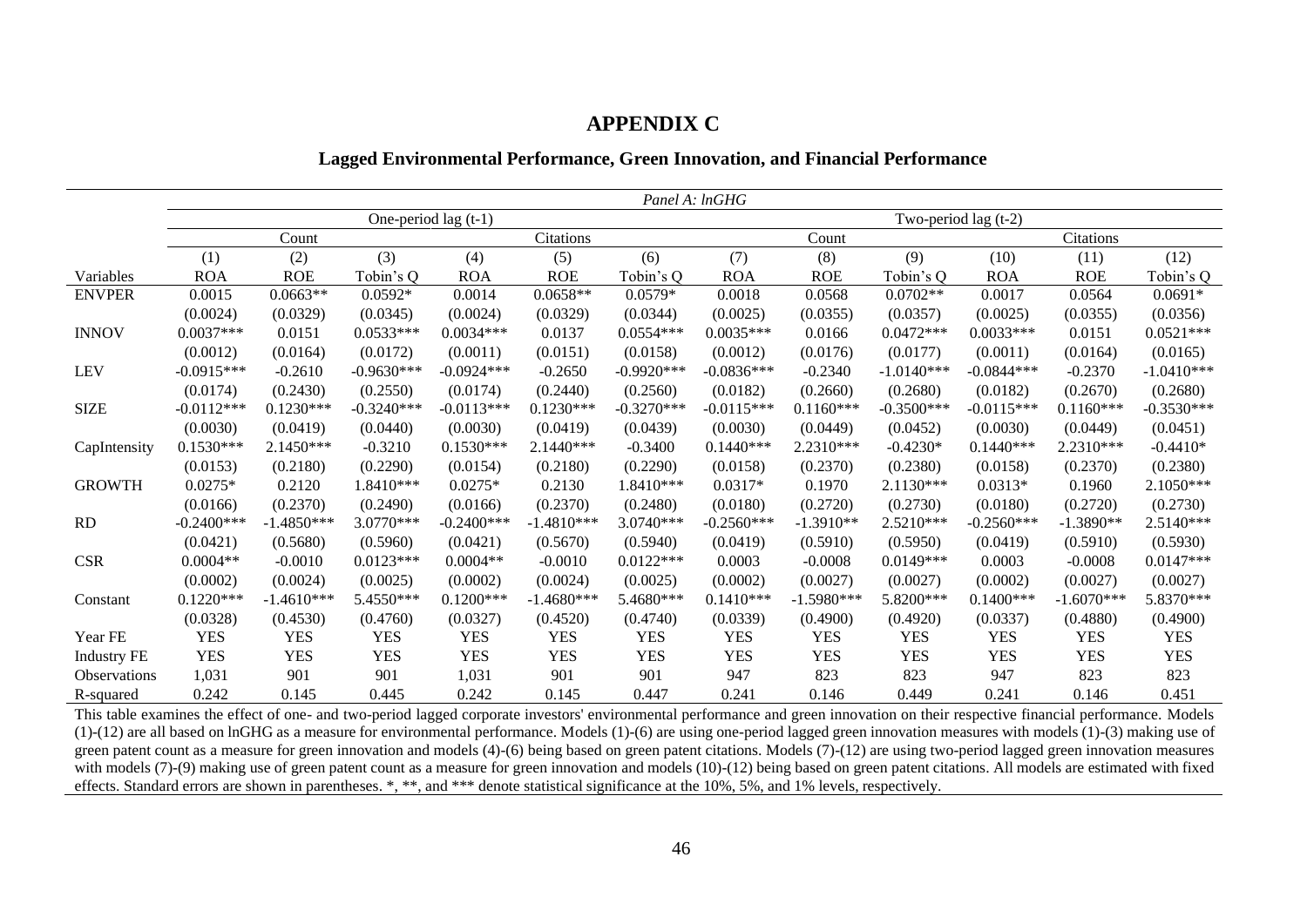### **APPENDIX D**

### **Different Time Periods (Green Innovation and Financial Performance)**

|                    |               |            | Panel A: Period 2002-2010 |               |            | Panel B: Period 2011-2019 |              |              |              |              |              |              |
|--------------------|---------------|------------|---------------------------|---------------|------------|---------------------------|--------------|--------------|--------------|--------------|--------------|--------------|
|                    |               | Count      |                           |               | Citations  |                           | Count        |              |              | Citations    |              |              |
|                    | (1)           | (2)        | (3)                       | (4)           | (5)        | (6)                       | (7)          | (8)          | (9)          | (10)         | (11)         | (12)         |
| Variables          | <b>ROA</b>    | <b>ROE</b> | Tobin's Q                 | <b>ROA</b>    | <b>ROE</b> | Tobin's Q                 | <b>ROA</b>   | <b>ROE</b>   | Tobin's Q    | <b>ROA</b>   | <b>ROE</b>   | Tobin's Q    |
| <b>INNOV</b>       | $0.0063***$   | 0.0191     | $0.0428*$                 | $0.0061***$   | 0.0154     | $0.0387*$                 | 0.0022       | 0.0232       | 0.0319       | $0.0020*$    | 0.0175       | 0.0324       |
|                    | (0.0015)      | (0.0343)   | (0.0222)                  | (0.0015)      | (0.0345)   | (0.0224)                  | (0.0014)     | (0.0227)     | (0.0237)     | (0.0012)     | (0.0189)     | (0.0198)     |
| <b>LEV</b>         | $-0.2000$ *** | $-0.2020$  | $-1.8360***$              | $-0.2000***$  | $-0.1950$  | $-1.8270***$              | $-0.0661***$ | $-0.1420$    | $-0.5410*$   | $-0.0667***$ | $-0.1500$    | $-0.5560*$   |
|                    | (0.0249)      | (0.5770)   | (0.3730)                  | (0.0249)      | (0.5770)   | (0.3740)                  | (0.0181)     | (0.2860)     | (0.2990)     | (0.0181)     | (0.2870)     | (0.2990)     |
| <b>SIZE</b>        | $-0.0078**$   | $-0.0262$  | $-0.2790$ ***             | $-0.0076**$   | $-0.0239$  | $-0.2760***$              | $-0.0114***$ | $0.0959**$   | $-0.4630***$ | $-0.0115***$ | $0.0964**$   | $-0.4660***$ |
|                    | (0.0032)      | (0.0733)   | (0.0475)                  | (0.0032)      | (0.0733)   | (0.0475)                  | (0.0025)     | (0.0416)     | (0.0434)     | (0.0025)     | (0.0417)     | (0.0434)     |
| CapIntensity       | $0.1610***$   | 1.7670***  | 1.7260***                 | $0.1610***$   | 1.7720***  | 1.7310***                 | $0.1350***$  | $2.3080***$  | $-0.3410$    | $0.1340***$  | $2.3100***$  | $-0.3540$    |
|                    | (0.0242)      | (0.5510)   | (0.3570)                  | (0.0242)      | (0.5510)   | (0.3570)                  | (0.0159)     | (0.2490)     | (0.2600)     | (0.0159)     | (0.2490)     | (0.2600)     |
| <b>GROWTH</b>      | $0.0474***$   | $-0.0114$  | 1.2580***                 | $0.0471***$   | $-0.0124$  | 1.2560***                 | 0.0190       | 0.3370       | 2.8280***    | 0.0196       | 0.3410       | 2.8400***    |
|                    | (0.0142)      | (0.3230)   | (0.2090)                  | (0.0142)      | (0.3230)   | (0.2090)                  | (0.0190)     | (0.2880)     | (0.3010)     | (0.0190)     | (0.2890)     | (0.3010)     |
| RD                 | $-0.3910***$  | $-1.1730*$ | 0.1090                    | $-0.3900$ *** | $-1.1640*$ | 0.1200                    | $-0.1690***$ | $-0.4190$    | $2.7230***$  | $-0.1710***$ | $-0.4270$    | $2.6740***$  |
|                    | (0.0302)      | (0.6630)   | (0.4290)                  | (0.0303)      | (0.6630)   | (0.4290)                  | (0.0325)     | (0.5040)     | (0.5270)     | (0.0327)     | (0.5070)     | (0.5290)     |
| <b>CSR</b>         | $0.0007$ ***  | 0.0010     | $0.0121***$               | $0.0007***$   | 0.0010     | $0.0121***$               | $0.0006***$  | $-0.0032$    | $0.0250***$  | $0.0006***$  | $-0.0031$    | $0.0249***$  |
|                    | (0.0002)      | (0.0042)   | (0.0027)                  | (0.0002)      | (0.0042)   | (0.0027)                  | (0.0002)     | (0.0028)     | (0.0029)     | (0.0002)     | (0.0028)     | (0.0029)     |
| Constant           | $0.0570*$     | $-0.8630$  | $3.5130***$               | 0.0553        | $-0.8800$  | $3.4920***$               | $0.0861***$  | $-2.1620***$ | 5.2320***    | $0.0869***$  | $-2.1710***$ | 5.2640***    |
|                    | (0.0344)      | (0.7880)   | (0.5100)                  | (0.0344)      | (0.7880)   | (0.5100)                  | (0.0277)     | (0.4430)     | (0.4630)     | (0.0277)     | (0.4440)     | (0.4630)     |
| Year FE            | <b>YES</b>    | <b>YES</b> | <b>YES</b>                | <b>YES</b>    | <b>YES</b> | <b>YES</b>                | <b>YES</b>   | <b>YES</b>   | <b>YES</b>   | <b>YES</b>   | <b>YES</b>   | <b>YES</b>   |
| <b>Industry FE</b> | <b>YES</b>    | <b>YES</b> | <b>YES</b>                | <b>YES</b>    | <b>YES</b> | <b>YES</b>                | <b>YES</b>   | <b>YES</b>   | <b>YES</b>   | <b>YES</b>   | <b>YES</b>   | <b>YES</b>   |
| Observations       | 727           | 653        | 653                       | 727           | 653        | 653                       | 820          | 726          | 726          | 820          | 726          | 726          |
| R-squared          | 0.384         | 0.078      | 0.415                     | 0.383         | 0.078      | 0.414                     | 0.224        | 0.146        | 0.474        | 0.225        | 0.145        | 0.475        |

<span id="page-47-0"></span>This table examines the effect of corporate investors' green innovation on their respective financial performance, divided into two periods. Models (1)-(6) are based on the period between 2002-2010 with models (1)-(3) making use of green patent count as a measure for green innovation and models (4)-(6) being based on green patent citations. Models (7)-(12) consider the period from 2011-2019 with models (7)-(9) making use of green patent count as a measure for green innovation and models (10)-(12) being based on green patent citations. All models are estimated with fixed effects. Standard errors are shown in parentheses. \*, \*\*, and \*\*\* denote statistical significance at the 10%, 5%, and 1% levels, respectively.